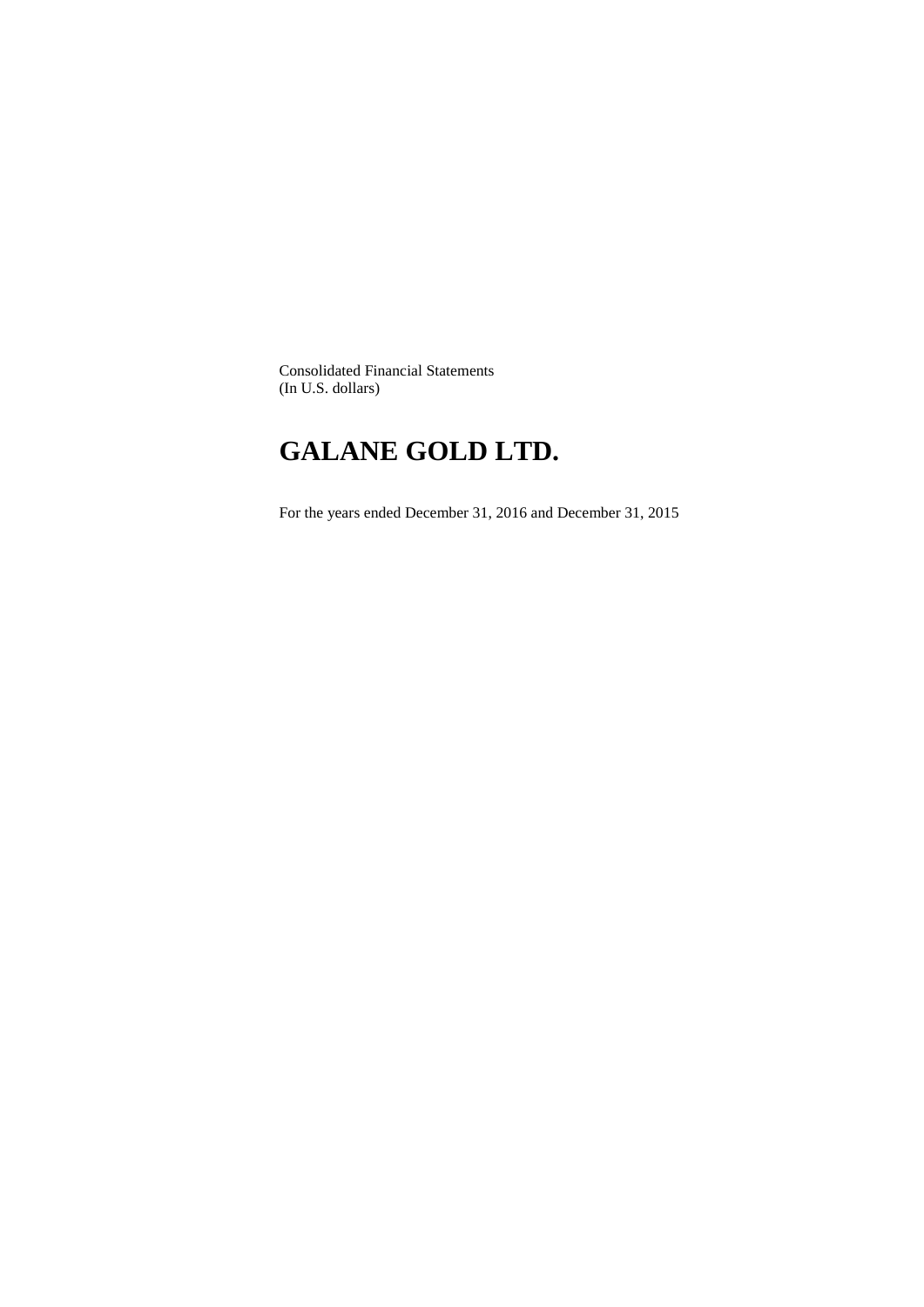

May 1, 2017

### **Independent Auditor's Report**

### **To the Shareholders of Galane Gold Ltd.**

We have audited the accompanying consolidated financial statements of Galane Gold Ltd., which comprise the consolidated statement of financial position as at December 31, 2016 and the consolidated statements of earnings (loss) and comprehensive earnings (loss), changes in equity and cash flows for the year then ended, and the related notes, which comprise a summary of significant accounting policies and other explanatory information.

### **Management's responsibility for the consolidated financial statements**

Management is responsible for the preparation and fair presentation of these consolidated financial statements in accordance with International Financial Reporting Standards, and for such internal control as management determines is necessary to enable the preparation of consolidated financial statements that are free from material misstatement, whether due to fraud or error.

### **Auditor's responsibility**

Our responsibility is to express an opinion on these consolidated financial statements based on our audit. We conducted our audit in accordance with Canadian generally accepted auditing standards. Those standards require that we comply with ethical requirements and plan and perform the audit to obtain reasonable assurance about whether the consolidated financial statements are free from material misstatement.

An audit involves performing procedures to obtain audit evidence about the amounts and disclosures in the consolidated financial statements. The procedures selected depend on the auditor's judgment, including the assessment of the risks of material misstatement of the consolidated financial statements, whether due to fraud or error. In making those risk assessments, the auditor considers internal control relevant to the entity's preparation and fair presentation of the financial statements in order to design audit procedures that are appropriate in the circumstances, but not for the purpose of expressing an opinion on the effectiveness of the entity's internal control. An audit also includes evaluating the appropriateness of accounting policies used and the reasonableness of accounting estimates made by management, as well as evaluating the overall presentation of the consolidated financial statements

We believe that the audit evidence we have obtained in our audit is sufficient and appropriate to provide a basis for our audit opinion.

### **Opinion**

In our opinion, the consolidated financial statements present fairly, in all material respects, the financial position of Galane Gold Ltd. as at December 31, 2016 and its financial performance and its cash flows for the year then ended in accordance with International Financial Reporting Standards.

*PricewaterhouseCoopers LLP*

*PricewaterhouseCoopers Place, 250 Howe Street, Suite 1400, Vancouver, British Columbia, Canada V6C 3S7 T: +1 604 806 7000, F: +1 604 806 7806, www.pwc.com/ca*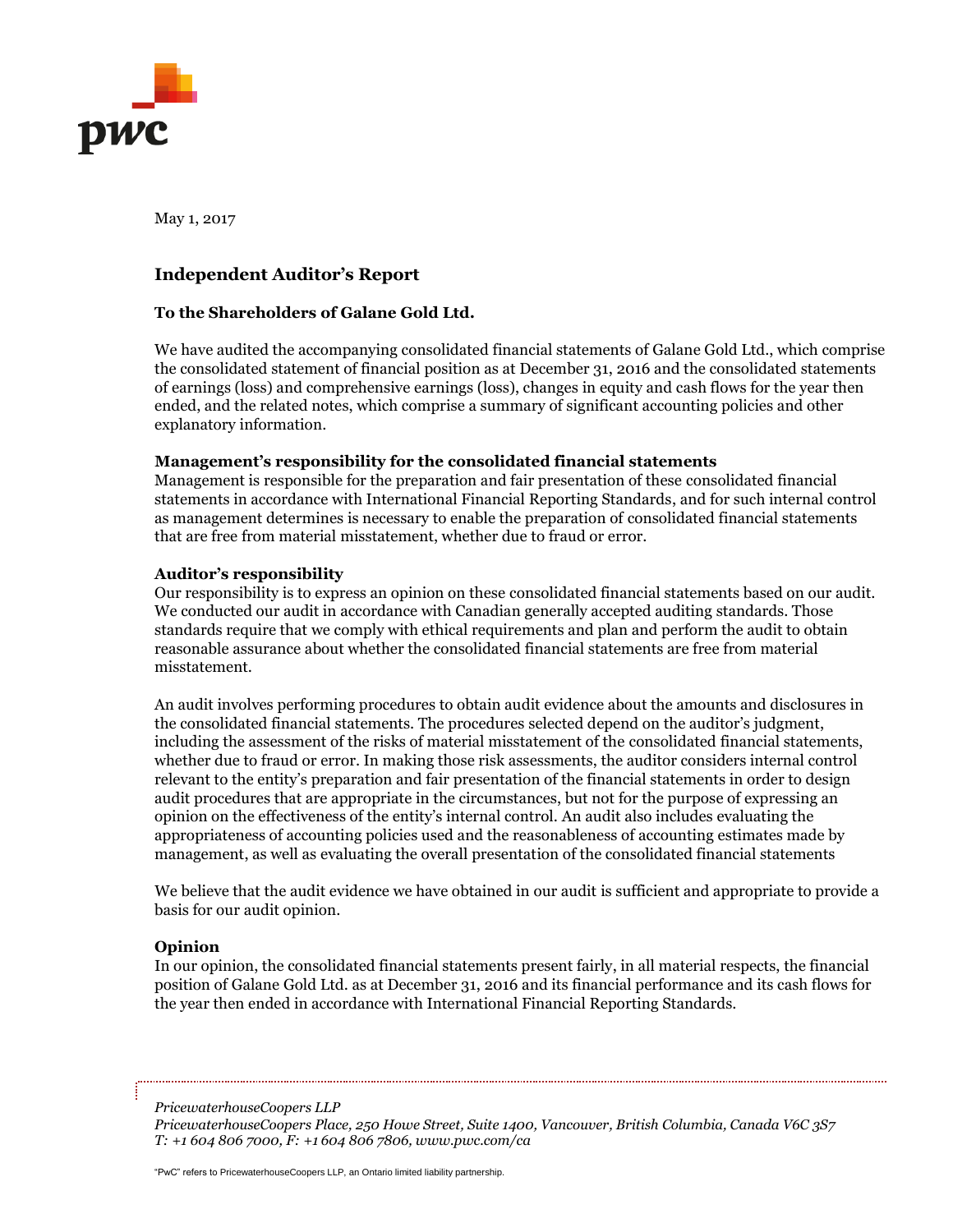

### **Emphasis of matter**

Without qualifying our opinion, we draw attention to note 1 in the financial statements, which describes matters and conditions that indicate the existence of a material uncertainty that may cast significant doubt about Galane Gold Ltd.'s ability to continue as a going concern.

### **Other matter**

The consolidated financial statements as at December 31, 2015 and for the year then ended were audited by other auditors who expressed an opinion without reservation in their report dated April 29, 2016.

Pricewaterhouse Coopers LLP

**Chartered Professional Accountants**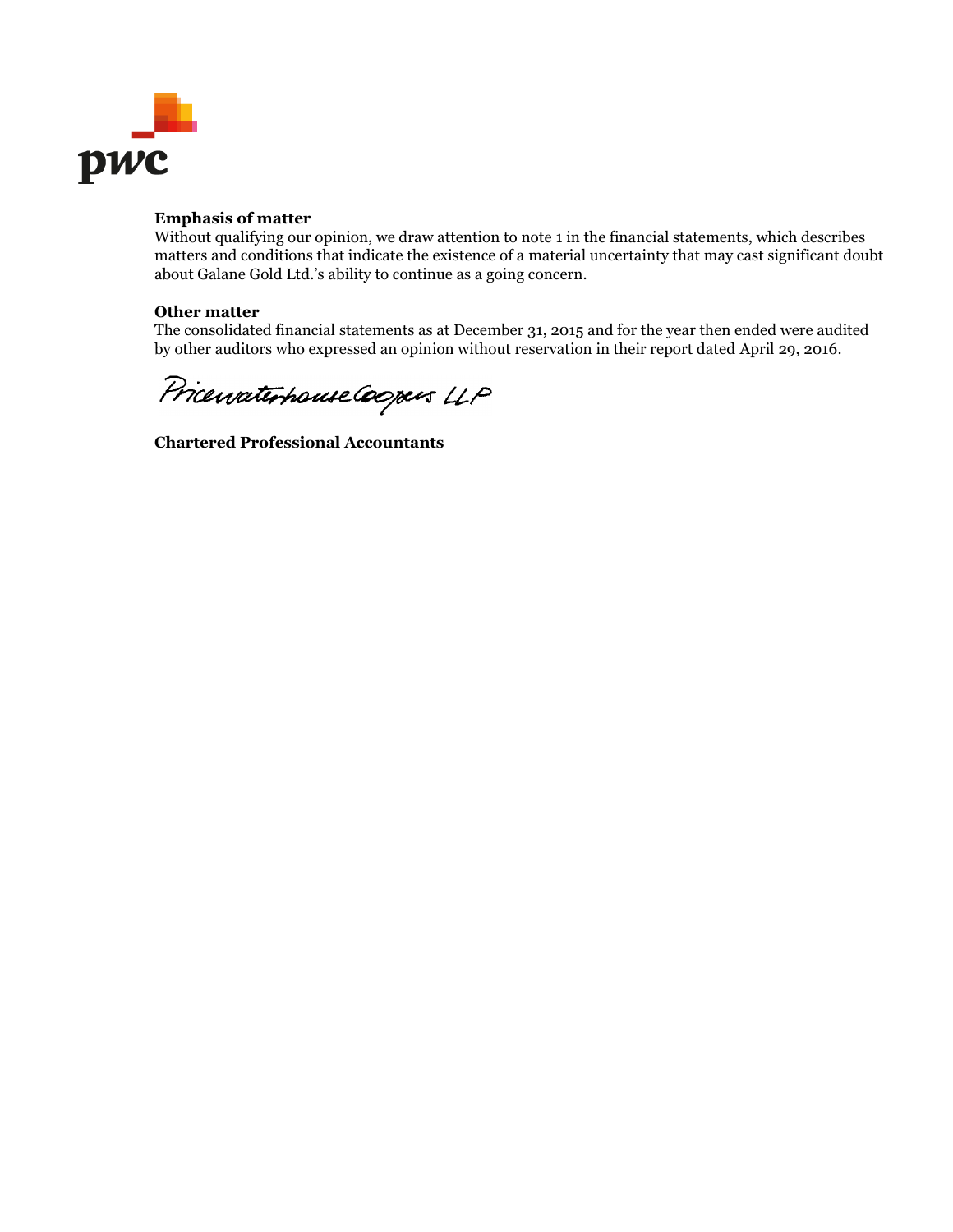Consolidated Statement of Financial Position (In U.S. dollars)

|                                                                                                                                                   | <b>Notes</b> | December 31,<br>2016          | December 31,<br>2015   |  |
|---------------------------------------------------------------------------------------------------------------------------------------------------|--------------|-------------------------------|------------------------|--|
| Assets                                                                                                                                            |              |                               |                        |  |
| Current assets:                                                                                                                                   |              |                               |                        |  |
| Cash                                                                                                                                              |              | \$<br>823,740                 | \$<br>1,887,179        |  |
| Trade receivables and other current assets                                                                                                        | 6            | 1,369,988                     | 859,454                |  |
| Inventories                                                                                                                                       | 7            | 6,925,512                     | 8,729,705              |  |
|                                                                                                                                                   |              | 9,119,240                     | 11,476,338             |  |
| Non-current assets:                                                                                                                               |              |                               |                        |  |
| Mining properties                                                                                                                                 | 8            | 37,133,946                    | 34,196,825             |  |
| Plant and equipment                                                                                                                               | 8            | 2,374,730                     | 2,607,674              |  |
|                                                                                                                                                   |              | 39,508,676                    | 36,804,499             |  |
|                                                                                                                                                   |              | \$<br>48,627,916              | \$<br>48,280,837       |  |
| Liabilities and Shareholders' Equity<br>Current liabilities:<br>Accounts payable and accrued liabilities<br>Interest-bearing loans and borrowings | 12<br>13     | \$<br>11,384,627<br>6,276,950 | 8,538,785<br>5,709,605 |  |
|                                                                                                                                                   |              | 17,661,577                    | 14,248,390             |  |
| Non-current liabilities:                                                                                                                          |              |                               |                        |  |
| Interest-bearing loans and borrowings                                                                                                             | 13           | 9,181,548                     | 8,195,566              |  |
| Warrants denominated in a foreign currency                                                                                                        | 5,15         | 142,523                       | 113,349                |  |
| Restoration and rehabilitation provision                                                                                                          | 11           | 5,620,295                     | 3,656,728              |  |
|                                                                                                                                                   |              | 14,944,366                    | 11,965,643             |  |
| Equity:                                                                                                                                           |              |                               |                        |  |
| Share capital                                                                                                                                     | 15           | \$<br>37,139,370              | \$<br>36,401,916       |  |
| Reserves                                                                                                                                          | 15           | 2,077,781                     | 1,814,369              |  |
| Retained deficit                                                                                                                                  |              | (23, 195, 178)                | (16,760,292)           |  |
| Equity attributable to Galane Gold Ltd. Shareholders                                                                                              |              | 16,021,973                    | 21,455,993             |  |
| Non-controlling interest (note 5)                                                                                                                 |              |                               | 610,811                |  |
|                                                                                                                                                   |              | 16,021,973                    | 22,066,804             |  |
|                                                                                                                                                   |              | \$<br>48,627,916              | \$<br>48,280,837       |  |
| Going concern (note 1)<br>Commitments and contingencies (note 17)                                                                                 |              |                               |                        |  |

Approved and authorized by the Board on May 1, 2017:

| sood<br>savı - | שוכΩ | -<br>lan<br>uar | שוו∪ |
|----------------|------|-----------------|------|
|                |      |                 |      |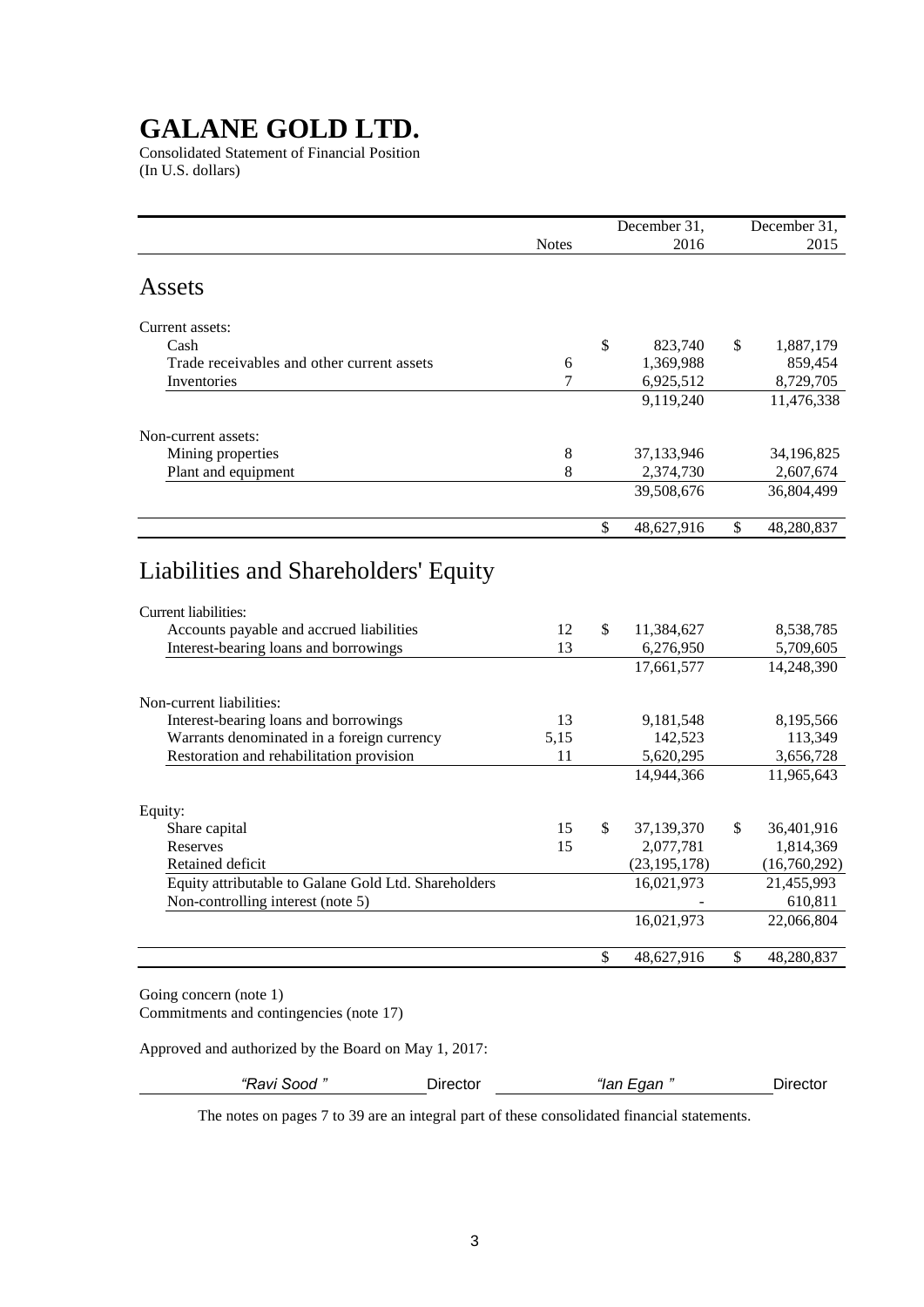Consolidated Statement of Earnings (Loss) and Comprehensive Earnings (Loss) (In U.S. dollars)

Years ended December 31, 2016 and December 31, 2015

|                                                                    | Note | 2016              | 2015              |
|--------------------------------------------------------------------|------|-------------------|-------------------|
|                                                                    |      |                   |                   |
| Mining revenue                                                     |      | \$<br>32,664,379  | \$<br>26,229,491  |
| Mining cost                                                        | 16   | 33,969,498        | 34,448,142        |
| Earnings (loss) from mining operations                             |      | (1,305,119)       | (8,218,651)       |
| Expenses:                                                          |      |                   |                   |
| <b>Exploration costs</b>                                           |      | 26,527            | 115,725           |
| Foreign exchange loss / (gain)                                     |      | 1,710,398         | (3,022,958)       |
| Corporate general and administration                               | 16   | 2,098,602         | 2,263,241         |
| Financing (income) costs                                           | 16   | 858,310           | 693,185           |
| Other expenses                                                     | 16   | 663,859           | 245,655           |
|                                                                    |      | 5,357,696         | 294,848           |
| Earnings (loss) for the year before taxation                       |      | \$<br>(6,662,815) | \$<br>(8,513,499) |
| Taxation                                                           | 14   | \$                | \$                |
| Net earnings (loss) and comprehensive earnings (loss) for the year |      | \$<br>(6,662,815) | \$<br>(8,513,499) |
| Attributable to:                                                   |      |                   |                   |
| Equity holders of Galane Gold Ltd.                                 |      | \$<br>(5,916,740) | \$<br>(8,692,968) |
| Non-controlling interest                                           | 14   | \$<br>(746, 075)  | \$<br>179,469     |
| Net earnings (loss) and comprehensive earnings (loss) for the year |      | \$<br>(6,662,815) | \$<br>(8,513,499) |
|                                                                    |      |                   |                   |
| Basic earnings (loss) per common share                             | 15   | \$<br>(0.05)      | \$<br>(0.16)      |
| Fully diluted earnings (loss) per common share                     | 15   | \$<br>(0.05)      | \$<br>(0.16)      |
| Weighted average number of common shares – basic                   | 15   | 117,591,580       | 54,895,219        |
| Weighted average number of common shares - fully diluted           | 15   | 117,591,580       | 54,895,219        |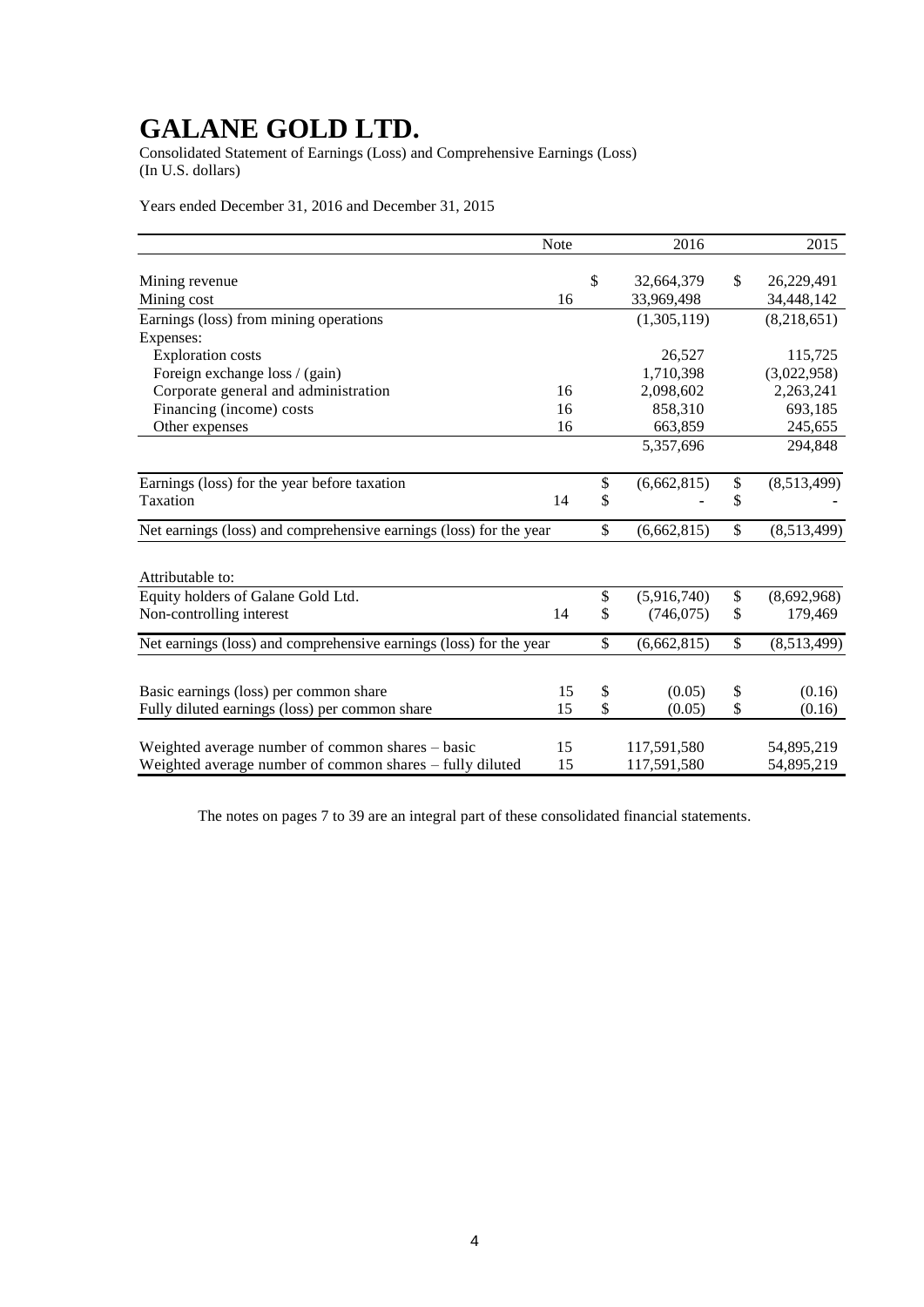Consolidated Statement of Changes in Equity (In U.S. Dollars)

Years ended December 31, 2016 and December 31, 2015

|                                        |                         |               | <b>Capital Stock</b> | <b>Reserves</b>                   |                                   |                                                         |                                               |              |
|----------------------------------------|-------------------------|---------------|----------------------|-----------------------------------|-----------------------------------|---------------------------------------------------------|-----------------------------------------------|--------------|
|                                        | <b>Not</b><br><b>es</b> | <b>Number</b> | Amount               | <b>Stock</b><br>based<br>payments | <b>Retained</b><br><b>Deficit</b> | <b>Attributable</b><br>to Galane<br><b>Shareholders</b> | Non-<br><b>Controlling</b><br><b>Interest</b> | <b>Total</b> |
|                                        |                         |               |                      |                                   |                                   |                                                         |                                               |              |
| Balance as at December 31, 2014        |                         | 52,820,290    | 35,392,969<br>S.     | \$1,487,961                       | \$(8,067,324)                     | \$28,813,606                                            | \$<br>$\overline{\phantom{a}}$                | \$28,813,606 |
| Stock-based compensation               | 15                      |               |                      | 370,890                           |                                   | 370,890                                                 |                                               | 370,890      |
| Participation in share purchase plan   | 15                      | 159,660       | 44,482               | (44, 482)                         |                                   |                                                         |                                               |              |
| Galaxy acquisition                     | 5, 15                   | 18,334,492    | 964,465              | $\overline{\phantom{0}}$          |                                   | 964,465                                                 | 431,342                                       | 1,395,807    |
| Net loss for the year                  |                         |               |                      | $\overline{\phantom{a}}$          | (8,692,968)                       | (8,692,968)                                             | 179,469                                       | (8,513,499)  |
| Balance as at December 31, 2015        |                         | 71,314,442    | 36,401,916           | 1,814,369                         | (16,760,292)                      | 21,455,993                                              | 610,811                                       | 22,066,804   |
| <b>Rights Offering</b>                 | 15                      | 71,314,442    | 555,331              |                                   |                                   | 555,331                                                 |                                               | 555,331      |
| Stock-based compensation               | 15                      |               |                      | 274,745                           |                                   | 274,745                                                 |                                               | 274,745      |
| Participation in share purchase plan   | 15                      | 120,000       | 11,333               | (11, 333)                         |                                   |                                                         |                                               |              |
| Non-controlling interest acquisition   | 5                       | 2,340,094     | 170,790              |                                   | (518, 146)                        | (347, 356)                                              | 135,264                                       | (212,092)    |
| Net loss for the year                  |                         |               |                      | ٠                                 | (5,916,740)                       | (5,916,740)                                             | (746, 075)                                    | (6,662,815)  |
| <b>Balance as at December 31, 2016</b> |                         | 145,088,978   | 37,139,370           | 2,077,781                         | (23, 195, 178)                    | 16,021,973                                              |                                               | 16,021,973   |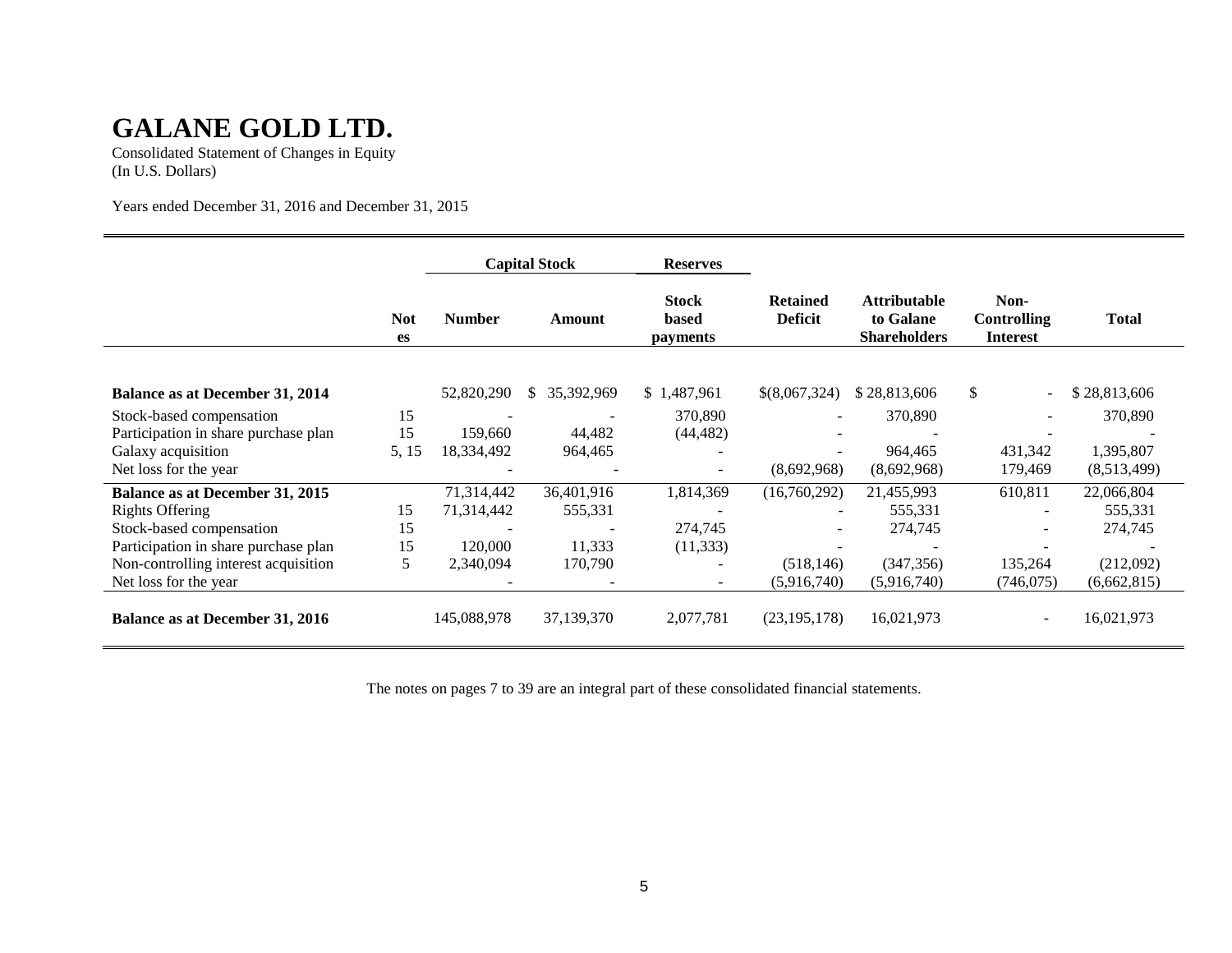Consolidated Statement of Cash Flows (In U.S. Dollars)

### Years ended December 31, 2016 and December 31, 2015

|                                                    | <b>Notes</b> | 2016        |                           | 2015          |
|----------------------------------------------------|--------------|-------------|---------------------------|---------------|
| Cash flows from operating activities:              |              |             |                           |               |
| Net (loss) earnings for the year                   | \$           | (6,662,815) | $\boldsymbol{\mathsf{S}}$ | (8,513,499)   |
| Items not involving cash:                          |              |             |                           |               |
| Loss (gain) on disposal of equipment               |              |             |                           | 11,159        |
| Capitalised critical spares expensed               |              | 86,801      |                           | 303,571       |
| De-recognition of stripping costs                  | 9            |             |                           | 3,893,479     |
| Depreciation and amortization                      | 8            | 4,080,964   |                           | 2,857,197     |
| Stock based compensation                           | 15           | 274,745     |                           | 370,890       |
| Accretion                                          | 11           | 234,542     |                           | 322,857       |
| <b>Interest Expense</b>                            | 16           | 625,011     |                           | 370,328       |
| Foreign exchange                                   |              | 408,264     |                           | (3,482,860)   |
| Gain on revaluation of warrants                    |              | (1,242)     |                           |               |
| Deferral of Royalties payable                      | 13, 17       | 1,702,082   |                           | 1,164,676     |
| Working capital adjustments:                       |              |             |                           |               |
| Change in trade and other receivables              |              | (476,600)   |                           | 1,128,352     |
| Change in inventories                              |              | 1,804,192   |                           | 3,578,786     |
| Change in trade and other payables relating to     |              |             |                           |               |
| operating activities                               |              | 2,596,730   |                           | 309,639       |
| Cash flows from operating activities               |              | 4,672,673   |                           | 2,314,575     |
| Cash flows from investing activities:              |              |             |                           |               |
| Net cash on Galaxy acquisition                     | 5            |             |                           | (147, 523)    |
| Acquisition of non-controlling interest            | 5            | (78, 616)   |                           |               |
| Mining assets acquired                             | $8\,$        | (5,002,522) |                           | (7,328,591)   |
| Cash flows used in investing activities            |              | (5,081,138) |                           | (7, 476, 114) |
| Cash flow from financing activities:               |              |             |                           |               |
| Rights offering                                    |              | 555,331     |                           |               |
| Interest paid                                      |              | (101, 943)  |                           | (311, 515)    |
| Repayment of interest bearing loans                |              | (1,011,000) |                           | (1,999,000)   |
| Capital lease obligation paid                      |              | (101, 626)  |                           | (259, 878)    |
| Cash flows from (used in) financing activities     |              | (659, 238)  |                           | (2,570,393)   |
| (Decrease) Increase in cash                        |              | (1,067,703) |                           | (7, 731, 932) |
| Effect of unrealized foreign exchange gain on cash |              | 4,264       |                           | (34,696)      |
| Cash, at January 1                                 |              | 1,887,179   |                           | 9,653,807     |
| Cash, at December 31                               | \$           | 823,740     | \$                        | 1,887,179     |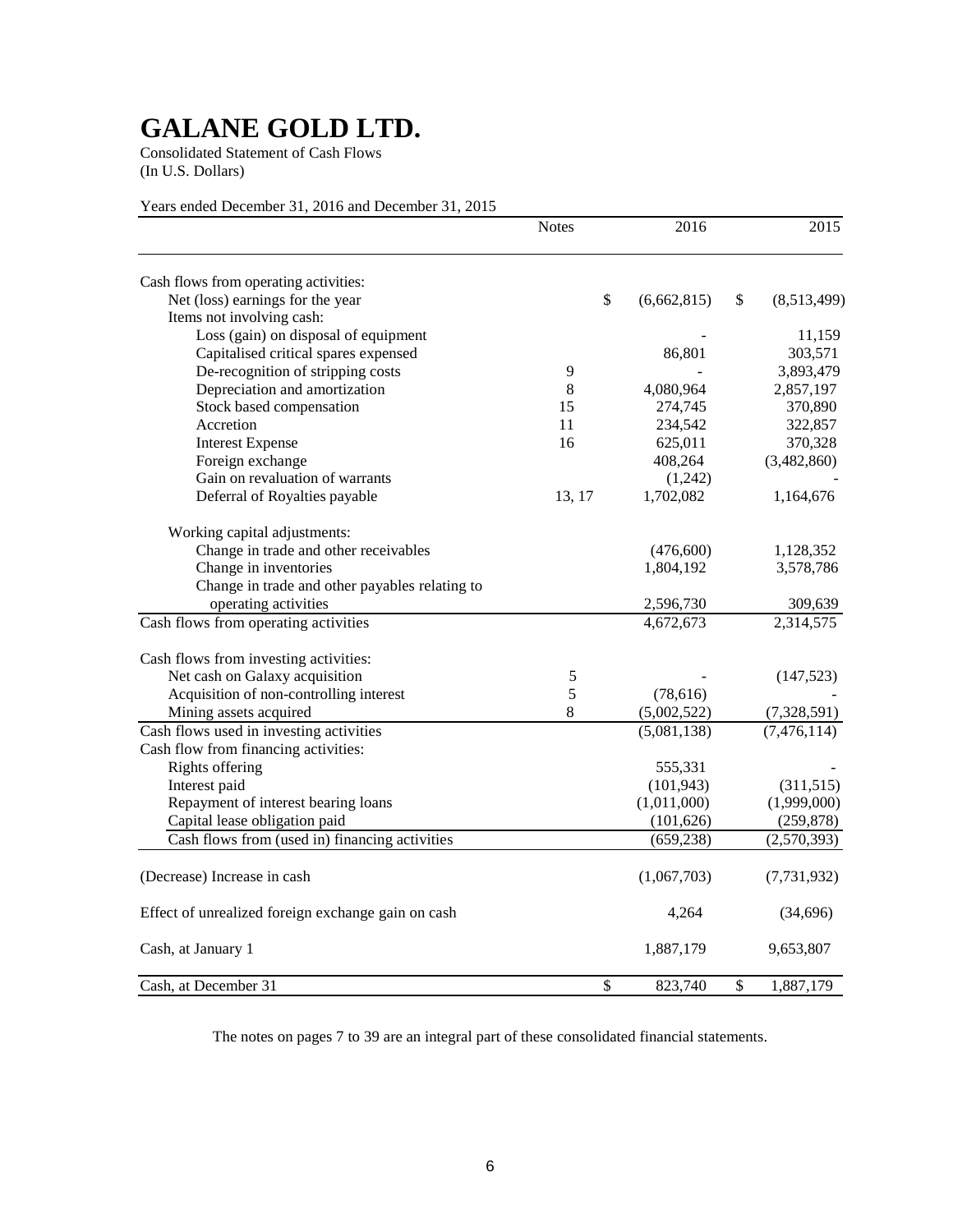Notes to Consolidated Financial Statements (In U.S. dollars) Years ended December 31, 2016 and December 31, 2015

### **1. Corporate Information and going concern**

Galane Gold Ltd. (the "Company") operates through its wholly owned subsidiary, Galane Gold Mines Ltd., which was incorporated under the *Business Corporations Act* (Ontario) on November 15, 2010 and whose principal business activities are the exploration for, development of, and operation of gold mining properties. The Company's registered and head office is located at Suite 1800, 181 Bay St., Toronto, Ontario, Canada.

These consolidated financial statements have been prepared on a going concern basis, which assumes that the Company will be able to realize its assets and discharge its liabilities in the normal course of business as they come due into the foreseeable future.

For the year ended December 31, 2016, the Company incurred a net loss of \$6.7 million, with operating activities generating a \$4.7 million cash inflow. However, during the year working capital deteriorated by \$5.7 million to a deficiency of \$8.5 Million (2015 - \$2.8 million). At December 31, 2016, the Company had unrestricted cash of \$0.8 million and current assets of \$9.1 million.

The Company's liquidity position was adversely impacted by the decline in gold price in late 2016, in conjunction with free cash flow being diverted to capital projects, primarily the Galaxy re-start, which given the current cash constraints has been placed into idle mode. The Company is due to repay the remaining balance of the Samsung financing facility of \$2.0 million and commence the repayment of deferred royalties amounting to \$2.9 million during the year ended December 31, 2017 (refer Note 13).

The Company`s ability to continue as a going concern is dependent upon its ability to generate cash flow from operations, renegotiate existing payment terms and, to the extent that this is not sufficient, to obtain additional funding from loans, equity financings or through other arrangements. While the Company has been successful in arranging financing in the past, the success of such initiatives cannot be assured. These conditions may cast significant doubt on the validity of the going concern assumption.

These consolidated financial statements do not reflect the adjustments to the carrying values of assets and liabilities and the reported expenses and statement of financial position classifications that would be necessary were the going concern assumption deemed to be inappropriate. These adjustments could be material.

### **2. Basis of preparation:**

### **(a) Statement of compliance**

The consolidated financial statements of the Company and its subsidiaries have been prepared in accordance with International Financial Reporting Standards, as issued by the International Accounting Standards Board ("IASB"). The consolidated financial statements were approved by the Board of Directors on May 1, 2017.

### **(b) Basis of measurement**

The consolidated financial statements have been prepared on a historical cost basis except for financial instruments which are at fair value. The methods used to measure fair values are discussed in Note 3.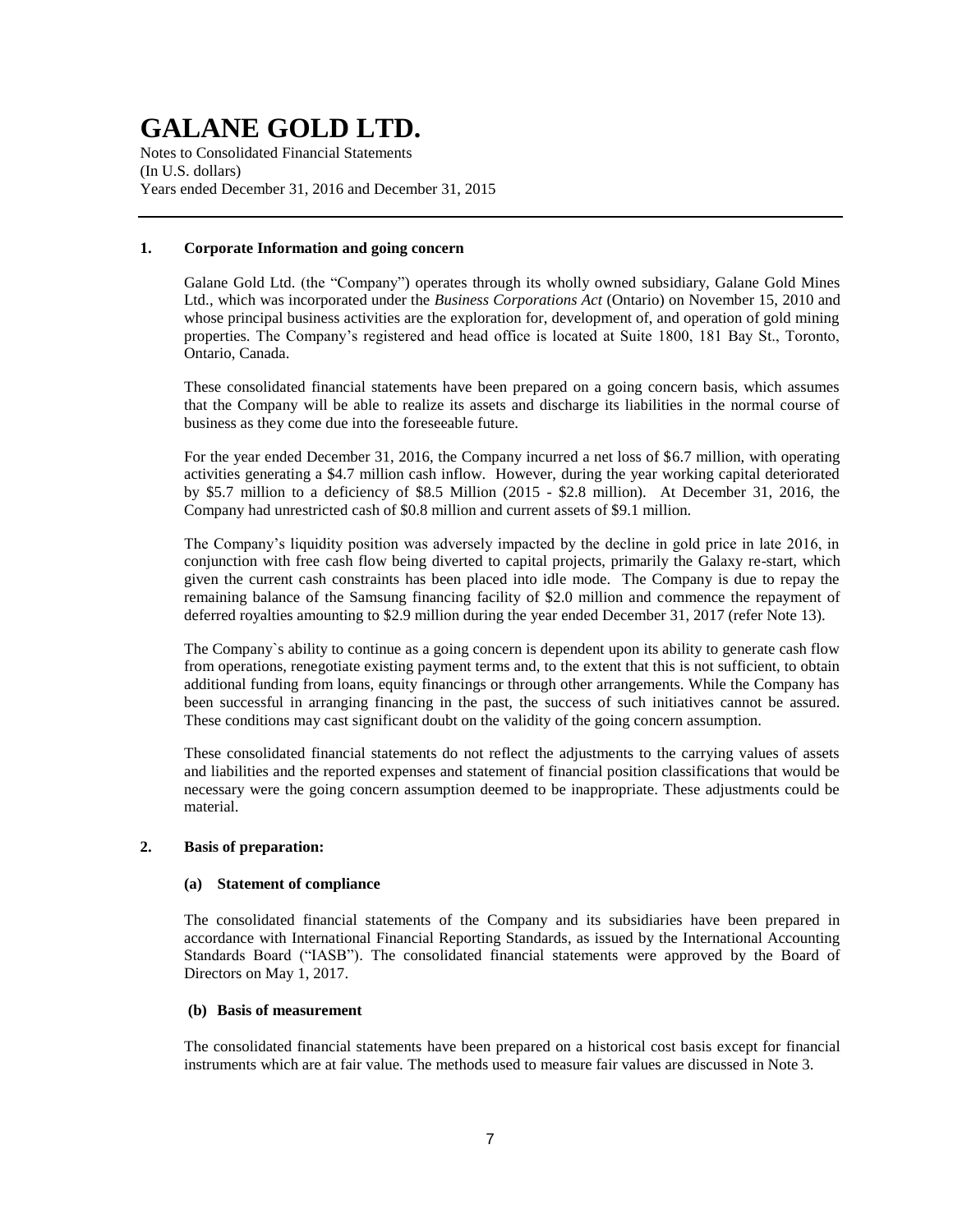Notes to Consolidated Financial Statements In (U.S. dollars) Years ended December 31, 2016 and December 31, 2015

### **2. Basis of preparation (continued):**

#### **(c) Basis of consolidation**

The significant subsidiaries of the Company are accounted for as follows:

|                                 | Country of<br>Incorporation | % equity interest<br>December 31, 2016 | Accounting<br>Method |
|---------------------------------|-----------------------------|----------------------------------------|----------------------|
|                                 |                             |                                        |                      |
| Galane Gold Mines Ltd.          | Canada                      | 100\%                                  | Consolidation        |
| Mupane Gold Mines Limited       | <b>Mauritius</b>            | 100%                                   | Consolidation        |
| Gallery Gold Pty Ltd.           | Australia                   | 100\%                                  | Consolidation        |
| Mupane Gold Mining (Pty) Ltd.   | <b>Botswana</b>             | 100%                                   | Consolidation        |
| The Northern Lights Exploration |                             |                                        |                      |
| Company (Pty) Ltd.              | <b>Botswana</b>             | 100%                                   | Consolidation        |
| Galaxy Gold Mining Limited      | South Africa                | 100%                                   | Consolidation        |
|                                 |                             |                                        |                      |

Subsidiaries consist of entities over which the Company is exposed to, or has rights to, variable returns as well as the ability to affect those returns through the power to direct the relevant activities of the entity. The financial statements of subsidiaries are included in the consolidated financial statements from the date that control commences until the date that control ceases. The financial information of the subsidiaries are prepared for the same reporting period as the Company, using consistent accounting policies.

All balances, income and expenses and unrealized gains and losses resulting from transactions amongst subsidiaries of the Company are eliminated on consolidation.

The Company's other subsidiaries are Galane Gold Botswana (Pty) Ltd. (Botswana) (100% owned), Galaxy Gold Reefs (Pty) Ltd. (100% owned) and Shashe Mines (Pty) Ltd. (Botswana) (85% owned).

### **(d) Functional and presentation currency**

The consolidated financial statements are presented in U.S. dollars, which is the functional currency of the Company and each of its subsidiaries. All amounts are in U.S. dollars, except where otherwise indicated.

### **(e) Significant accounting judgements, estimates and assumptions**:

The preparation of the consolidated financial statements requires management to make judgements, estimates and assumptions that affect the reported amounts of assets, liabilities and contingent liabilities at the date of the consolidated financial statements and reported amounts of revenues and expenses during the reporting period. Estimates and assumptions are continually evaluated and are based on management's experience and other factors, including expectations of future events that are believed to be reasonable under the circumstances. However, actual outcomes can differ from these estimates.

In particular, information about significant areas of estimation uncertainty and critical judgments in applying accounting policies that have the most significant effect on the amounts recognized in the consolidated financial statements are as follows: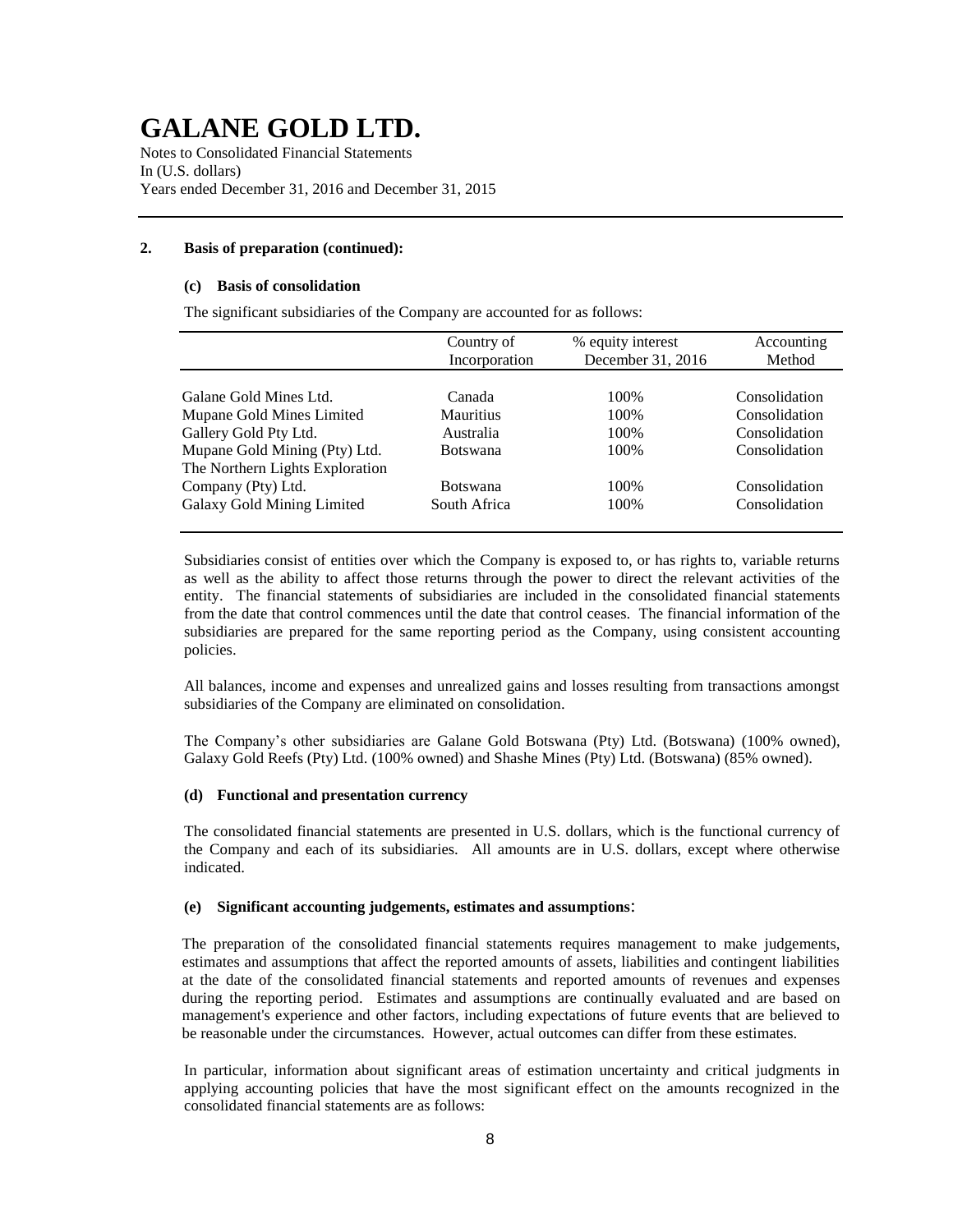Notes to Consolidated Financial Statements In (U.S. dollars) Years ended December 31, 2016 and December 31, 2015

### **2. Basis of preparation (continued):**

### **(i) Mineral resources**:

Mineral resources have been estimated by qualified personnel of the Company in accordance with definitions and guidelines adopted by The Canadian Institute of Mining, Metallurgy and Petroleum ("CIM Standards on Mineral Resources and Reserves"). A mineral reserve is a technical estimate of the amount of metal or mineral that can be economically extracted from a mineral deposit. Mineral reserve and resource estimates include numerous uncertainties and depend heavily on geological interpretations and statistical inferences drawn from drilling and other data. Reserve and resource statements also require an estimate of the future price for the commodity in question and an estimate of the future costs of operations. The mineral reserve and resource estimates are subject to uncertainty and may be inaccurate. Results from drilling, testing and production, as well as material changes in metal prices subsequent to the date of an estimate may justify a revision of such estimates.

Actual production costs may vary from estimated production costs due to many factors like changing costs of inputs such as labour, energy and consumables as well as varying royalty expenses related to the price of gold.

A number of accounting estimates, as described in the following relevant accounting policy notes, are impacted by the reserve and resource estimates:

- Note  $3(b)$  Business combinations and goodwill
	- Note  $3(f)$  Depreciation rates
- Note  $3(h)(ii)$  Impairment of non-financial assets
- Note  $3(i)$  Restoration and rehabilitation provision
- Note  $3(ii)$  Deferred stripping

### **(ii) Definition of a business:**

Based on management's judgment, the acquisition of Galaxy Mining Limited ("Galaxy") (refer to note 5) did meet the definition of a business as the primary assets were a measured and indicated resource and mining infrastructure. Consequently, the transaction has been recorded as the acquisition of a business.

### **(iii) Determination of deferred income tax including uncertain tax positions:**

The carrying amount of deferred income tax assets is reviewed at each balance sheet date and reduced to the extent that it is not probable that sufficient taxable profit will be available to allow all or part of the deferred income tax asset to be utilized. No deferred income tax asset has been recognised in these financial statements as it is not currently considered probable that they will be able to be realised. Unrecognized deferred income tax assets are reassessed at each balance sheet date and are recognized to the extent that it is probable that future taxable profit will be available to allow the deferred tax asset to be recovered. There is no certainty that income tax rates will be consistent with current estimates. For more information, refer to note 14.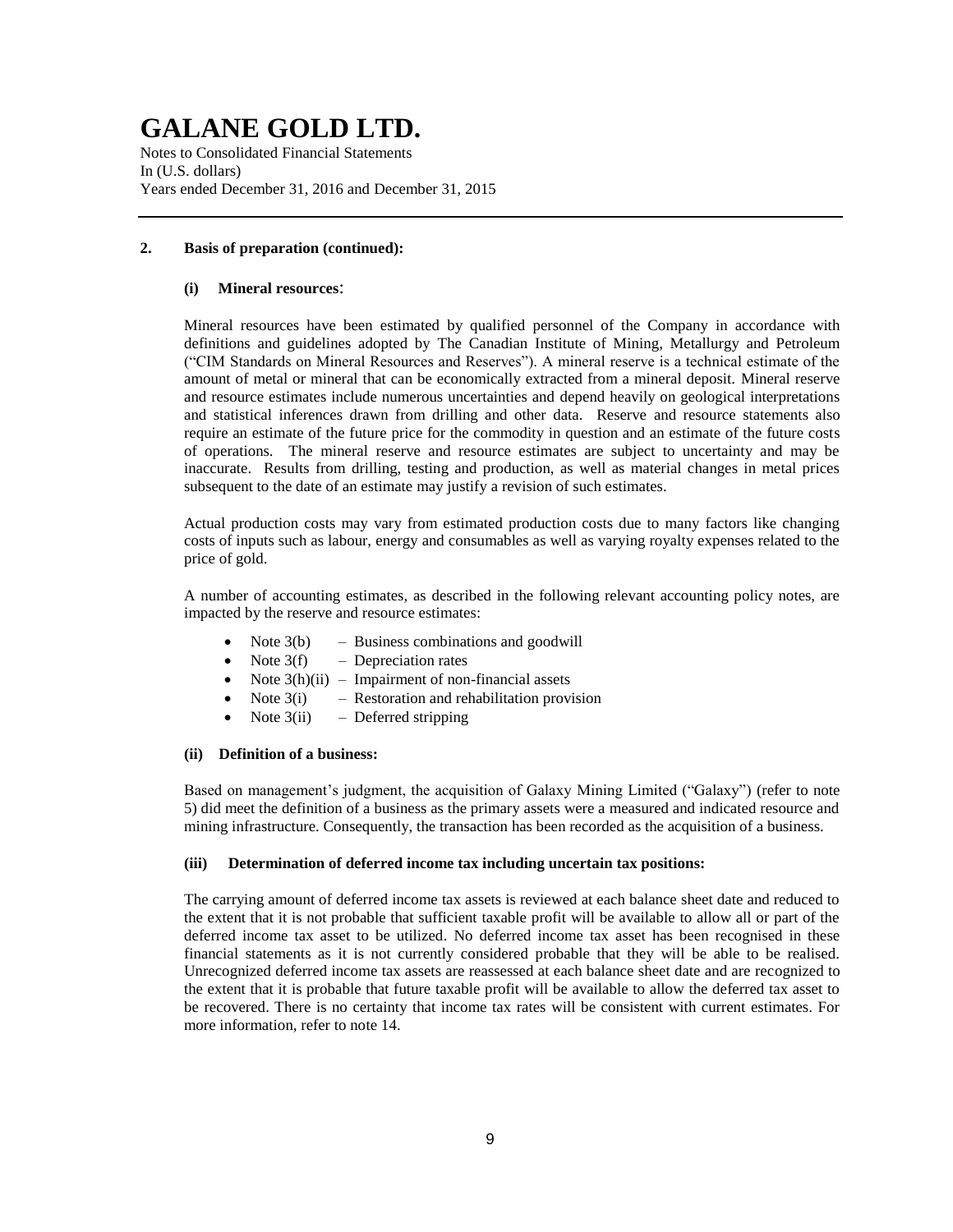Notes to Consolidated Financial Statements In (U.S. dollars) Years ended December 31, 2016 and December 31, 2015

### **2. Basis of preparation (continued):**

#### **(iv) Share-based payments and warrants:**

Equity-settled share-based payments are measured at fair value at the grant date; warrants denominated in a foreign currency were measured at fair value through profit or loss. The fair value of options and warrants is determined using a Black-Scholes option pricing model based on assumptions including volatility, expected life, expected dividends and risk-free interest rate. A change in any or a combination of the key assumptions used to determine the fair value of share-based payments at grant date or warrants denominated in a foreign currency at the reporting date could have a material impact on their carrying values and the amount recorded in earnings.

### **(v) Restoration and rehabilitation provision:**

Amounts recorded for restoration and rehabilitation provision require management to estimate the future costs the Company will incur to complete the reclamation and remediation work required to comply with applicable laws and regulations as well as the timing of the reclamation activities and estimated discount rate. Future changes to environmental laws and regulations could increase the extent of reclamation and remediation work required to be performed by the Company. Increases in future costs could materially impact the amounts charged to operations for reclamation and remediation. The provision represents management's best estimate of the present value of the future reclamation and remediation costs.

### **3. Significant accounting policies:**

### **(a) Foreign currency translation**

The consolidated financial statements are presented in U.S. dollars, which is the Company's and each of its subsidiaries' functional currency. Transactions in foreign currencies are translated at the rate on the date of the transaction. Monetary assets and liabilities denominated in foreign currencies are retranslated at the rate of exchange on the date of the consolidated statement of financial position. All differences are taken to the consolidated statement of earnings (loss) and comprehensive earnings (loss). Non-monetary items that are measured in terms of historical cost in a foreign currency are translated using the exchange rate as at the date of the initial transaction.

### **(b) Business combinations**

On the acquisition of a subsidiary, the purchase method of accounting is applied whereby the purchase consideration is allocated to the identifiable assets, liabilities and contingent liabilities (identifiable net assets) on the basis of fair value at the date of acquisition.

The cost of the business combination is the aggregate of the fair values at the date of exchange of assets given, liabilities incurred or assumed, and equity instruments issued by the acquirer in exchange for control of the acquiree.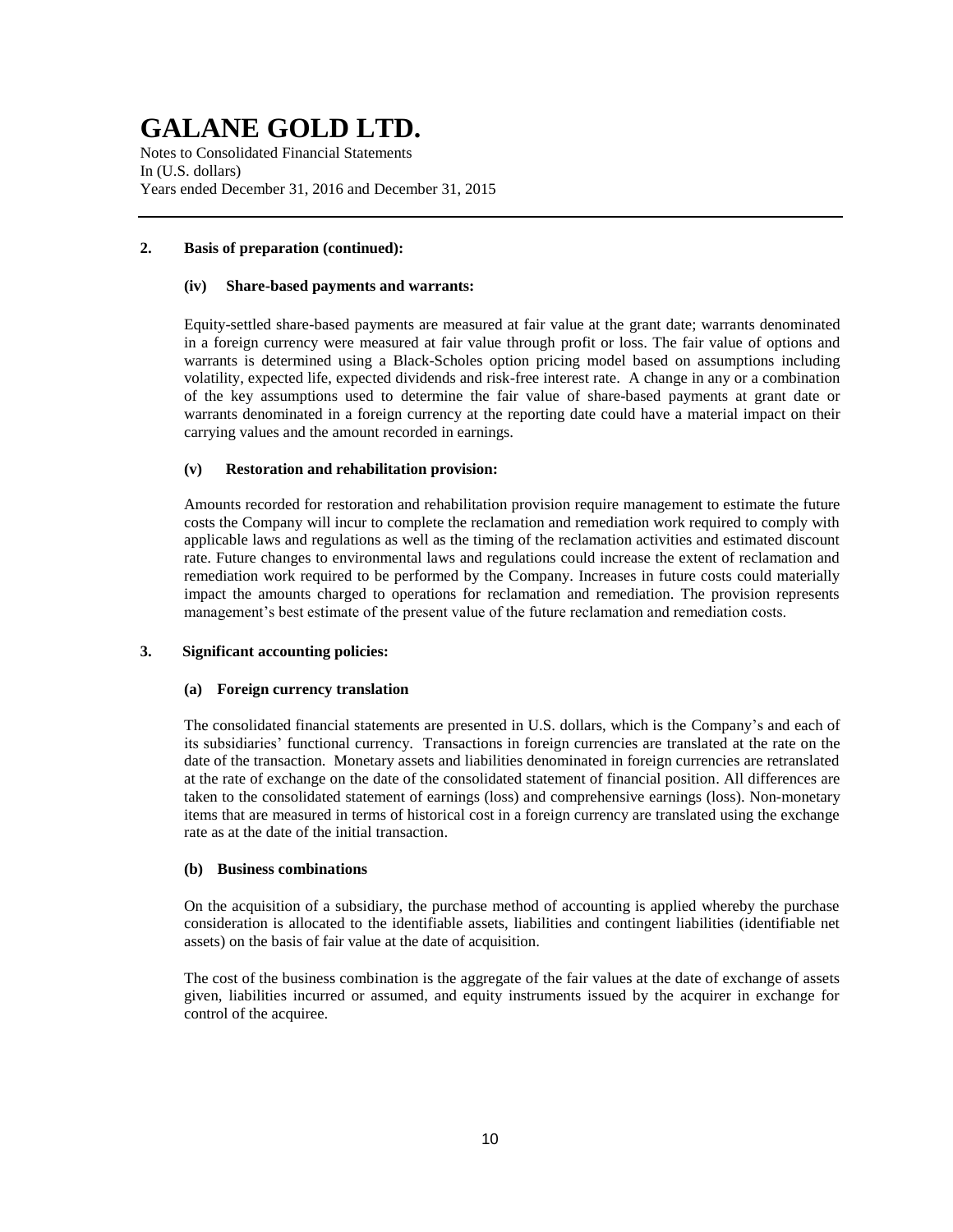Notes to Consolidated Financial Statements In (U.S. dollars) Years ended December 31, 2016 and December 31, 2015

### **3. Significant accounting policies (continued):**

#### **(b) Business combinations (continued)**

If the fair value attributable to the Company's share of the identifiable net assets exceeds the fair value of the consideration, the Company reassesses whether it has correctly identified and measured the assets acquired and liabilities assumed and recognizes any additional assets or liabilities that are identified in that review. If that excess remains after reassessment, the Company recognizes the resulting gain in the consolidated statement of earnings (loss) and comprehensive earnings (loss) on the acquisition date.

Professional fees and other costs directly related to business combinations are expensed in the year they are incurred.

If a transaction does not meet the definition of a business under IFRS, the transaction is recorded as an asset acquisition. Accordingly, the net identifiable assets acquired and liabilities assumed are measured at the fair value of the consideration paid, based on their relative fair values at the acquisition date. Acquisitionrelated costs are included in the consideration paid and capitalized.

### **(c) Financial instruments**

The Company recognizes financial assets and financial liabilities on the date it becomes a party to the contractual provisions of the instruments. A regular way purchase of financial assets is recognized using the trade date accounting. Financial liabilities are not recognized unless one of the parties has a legal or constructive obligation or the contract is a derivative contract.

A financial asset (in whole or in part) is derecognized either when the Company has transferred substantially all the risks and rewards of ownership of the financial asset or when cash flows expire.

A financial liability is derecognized when the obligation specified in the contract is discharged, cancelled or expired.

Financial assets and liabilities are offset when the Company has a legally enforceable right to offset and intends to settle either on a net basis or to realize the asset and settle the liability simultaneously.

### **Non-derivative financial instruments**

Non-derivative financial instruments comprise cash, trade and other receivables, accounts payable and accrued liabilities, interest bearing loans and borrowings and warrants denominated in foreign currency. Non-derivative financial instruments are recognized initially at fair value plus, for instruments not at fair value through profit and loss, any directly attributable transaction costs. Subsequent to initial recognition, non-derivative financial instruments are classified and measured as described below.

### *Financial instruments at fair value through profit or loss*

An instrument is classified at fair value through profit or loss if it is acquired principally for the purpose of selling in the short-term or is designated as such upon initial recognition. Financial instruments are designated at fair value through profit or loss if the Company manages such investments and makes purchase and sale decisions based on their fair value in accordance with the Company's documented risk management of investment strategy.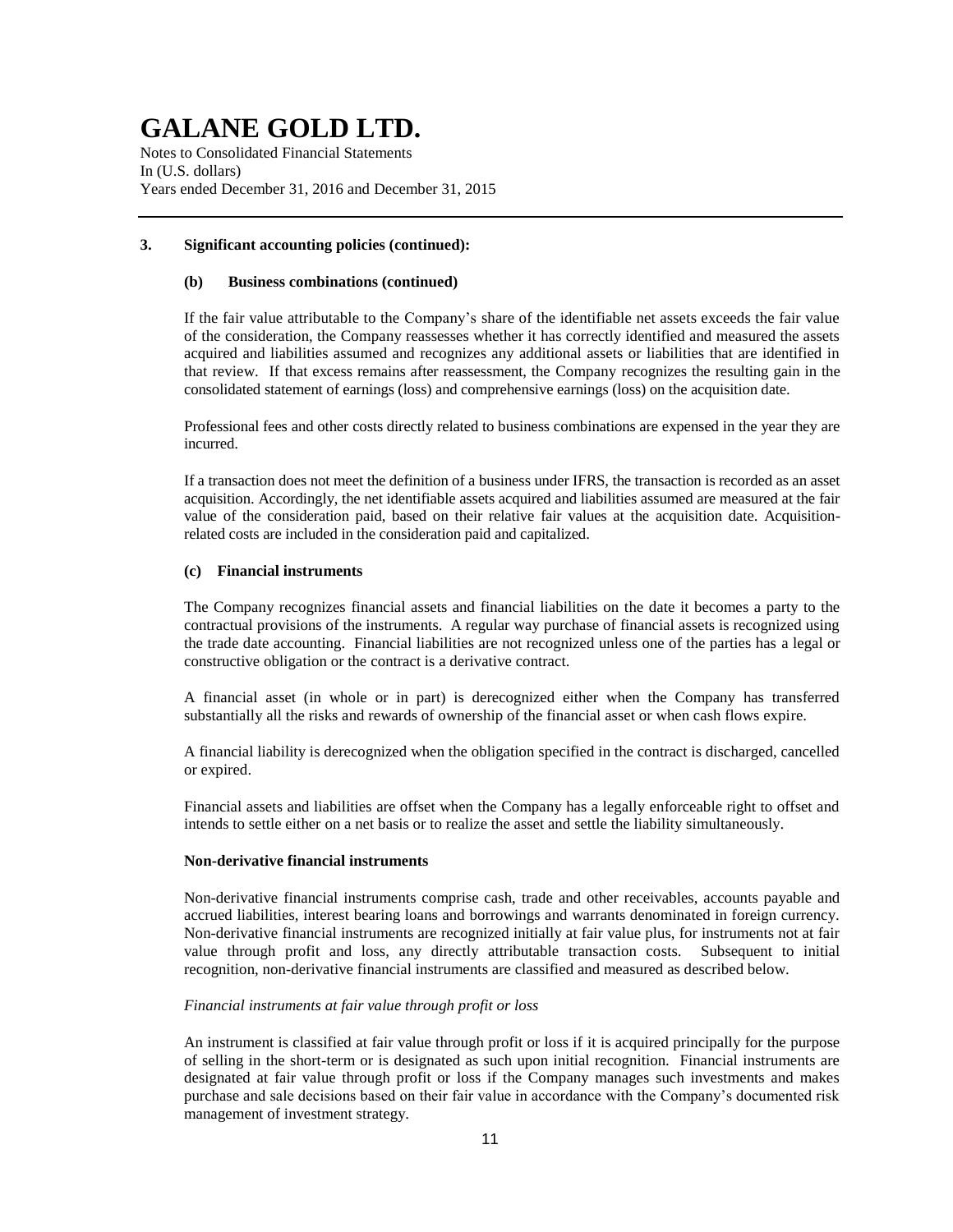Notes to Consolidated Financial Statements In (U.S. dollars) Years ended December 31, 2016 and December 31, 2015

### **3. Significant accounting policies (continued):**

#### **(c) Financial instruments**

Cash and warrants denominated in foreign currency are designated as fair value through profit or loss. Any unrealized gains or losses related to changes in the fair value are included in interest income, and financing costs in the consolidated statement of earnings (loss) and comprehensive earnings (loss).

### *Other financial instruments*

Loans and receivables, which have fixed and determinable payments that are not specified in an open market, are recognized initially at fair value plus any attributable transaction costs. Subsequent to initial recognition, they are measured at amortized cost using the effective interest method, less any impairment losses. These include trade and other receivables.

Other financial liabilities are recognized initially at fair value plus any attributable transaction costs. Subsequent to initial recognition, they are measured at amortized cost using the effective interest method. These include interest bearing loans and borrowings and accounts payable and accrued liabilities.

### **(d) Inventories**

Work in progress inventories are valued at the lower of cost or net realizable value. Production costs include the cost of materials, labour, mine site production overheads and depreciation to the applicable stage of processing.

Ore stockpiles are valued at the lower of cost and net realizable value. The cost of ore stockpiles is increased based on the related current mining cost per tonne of the period, and decreases in ore stockpiles are recorded in mining costs using the weighted average cost per tonne. Ore stockpiles are segregated between current and long-term inventories on the consolidated statement of financial position based on when they are expected to be processed.

Consumables are valued at the lower of average purchase cost and net realizable value. Provisions for redundant and slow-moving items are made by reference to specific items of stock. Spare parts, stand-by and servicing equipment held are generally classified as inventories. However, if major spare parts (critical spares) and stand-by equipment (insurance spares) are expected to be used for more than one period or can only be used in connection with a particular capital asset, then they are classified as a component of mining assets.

Net realizable value is the estimated selling price in the ordinary course of business, less estimated costs of completion and costs of selling the final product.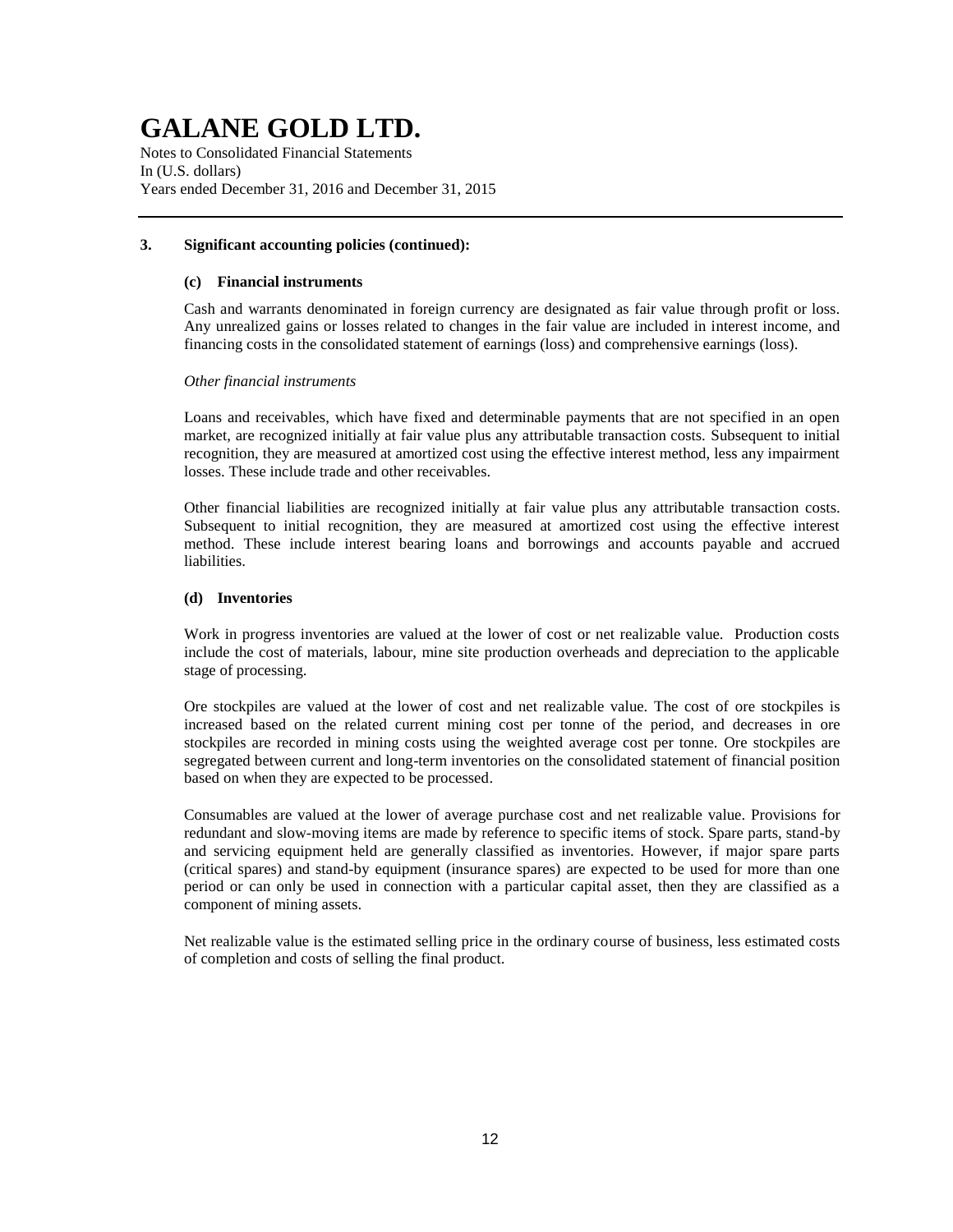Notes to Consolidated Financial Statements In (U.S. dollars) Years ended December 31, 2016 and December 31, 2015

### **3. Significant accounting policies (continued):**

### **(e) Mining properties and plant and equipment**

Mining properties are measured at cost less accumulated depreciation and accumulated impairment charges.

The initial cost of an asset comprises its purchase or construction cost, any costs directly attributable to bringing the asset to a working condition for its intended use, the initial estimate of the rehabilitation obligation, and for qualifying assets, borrowing costs. The purchase price or construction cost is the aggregate amount paid and the fair value of any other consideration given to acquire the asset. The cost of self-constructed assets includes the cost of materials and direct labour.

When significant parts of an item of property, plant and equipment have different useful lives, they are accounted for as separate items (major components) of property, plant and equipment.

Gains and losses on disposal of an asset are determined by comparing the proceeds from disposal with the carrying amount of the asset.

The cost of replacing part of an item of property, plant and equipment is recognized in the carrying amount of the item if it is probable that the future economic benefits embodied within the part will flow to the Company and its cost can be measured reliably. The carrying amount of the replaced part is derecognized. The costs of the day-to-day servicing of property, plant and equipment are recognized in earnings as incurred.

Mining properties presented on the consolidated statement of financial position represent the capitalized expenditures related to:

- Mine development; and
- Stripping costs

### **(i) Mine development**

Upon determination of technical feasibility and commercial viability of a mining property, all subsequent expenditure is capitalized and the related costs are not amortized until the projects are brought into production. Mine development costs include expenditures to develop new ore bodies, define further mineralization in existing ore bodies, construct and install or complete infrastructure facilities. Mine development costs are net of proceeds from the sale of ore extracted during the development phase.

Where funds have been borrowed, either to specifically finance a project or for general borrowings during the period of construction, the amount of interest capitalized represents the actual borrowing costs incurred, in the case of specific finance arrangements, or an allocation of interest on general borrowings.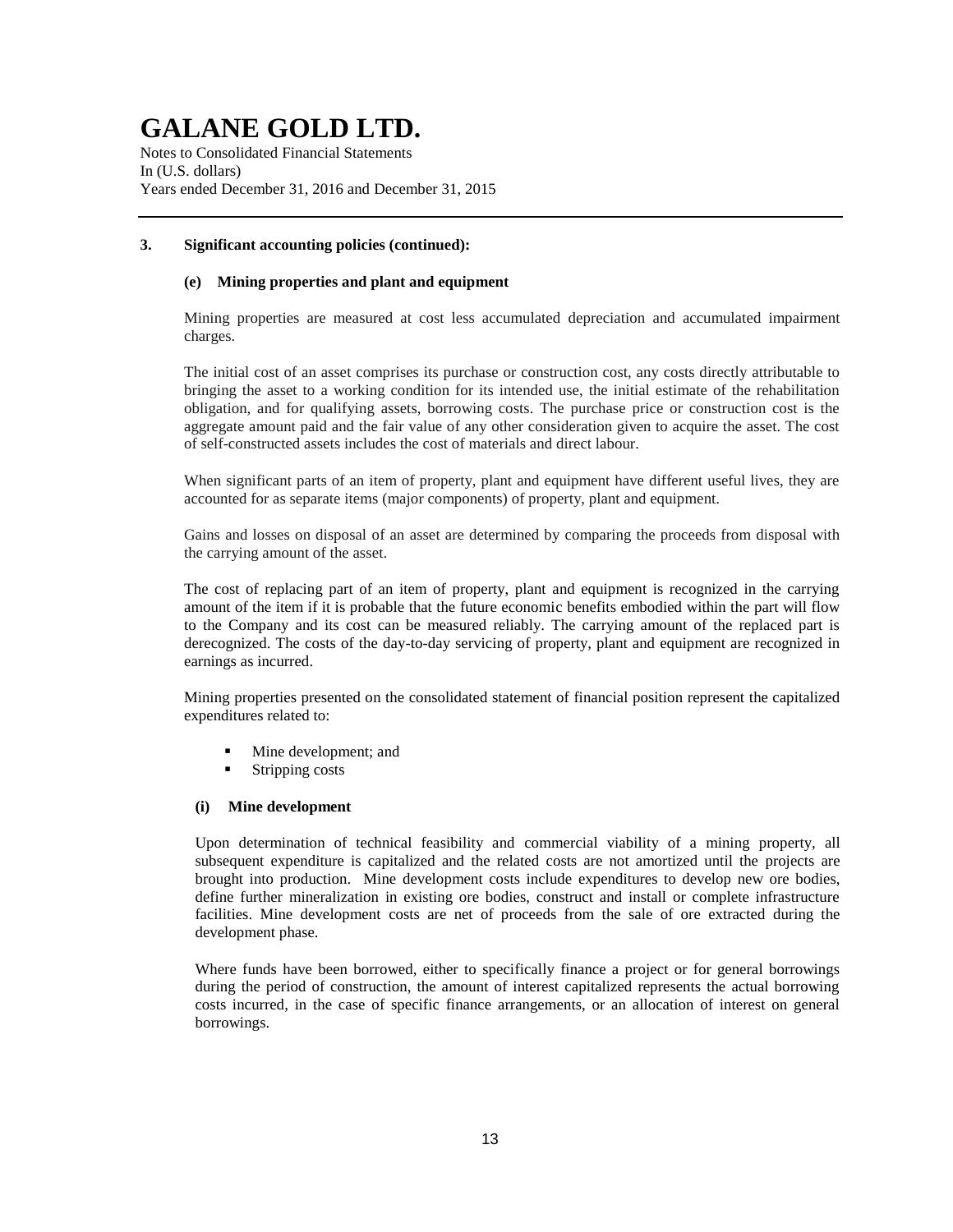Notes to Consolidated Financial Statements In (U.S. dollars) Years ended December 31, 2016 and December 31, 2015

### **3. Significant accounting policies (continued):**

### **(e) Mining properties and plant and equipment (continued)**

### **(ii) Stripping costs**

After commencement of production, the Company recognizes mining costs associated with stripping activities in an open pit mine as variable production costs. Such costs are included in the cost of inventory unless the stripping activity can be determined to have future economic benefits that will flow to the entity, in which case the costs are capitalized.

Capitalized stripping costs represent further development of the mine that requires a phase of overburden removal activity to access ore which will be mined in future periods.

### **(f) Depreciation and amortization**

Mining properties are amortized when the assets are ready for their intended use using the units-ofproduction method over the shorter of the estimated economic life of the asset or the mining operation.

The reserve and resource estimate is the prime determinant of the life of the mine. In estimating the life of mine, the nature of the ore body and the method of mining the ore body are taken into account. In general, an ore body where the mineralization is reasonably well defined is amortized over its proven and probable mineral reserves. Non reserve material may be included in depreciation calculations in limited circumstances where there is a high degree of confidence in its economic extraction. Changes in the estimate of mineral reserves and resources will result in changes to the depreciation and will be accounted for on a prospective basis over the remaining life of the operation.

The basis of amortization for capitalized stripping is the ore to be extracted as a result of the specific stripping activity and is determined on a units-of-production basis.

Changes in a mine's life and design will usually result in changes to the basis of amortization. These changes are accounted for prospectively.

Residual values, useful lives and amortization methods are reviewed at least annually and adjusted if appropriate. Changes are accounted for prospectively. When no further future economic benefits are expected from an asset it will be de-recognised. Any gain or loss on de-recognition of the asset is included in the consolidated statement of earnings (loss) and comprehensive earnings (loss) in the year the asset is de-recognised.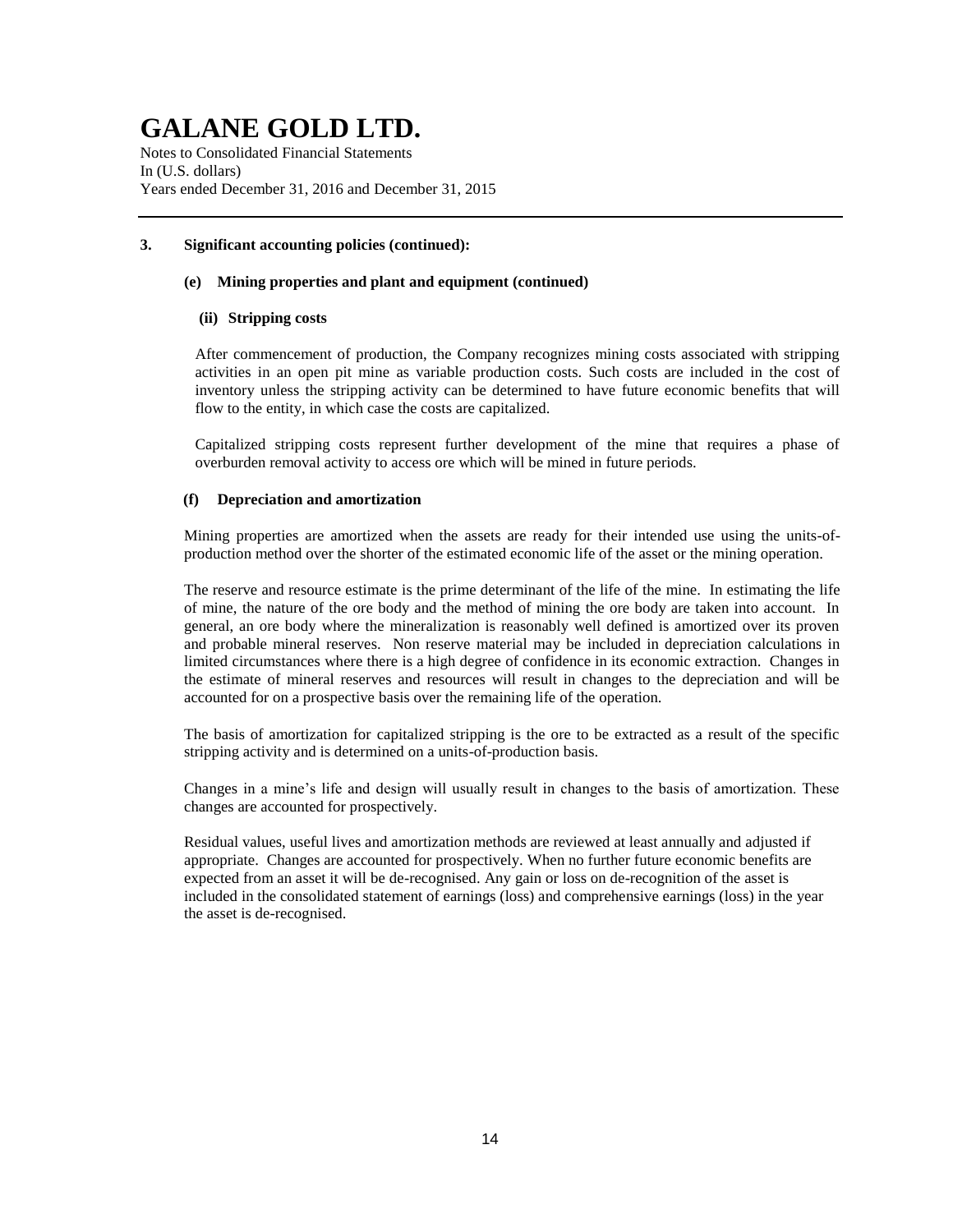Notes to Consolidated Financial Statements In (U.S. dollars) Years ended December 31, 2016 and December 31, 2015

### **3. Significant accounting policies (continued):**

### **(g) Mineral exploration and evaluation costs**

Costs incurred to acquire new rights to explore and costs to evaluate the technical feasibility and commercial viability of an ore body are capitalised. The Company considers evaluation costs to have commenced once it has determined it is likely the Company will carry out economic mining activities for that ore body in the future. This assessment requires significant management judgement. The Company reviews each exploration and evaluation asset as costs are incurred to ensure conditions for capitalisation still exist. Capitalised amounts are then assessed for indications of impairment at the end of each reporting period.

Mineral exploration costs are charged to earnings in the period in which they are incurred.

When the technical feasibility and commercial viability of the ore body is determined, any capitalised costs are transferred to mineral properties and the balance is tested for impairment.

### **(h) Impairment**

### **(i) Financial assets**

Financial assets not carried at fair value through profit or loss are tested for impairment on an individual basis at each reporting date to determine whether there is any objective evidence of impairment. A financial asset is considered to be impaired if objective evidence indicates that one or more events have indicated that the estimated future cash flows of the asset are less than its carrying value, and can be estimated reliably.

An impairment loss in respect of a financial asset measured at amortized cost is calculated as the difference between its carrying amount, and the present value of the estimated future cash flows discounted at the original effective interest rate.

An impairment loss is reversed if the reversal can be related objectively to an event occurring after the impairment loss was recognized. For financial assets measured at amortized cost, the amount of the reversal is recorded in the statement of earnings (loss) and comprehensive earnings (loss). The amount of the reversal cannot result in a carrying amount of the financial asset that exceeds what the amortized cost would have been had the impairment not been recognized at the date the impairment is reversed.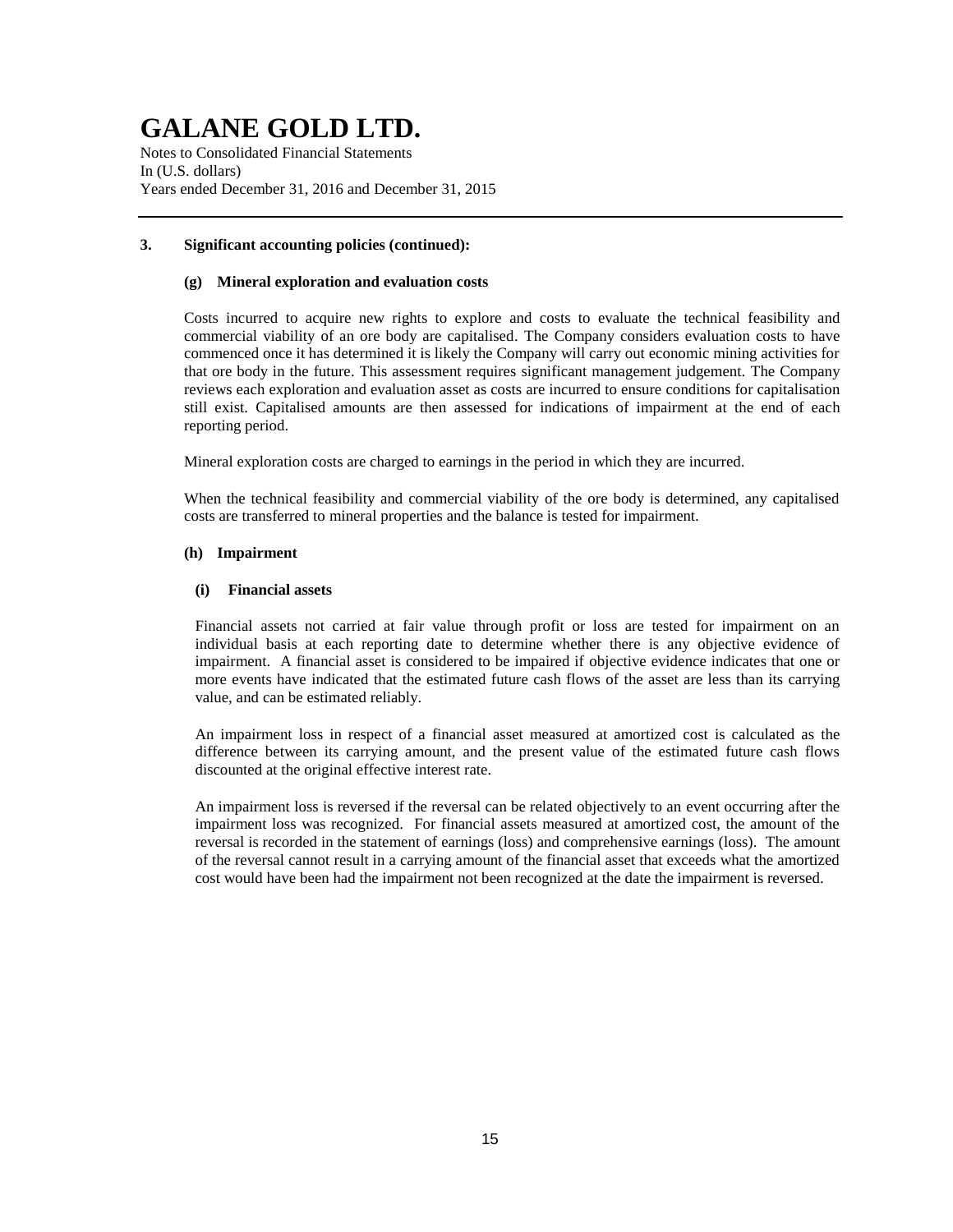Notes to Consolidated Financial Statements In (U.S. dollars) Years ended December 31, 2016 and December 31, 2015

### **3. Significant accounting policies (continued):**

### **(h) Impairment (continued)**

### **(ii) Non-financial assets**

If a property is abandoned or deemed economically unfeasible, the related project balances are derecognised.

The Company conducts annual impairment assessments of the values of long-lived assets, including mining assets and exploration and evaluation assets. If any indication of impairment exists, an estimate of the asset's recoverable amount is calculated. The recoverable amount is determined as the higher of the asset's fair value less costs of disposal ("FVLCD") and its value in use ("VIU"). The recoverable amount is determined for an individual asset, unless the asset does not generate cash inflows that are largely independent of those from other assets or groups of assets. If this is the case, the individual assets are grouped together into cash generating units ("CGUs") for impairment purposes. Such CGUs represent the lowest level for which there are separately identifiable cash inflows that are largely independent of the cash flows from other assets or other groups of assets. The Company considers that it has two CGUs.

If the carrying amount of the asset or CGU exceeds its recoverable amount, an impairment loss is recorded so as to reduce the carrying amount to its recoverable amount. A previously recognized impairment loss is reversed if there has been a change in the estimates used to determine the recoverable amount for the asset since the impairment loss was recognized. If this is the case, the carrying amount is increased to its recoverable amount. The increased amount cannot exceed the carrying amount that would have been determined, net of depreciation, had no impairment loss been recognized in prior years.

### **(ii) Non-financial assets**

The recoverable amount is determined based on the present value of estimated future cash flows from each long-lived asset, which are calculated based on numerous assumptions such as proven and probable reserves, resources when appropriate, estimates of discount rates, estimated future metal prices, operating costs, capital and site restoration expenses and estimated future foreign exchange and inflation rates, as defined under IFRS for FVLCD and VIU. Management's assumptions and estimates of future cash flows are subject to risks and uncertainties, particularly when market conditions such as the price of gold, inflation, currency values and interest rates are volatile, and may be partially or totally outside of the Company's control. Therefore, it is reasonably possible that changes could occur with evolving economic conditions, which may affect the recoverability of the Company's long-lived assets. If the Company fails to achieve its valuation assumptions or if any of its long-lived assets experiences a decline in its fair value, then this may result in an impairment charge, which would reduce the Company's earnings.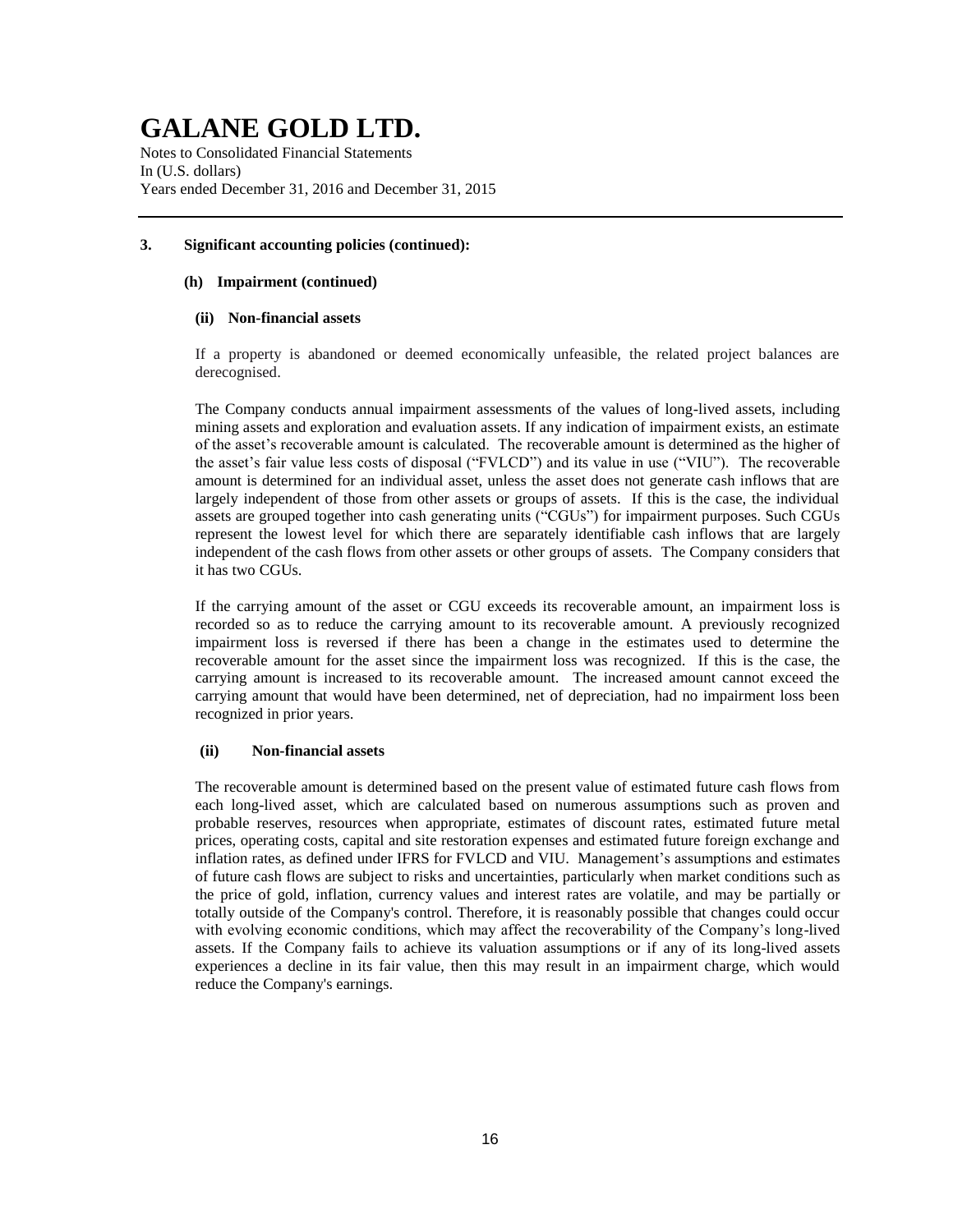Notes to Consolidated Financial Statements In (U.S. dollars) Years ended December 31, 2016 and December 31, 2015

### **3. Significant accounting policies (continued):**

### **(i) Restoration and rehabilitation provision**

The Company records the present value of estimated costs of legal and constructive obligations required to restore and rehabilitate sites in the period in which the obligation is incurred with a corresponding increase in the carrying value of the related mining asset. The obligation is generally considered to have been incurred when mine assets are constructed or the environment is disturbed. The nature of these restoration activities includes dismantling and removing structures, rehabilitating mines and tailings dams, dismantling operating facilities, closure of plant and waste sites, and restoration, reclamation and re-vegetation of affected areas. The discounted liability is adjusted at the end of each period to reflect the passage of time, based on the discount rates that reflect current market assessments and the risks specific to the liability, and changes in the estimated future cash flows underlying the obligation. The liability is denominated in a foreign currency and is considered to be a monetary obligation. It is re-valued at the end of the reporting period at the spot exchange rate on the reporting date. The resultant translation gain or loss in recognised in the consolidated statement of earnings and comprehensive earnings.

These estimates depend on labour costs, known environmental impacts, the effectiveness of remedial and restoration measures, inflation rates and risk-free interest rates specific to each liability. The Company also estimates the timing of the outlays, which is subject to change depending on continued operation or newly discovered reserves. The periodic unwinding of the discount is recognized in earnings as a finance cost. Additional disturbances or changes in restoration costs will be recognized as changes to the corresponding assets and asset retirement obligation when they occur. Environmental and on-going site clean-up costs at operating mines, as well as changes to estimated costs for closed sites, are charged to earnings in the period during which they occur.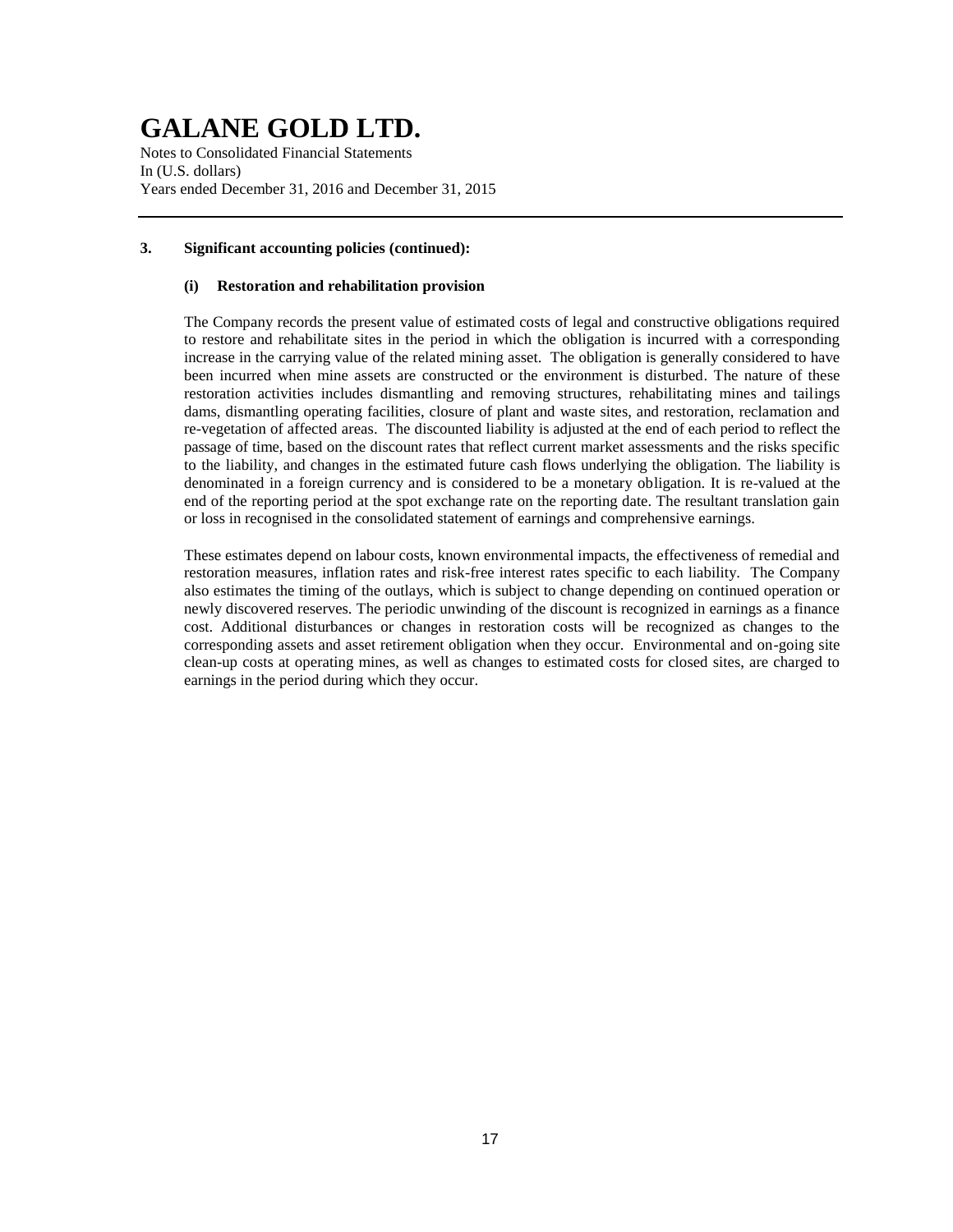Notes to Consolidated Financial Statements In (U.S. dollars) Years ended December 31, 2016 and December 31, 2015

### **3. Significant accounting policies (continued):**

### **(j) Income taxes**

### **(i) Current income tax**

Current income tax assets and liabilities for the current and prior periods are measured at the amount expected to be recovered from or paid to the taxation authorities. The tax rates and tax laws used to compute the amount are those that are enacted by the date of the consolidated statement of financial position**.**

Current income tax assets and current income tax liabilities are only offset if a legally enforceable right exists to set off the amounts, and the Company intends to settle on a net basis, or to realize the asset and settle the liability simultaneously.

Current income taxes relating to items recognized directly in equity are recognized directly in equity and not in the consolidated statement of earnings (loss) and comprehensive earnings (loss).

### **(ii) Deferred income tax**

Deferred income tax is provided using the asset and liability method on temporary differences at the date of the statement of financial position between the tax bases of assets and liabilities and their carrying amounts for financial reporting purposes.

Deferred income tax liabilities are recognized for all taxable temporary differences, except:

- where the deferred income tax liability arises from the initial recognition of goodwill or of an asset or liability in a transaction that is not a business combination and, at the time of the transaction, affects neither the accounting profit nor taxable profit; and
- in respect of taxable temporary differences associated with investments in subsidiaries, where the timing of the reversal of the temporary differences can be controlled by the parent, investor, or venturer and it is probable that the temporary differences will not reverse in the foreseeable future.

Deferred income tax assets are recognized for all deductible temporary differences, carry forward of unused tax credits and unused tax losses, to the extent that it is probable that taxable profit will be available against which the deductible temporary differences, and the carry forward of unused tax credits and unused tax losses can be utilized, except as noted above.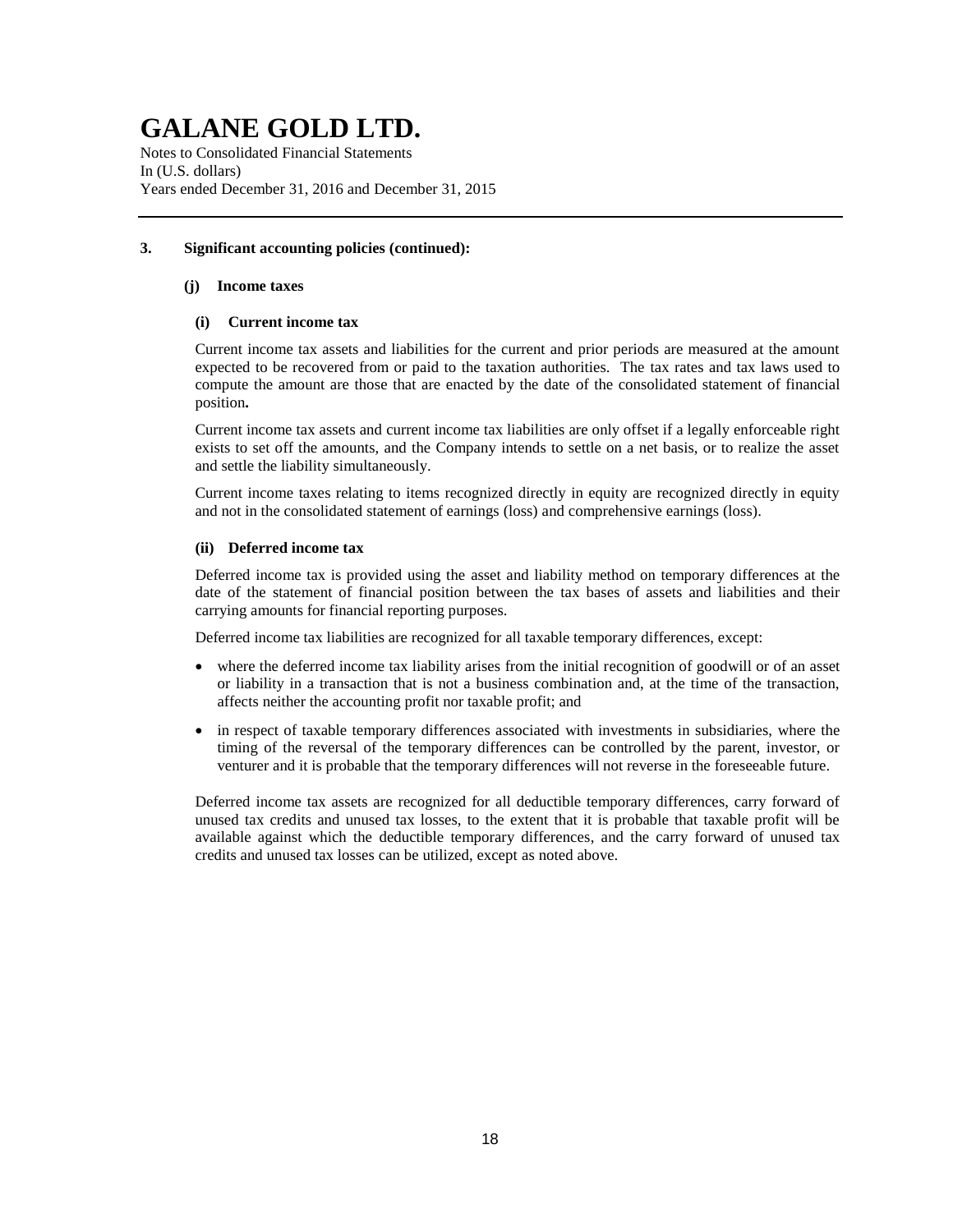Notes to Consolidated Financial Statements In (U.S. dollars) Years ended December 31, 2016 and December 31, 2015

### **3. Significant accounting policies (continued):**

### **(j) Income taxes (continued)**

### **(ii) Deferred income tax (continued)**

The carrying amount of deferred income tax assets is reviewed at each date of the consolidated statement of financial position and reduced to the extent that it is no longer probable that sufficient taxable profit will be available to allow all or part of the deferred income tax asset to be utilised. Unrecognized deferred income tax assets are reassessed at each date of the consolidated statement of financial position and are recognized to the extent that it has become probable that future taxable profit will be available to allow the deferred tax asset to be recovered.

A translation gain or loss will arise where the local tax currency is not the same as the functional currency. Deferred tax is recognized on the difference between the book value of the non-monetary assets and the underlying tax basis, translated to the functional currency using the current foreign exchange rate.

Deferred income tax assets and liabilities are measured at the tax rates that are expected to apply to the year when the asset is expected to be realized or the liability settled, based on tax rates (and tax laws) that have been enacted or substantively enacted at the date of the consolidated statement of financial position.

Deferred income taxes relating to items recognized directly in equity are recognized directly in equity.

Deferred income tax assets and deferred income tax liabilities are offset, if a legally enforceable right exists to set off current tax assets against current income tax liabilities and the deferred income taxes relate to the same taxable entity and the same taxation authority.

### **(k) Revenue recognition**

Revenues include sales of gold. Revenues from the sale of gold are recognized when the significant risks and rewards of ownership have transferred to the purchaser and the amount of revenue can be measured reliably and collectability is reasonably assured.

### **(l) Share-based payments**

The Company has a stock option plan that is described in note 15(c), an employee share purchase plan described in note 15(b) contingent shares described in note 15(e) and deferred share unit plan described in note 15(f). Share-based payments to employees are measured at the fair value of the instruments issued and amortized over the vesting periods. The amount recognized as an expense is adjusted to reflect the number of awards expected to vest. The offset to the recorded cost is to share-based payments reserve. Consideration received on the exercise of stock options is recorded as share capital and the related share-based payments reserve is transferred to share capital. Charges for options that are forfeited before vesting are reversed from share-based payment reserve.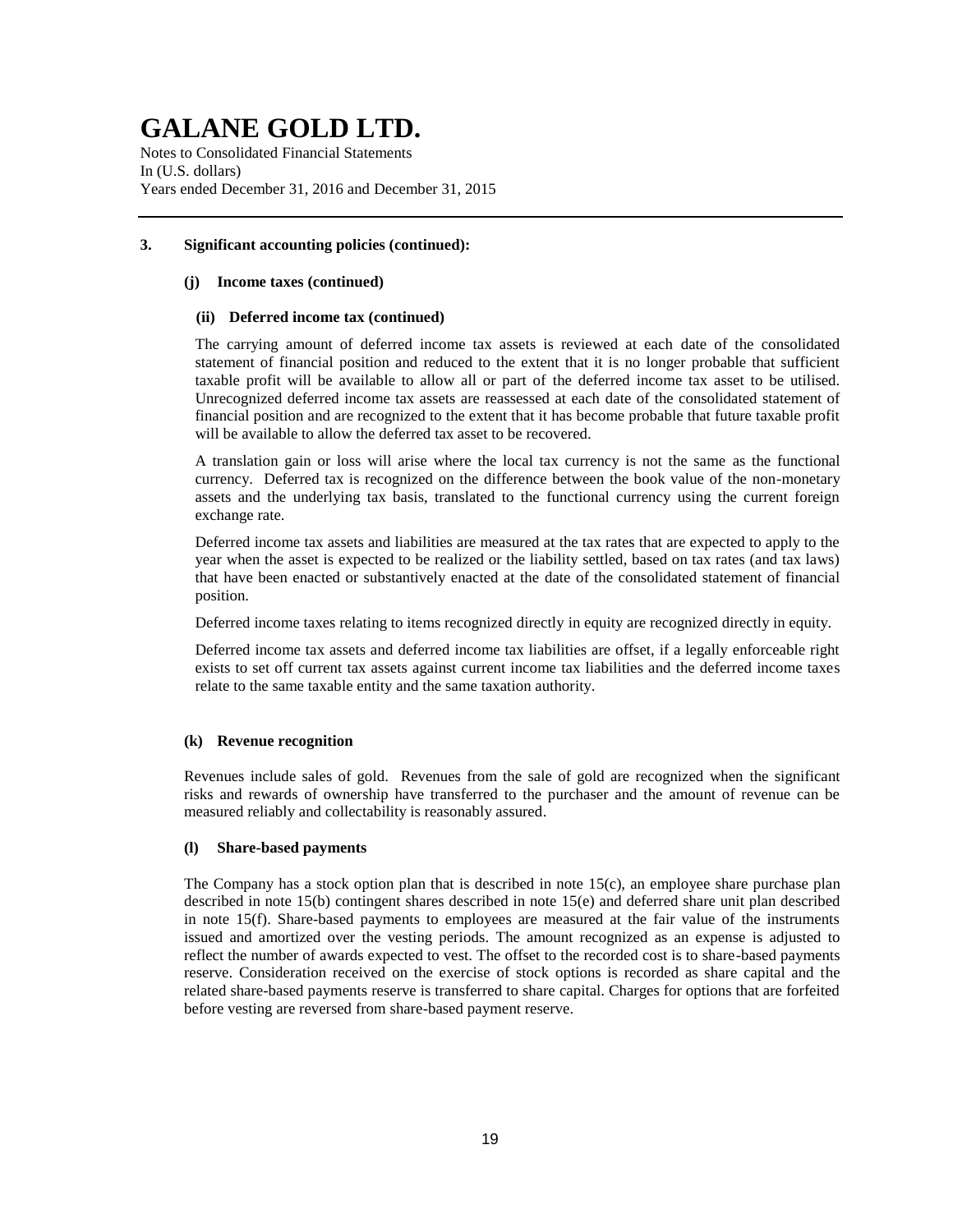Notes to Consolidated Financial Statements In (U.S. dollars) Years ended December 31, 2016 and December 31, 2015

### **3. Significant accounting policies (continued):**

#### **(m) Earnings (loss) per share**

Basic earnings (loss) per share are calculated by dividing net earnings by the weighted average number of common shares outstanding during the year. The calculation of diluted earnings per share uses the treasury stock method. The weighted average number of common shares outstanding for the calculation of diluted earnings (loss) per share assumes that the proceeds to be received on the exercise of dilutive stock options or warrants are used to repurchase common shares at their average market price during the period. The computation of diluted earnings per share assumes the conversion, exercise or contingent issuance of securities only when such conversion, exercise or issuance would have a dilutive effect on earnings per share.

### **4. New and amended standards adopted by the Company and future accounting policies**

The following accounting standards are to be adopted in the future:

### **(a) IFRS 9 – Financial instruments**

The IASB has issued IFRS 9, Financial Instruments, which is a four-part project proposing to replace IAS 39, Financial Instruments: Recognition and Measurement. IFRS 9 is effective for annual periods beginning or after January 1, 2018, with early adoption permitted. The Company will evaluate the impact of the change to its financial statements based on the characteristics on its financial instruments at the time of adoption.

### **(b) IFRS 15 – Revenue from Contracts with Customers**

In May 2015, the IASB issued IFRS 15, Revenue from Contracts with Customers (IFRS 15). The standard replaces IAS 11 "Construction Contracts", IAS 18 "Revenue", IFRIC 13 "Customer Loyalty Programmes", IFRIC 15 "Agreements for the Construction of Real Estate", IFRIC 18 "Transfer of Assets From Customers" and SIC 31 "Revenue – Barter Transactions Involving Advertising Services". IFRS 15 is effective for periods beginning on or after January 1, 2018, permits early adoption, and is to be applied retrospectively. IFRS 15 clarifies the principles for recognizing revenue from contracts with customers. The Company is in the process of evaluating the requirements of the new standard.

### **(c) IFRS 16 – Leases**

In January 2016, the IASB issued IFRS 16 "Leases" ("IFRS 16"). This standard is effective for annual periods beginning on or after January 1, 2019, and permits early adoption, provided IFRS 15, has been applied, or is applied at the same date as IFRS 16. IFRS 16 requires lessees to recognize assets and liabilities for most leases. The Company is in the process of determining the impact of IFRS 16 on its consolidated financial statements.

### **(d) Amendment to IFRS 2 – Classification and measurement of share based payment transactions**

On June 20, 2016, the IASB issued amendments to IFRS 2 Share-based Payment, clarifying how to account for certain types of share-based payment transactions. The amendments apply for annual periods beginning on or after January 1, 2018. As a practical simplification, the amendments can be applied prospectively. Retrospective, or early, application is permitted if information is available without the use of hindsight.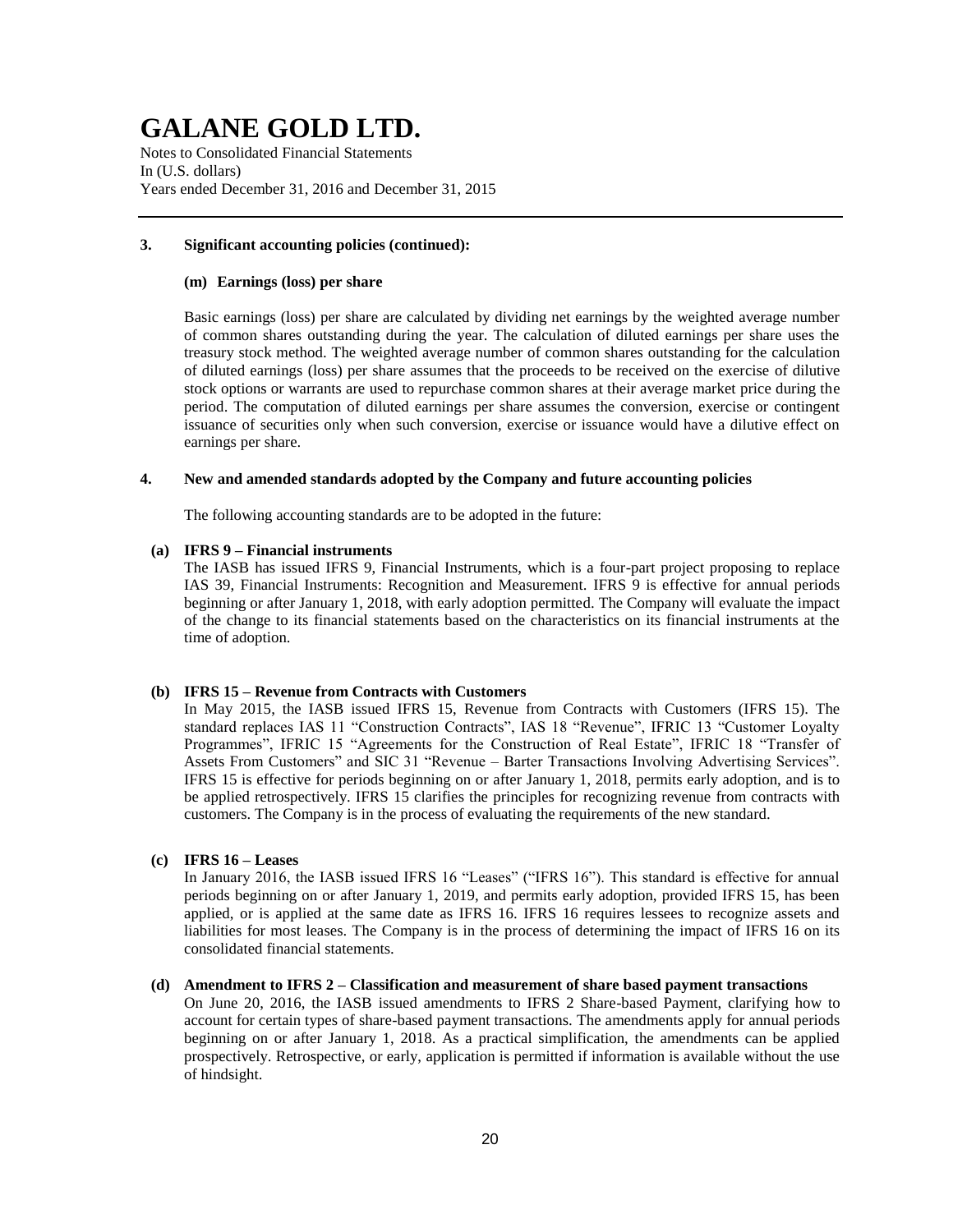Notes to Consolidated Financial Statements In (U.S. dollars) Years ended December 31, 2016 and December 31, 2015

### **4. New and amended standards adopted by the company and future accounting policies (continued…):**

The amendments provide requirements on the accounting for:

• the effects of vesting and non-vesting conditions on the measurement of cash-settled share-based payments;

• share-based payment transactions with a net settlement feature for withholding tax obligations; and

 a modification to the terms and conditions of a share-based payment that changes the classification of the transaction from cash-settled to equity-settled.

The Company intends to adopt the amendments to IFRS 2 in its financial statements for the annual period beginning on January 1, 2018. The extent of the impact of adoption of the standard has not yet been determined.

### **5. Acquisitions:**

### **Galaxy Acquisition:**

On November 20, 2015 and December 23, 2015, the Company closed the acquisition of a majority of the issued and outstanding ordinary shares (each, a "Galaxy Share") of Galaxy, a gold mining company with operations in the Mpumalanga Province of South Africa. A wholly-owned subsidiary of the Company acquired approximately 74% of the issued and outstanding Galaxy Shares in exchange for 18,334,492 common shares with an aggregate value of approximately Cdn.\$1.1 million, based on a market price of Cdn.\$0.07 per common share, and common share purchase warrants exercisable to acquire an aggregate of up to 4,076,598 common shares until November 20, 2017 at Cdn.\$0.102 per common share (Cdn.\$0.175 before being adjusted as a result of the Rights Offering. See Note 15). The Company had advanced \$149,853 to Galaxy before the acquisition to fund working capital upon acquisition this amount has been treated as part of the acquisition cost. The acquisition was accounted for as a business combination.

The final allocation of the purchase price to assets and liabilities acquired is provided below.

| Mining properties                              | \$12,526,313    |
|------------------------------------------------|-----------------|
| Inventory                                      | 59,504          |
| Other current assets                           | 250,300         |
| Cash                                           | 2,329           |
| Trade and other payables                       | (3,309,382)     |
| Interest bearing loans                         | (6,330,133)     |
| Restoration and rehabilitation provision       | (1,539,922)     |
| Net assets                                     | \$<br>1,659,009 |
|                                                |                 |
| Consideration:                                 |                 |
| Cash consideration                             | \$<br>149.853   |
| Share and warrant consideration                |                 |
| $\bullet$ 18,334,492 common shares             | 964,465         |
| • 4,076,598 warrants to purchase common shares | 113,349         |
| Non-controlling interest $(1)$                 | 431,342         |
| Acquisition of subsidiary                      | \$<br>1,659,009 |

 $<sup>(1)</sup>$  The Non-controlling interest has been measured at fair value at the date of the acquisition.</sup>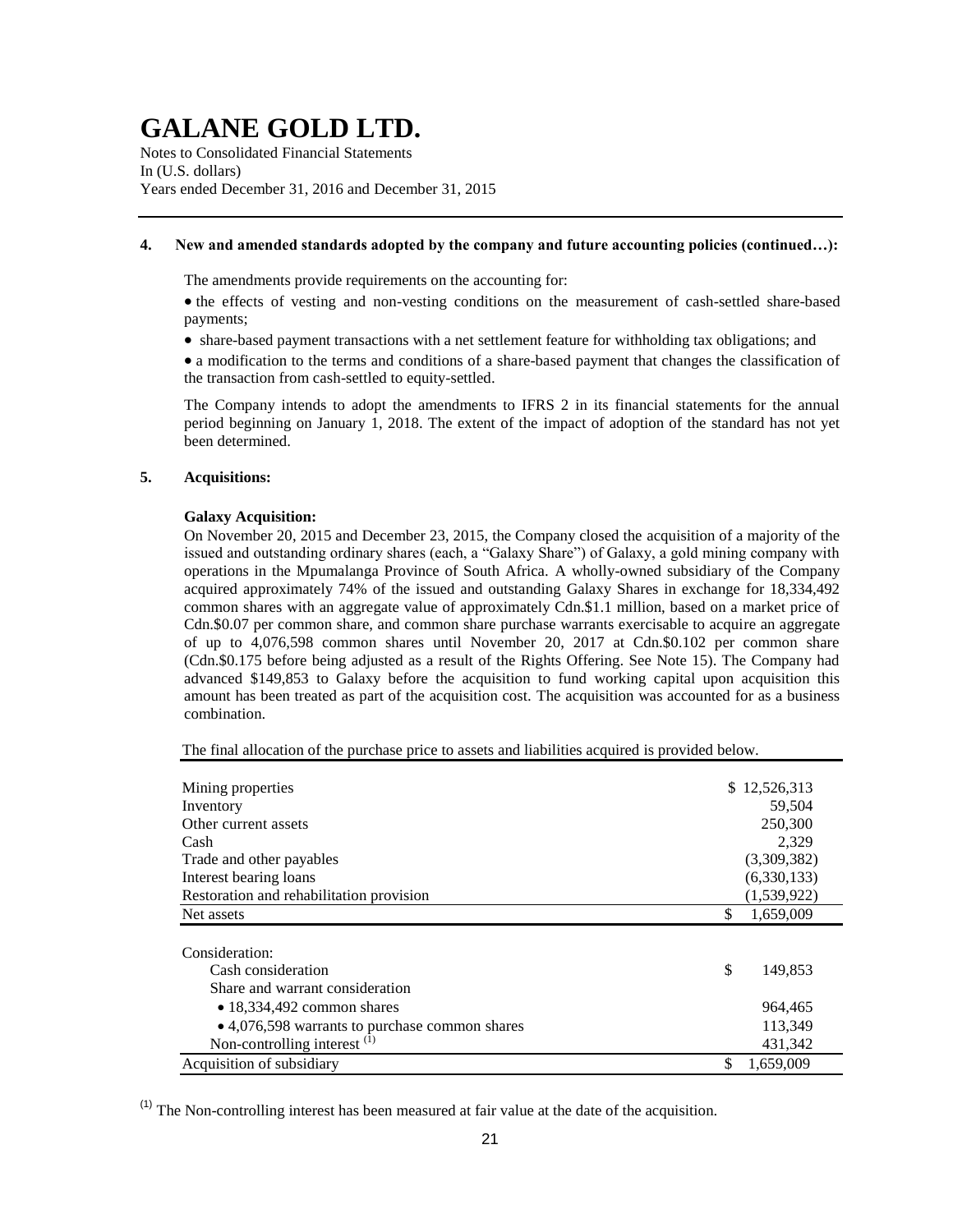Notes to Consolidated Financial Statements In (U.S. dollars) Years ended December 31, 2016 and December 31, 2015

### **5. Acquisitions (continued):**

### **Galaxy Acquisition (continued….):**

The Company then made an offer to all other shareholders of Galaxy to acquire the remaining Galaxy Shares on economically equivalent terms (the "Mandatory Offer"). On November 16, 2016, the Company completed the compulsory acquisition of the remaining holders of Galaxy Shares by the payment of approximately Cdn.\$235,000 cash to holders of Galaxy Shares who elected to receive cash consideration under the Mandatory Offer and the issuance of 2,340,094 common shares and common share purchase warrants exercisable to acquire an aggregate of up to 520,016 common shares until November 16, 2018 at Cdn.\$0.175 per common share to holders of Galaxy Shares who elected to subscribe for securities of the Company in lieu of cash consideration under the Mandatory Offer. As a result, the Company became the beneficial owner of 100% of the shares of Galaxy.

### **Acquisition costs:**

The Company incurred \$192,914 of professional costs that were directly attributable to the Galaxy Acquisition which are included within corporate general and administration on the statement of earnings (loss) and comprehensive earnings (loss) in the year ended December 31, 2015.

### **6. Trade receivables and other current assets**

|                   | December 31. | December 31. |
|-------------------|--------------|--------------|
|                   | 2016         | 2015         |
| Other receivables | 102,850      | 4,615        |
| Trade receivables | 394.543      | 282,162      |
| Taxes recoverable | 297,525      | 220,566      |
| Prepaid expenses  | 575,070      | 352,111      |
|                   | 1,369,988    | 859,454      |

### **7. Inventories**

|                 |   | December 31, | December 31. |
|-----------------|---|--------------|--------------|
|                 |   | 2016         | 2015         |
| Gold in process | S | 1,379,742    | 1,128,858    |
| Supplies        |   | 3,110,903    | 2,782,271    |
| Ore Stockpiles  |   | 2,434,867    | 4,818,576    |
|                 |   | 6,925,512    | 8,729,705    |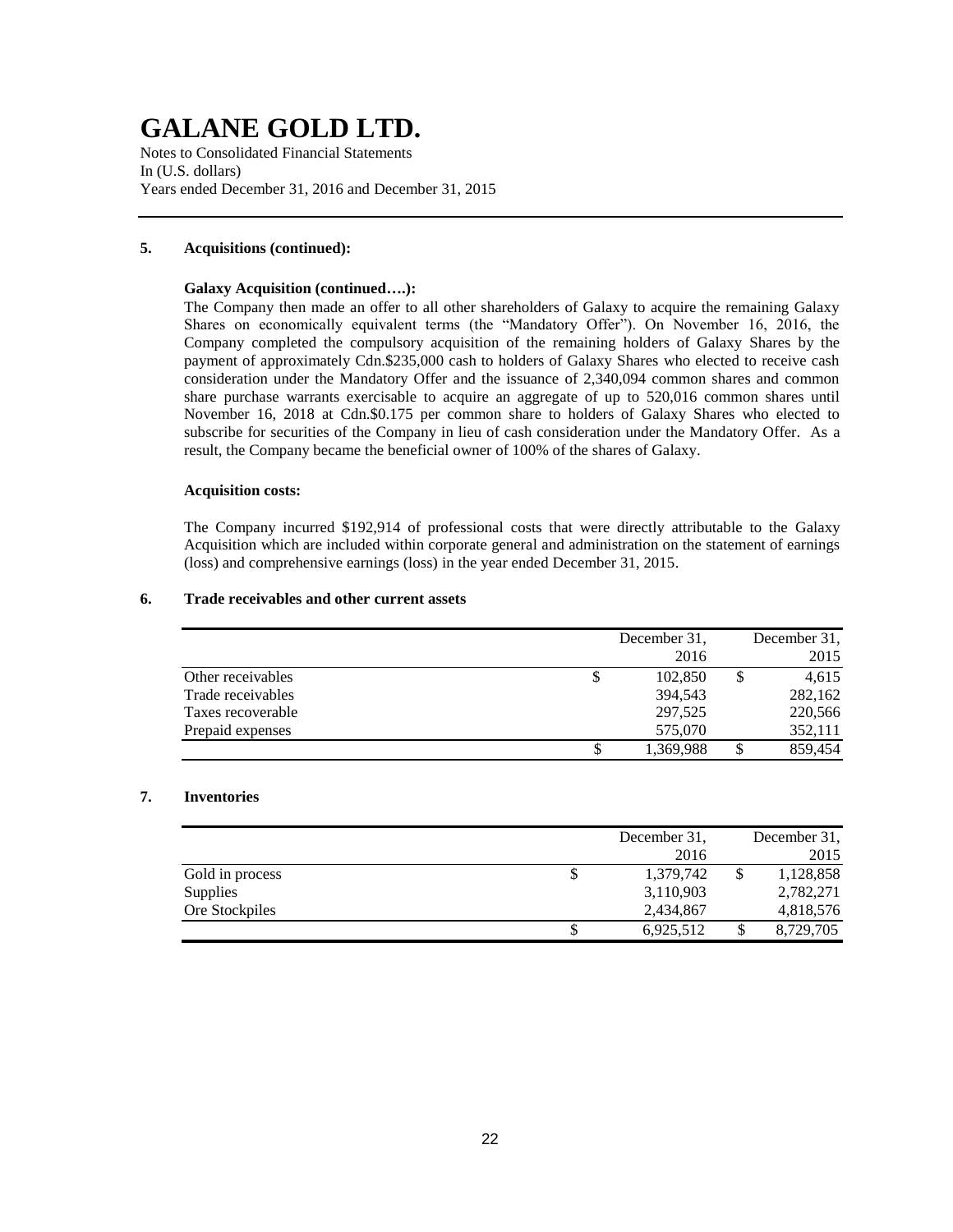Notes to Consolidated Financial Statements In (U.S. dollars) Years ended December 31, 2016 and December 31, 2015

### **8. Mining assets**

The continuity of mining assets for the years ended December 31, 2016 and December 31, 2015 is as follows:

|                                                |    | Construction<br>in Progress | Mining and<br>Exploration<br>Properties |                | Plant and<br>Equipment | Total                  |  |
|------------------------------------------------|----|-----------------------------|-----------------------------------------|----------------|------------------------|------------------------|--|
| Cost at December 31,                           |    |                             |                                         |                |                        |                        |  |
| 2015                                           | \$ | 197,179                     | \$<br>78,524,767                        | \$.            | 6,157,224              | 84,879,170<br>\$       |  |
| Additions:                                     |    |                             |                                         |                |                        |                        |  |
| Additions in the year<br>Disposals in the year |    | 2,457,360                   | 4,281,758                               |                | 132,824<br>(86, 801)   | 6,871,942<br>(86, 801) |  |
|                                                |    |                             |                                         |                |                        |                        |  |
| Cost at December 31,                           |    |                             |                                         |                |                        |                        |  |
| 2016                                           | S. | 2,654,539                   | \$<br>82,806,525                        | \$             | 6,203,247              | 91,664,311<br>S.       |  |
|                                                |    |                             |                                         |                |                        |                        |  |
| Accumulated depreciation                       |    |                             |                                         |                |                        |                        |  |
| and amortization at                            |    |                             |                                         |                |                        |                        |  |
| December 31, 2015<br>Amortization charge for   | \$ |                             | \$<br>(44,327,942)                      |                | \$ (3,746,729)         | \$(48,074,671)         |  |
| the year                                       |    |                             | (3,999,176)                             |                | (81,788)               | (4,080,964)            |  |
| Disposals in the year                          |    |                             |                                         |                |                        |                        |  |
|                                                |    |                             |                                         |                |                        |                        |  |
| Accumulated depreciation                       |    |                             |                                         |                |                        |                        |  |
| and amortization at                            |    |                             |                                         |                |                        |                        |  |
| December 31, 2016                              | \$ |                             | \$<br>(48, 327, 118)                    | $\mathbb{S}^-$ | (3,828,517)            | \$(52,155,635)         |  |
|                                                |    |                             |                                         |                |                        |                        |  |
| Net book value, December                       |    |                             |                                         |                |                        |                        |  |
| 31, 2016                                       | \$ | 2,654,539                   | \$<br>34,479,407                        |                | \$2,374,730            | \$39,508,676           |  |

Included in Plant and Equipment net book value is \$5,303 (2015 - \$101,965) in relation to leased motor vehicles (Note 13).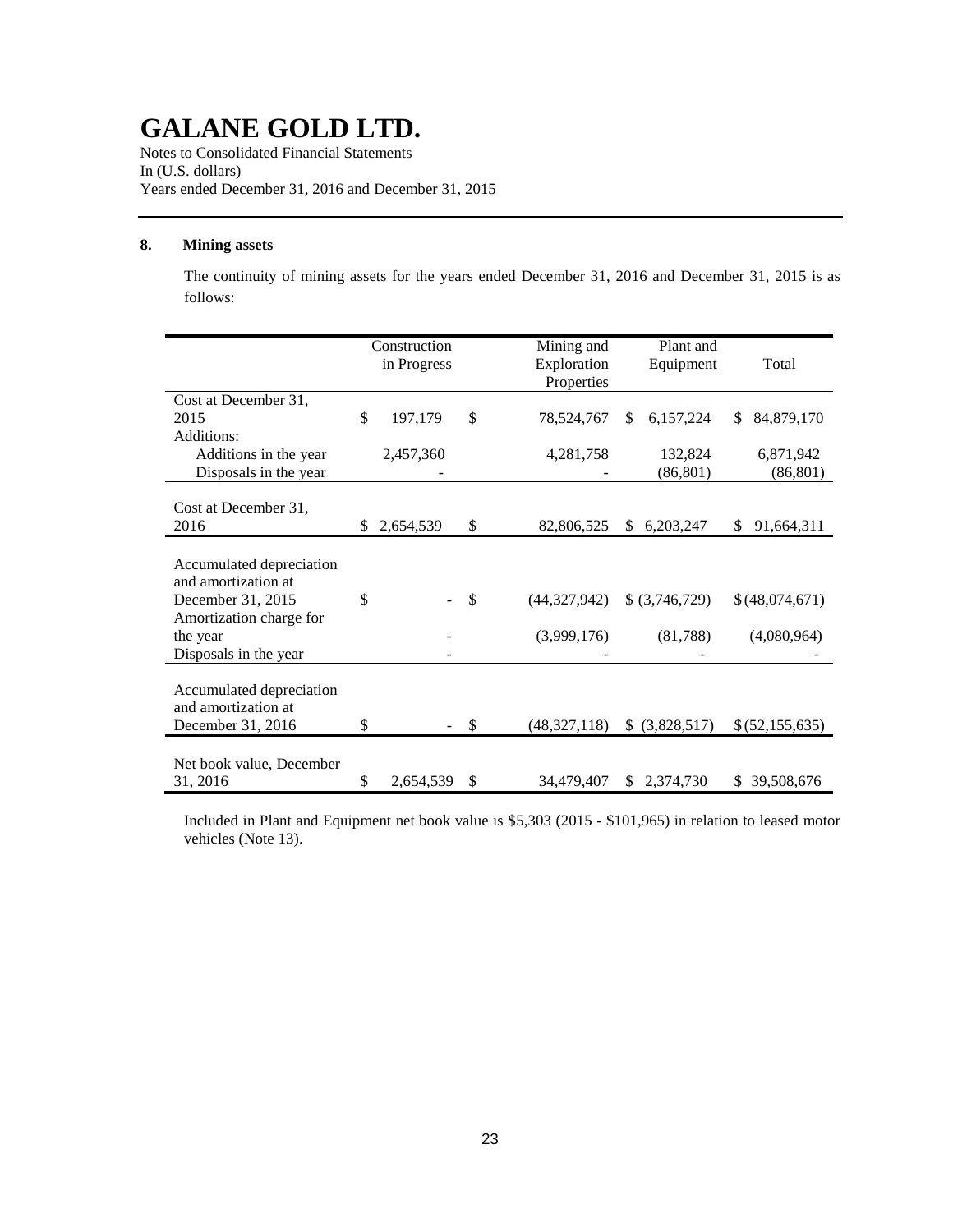Notes to Consolidated Financial Statements In (U.S. dollars) Years ended December 31, 2016 and December 31, 2015

### **8. Mining assets (continued):**

|                                                 | Construction<br>in Progress | Mining and<br>Exploration<br>Properties | Plant and<br>Equipment      | Total             |
|-------------------------------------------------|-----------------------------|-----------------------------------------|-----------------------------|-------------------|
| Cost at December 31,                            |                             |                                         |                             |                   |
| 2014                                            | \$<br>150,235               | \$<br>59,579,355                        | 5,229,681<br>\$.            | 64,959,271<br>\$. |
| Additions:                                      |                             |                                         |                             |                   |
| Additions in the period                         | 604,885                     | 6,379,044                               | 879,662                     | 7,863,591         |
| <b>Galaxy Acquisition</b>                       |                             | 12,526,313                              |                             | 12,526,313        |
| Transfers in the year                           | (557, 941)                  | 40,055                                  | 517,886                     |                   |
| Disposals in the year                           |                             |                                         | (470,005)                   | (470,005)         |
| Cost at December 31,<br>2015                    | \$<br>197,179               | \$<br>78,524,767                        | $\mathbb{S}^-$<br>6,157,224 | 84,879,170<br>\$. |
|                                                 |                             |                                         |                             |                   |
| Accumulated depreciation<br>and amortization at |                             |                                         |                             |                   |
| December 31, 2014                               | \$                          | \$<br>(37, 984, 938)                    | \$ (3,494,331)              | \$(41,479,269)    |
| Amortization charge for<br>the year             |                             | (2,449,525)                             | (407, 672)                  | (2,857,197)       |
| De-recognition of                               |                             |                                         |                             |                   |
| stripping costs (Note 9)                        |                             | (3,893,479)                             |                             | (3,893,479)       |
| Disposals in the year                           |                             |                                         | 155,274                     | 155,274           |
|                                                 |                             |                                         |                             |                   |
| Accumulated depreciation                        |                             |                                         |                             |                   |
| and amortization at                             |                             |                                         |                             |                   |
| December 31, 2015                               | \$                          | \$<br>(44,327,942)                      | $$$ (3,746,729)             | \$(48,074,671)    |
|                                                 |                             |                                         |                             |                   |
| Net book value, December                        |                             |                                         |                             |                   |
| 31, 2015                                        | \$<br>197,179               | \$<br>34,196,825                        | 2,410,495<br><sup>\$</sup>  | \$ 36,804,499     |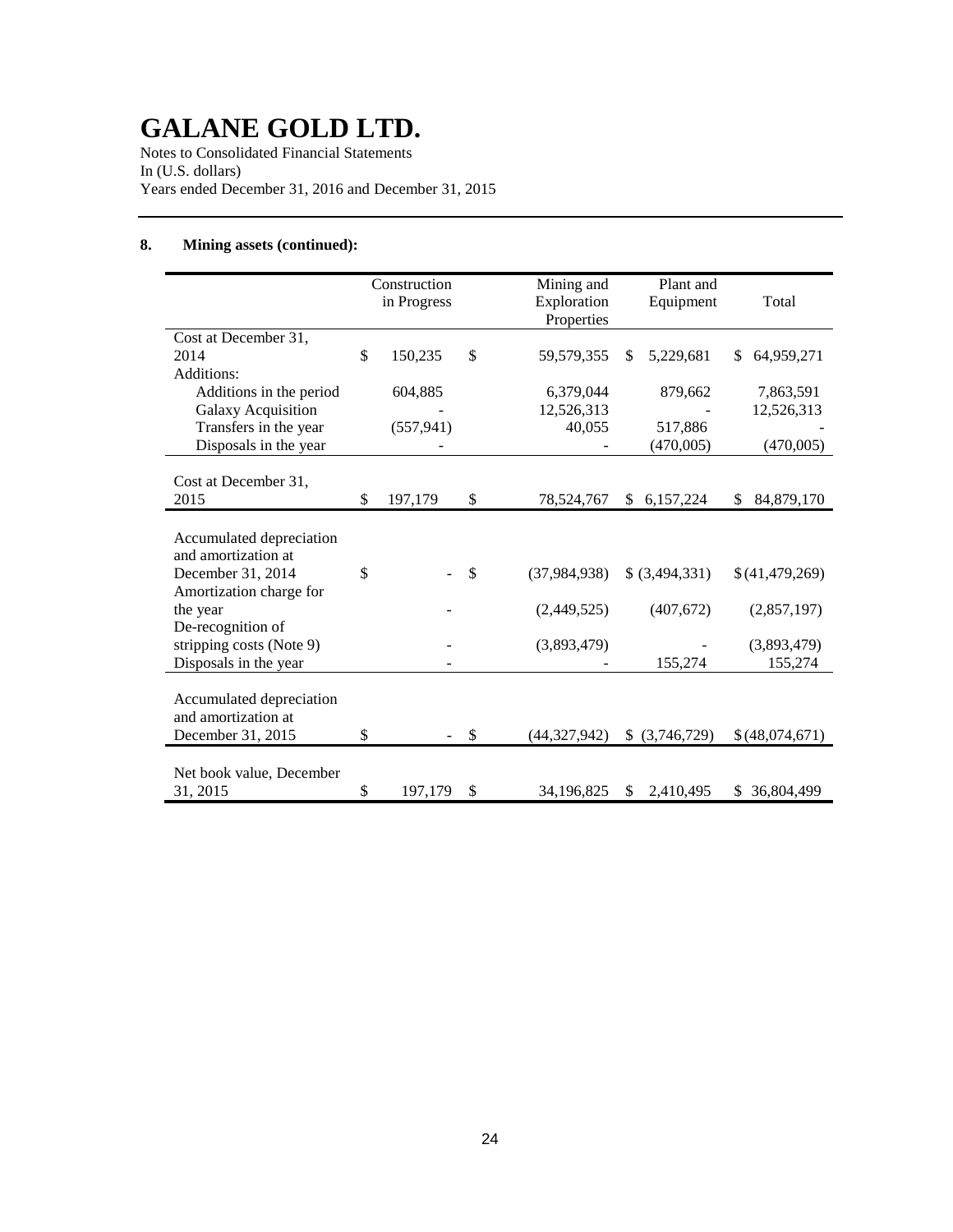Notes to Consolidated Financial Statements In (U.S. dollars) Years ended December 31, 2016 and December 31, 2015

### **9. De-recognition of stripping costs**

The Company wrote off stripping costs within mining costs in 2015.

|                                   | December 31, | December 31, |
|-----------------------------------|--------------|--------------|
|                                   | 2016         |              |
| Mining and Exploration Properties | -            | 3,893,479    |
|                                   |              | 3,893,479    |

During the fourth quarter of 2015 the Company concluded that future mining operations at its Golden Eagle resource would use underground mining methods. The Company had historically operated Golden Eagle as an open pit and had recorded an asset of \$3,893,479 in relation to stripping costs. As the Company no longer intends to operate an open pit at Golden Eagle it made the decision that the change in mining method required a de-recognition of the stripping costs. As a result, the Company recorded a charge of \$3,893,479 within mining costs in the consolidated statement of earnings (loss).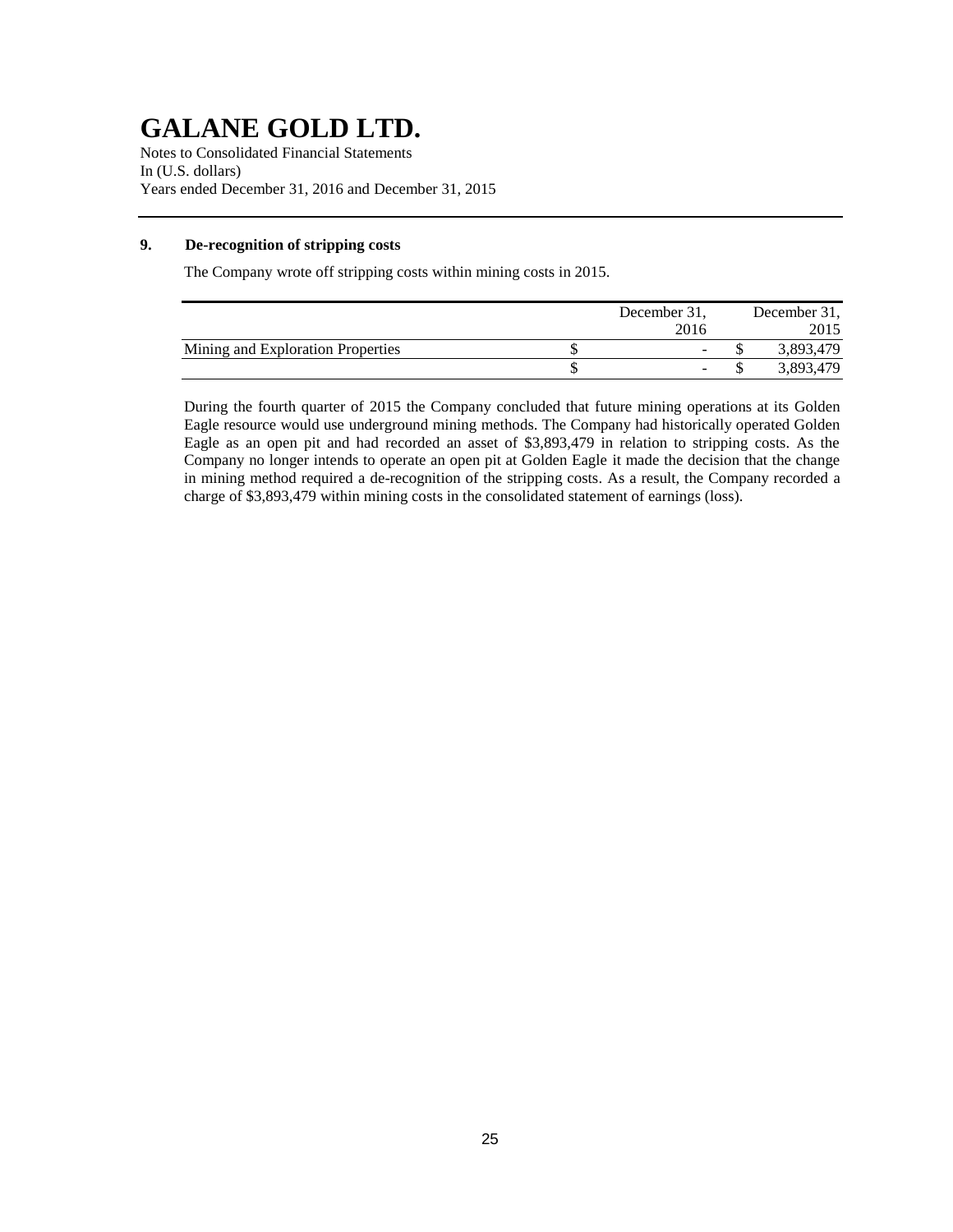Notes to Consolidated Financial Statements In (U.S. dollars) Years ended December 31, 2016 and December 31, 2015

### **10. Financial instruments**

The following table presents the carrying and estimated fair values of the Company's financial instruments.

|                                                         |    | Carrying and Fair value |               |              |  |
|---------------------------------------------------------|----|-------------------------|---------------|--------------|--|
| <b>Financial Assets</b>                                 |    | December 31.            |               | December 31. |  |
|                                                         |    | 2016                    |               | 2015         |  |
|                                                         |    |                         |               |              |  |
| Cash                                                    | \$ | 823,740                 | <sup>\$</sup> | 1,887,179    |  |
| Trade and other receivables <sup>(1)</sup>              |    | 1,369,988               |               | 859,454      |  |
|                                                         | \$ | 2,193,728               | \$            | 2,746,633    |  |
|                                                         |    |                         |               |              |  |
| <b>Financial Liabilities</b>                            |    |                         |               |              |  |
| Accounts payable and accrued liabilities <sup>(2)</sup> | S  | 11,384,627              | -S            | 8,538,785    |  |
| Warrants denominated in a foreign currency              |    |                         |               |              |  |
| (level 2 of fair value hierarchy <sup>(3)</sup> )       |    | 142,523                 |               | 113,349      |  |
| Loans and borrowings                                    |    | 15,458,498              |               | 13,905,171   |  |
|                                                         | \$ | 26,985,648              | \$            | 15,323,468   |  |

(1) The fair value of trade and other receivables approximates the carrying amount given the short maturity period. Refer to the credit risk section below.

(2) The fair value of accounts payable and accrued liabilities approximates the carrying amount given the short maturity period. Refer to the liquidity risk section below.

 $(3)$  The level of the fair value hierarchy are defined as follows:

- 1. Level 1- there are quoted prices in active markets for identical assets or liabilities.
- 2. Level 2- there are inputs other than quoted prices that are either directly or indirectly observable for the asset or liability.
- 3. Level 3- these are inputs that are not based on observable market data.

### **(a) Financial risk management objectives and policies**

The Company manages capital and its exposure to financial risks by ensuring it has sufficient financial capacity to support its operations, current mine development plans and long-term growth strategy. The Company is subject to various financial risks that could have a significant impact on profitability and financial conditions. These risks include liquidity risk, credit risk and financial market conditions relating to interest rates, gold price, and currency rates.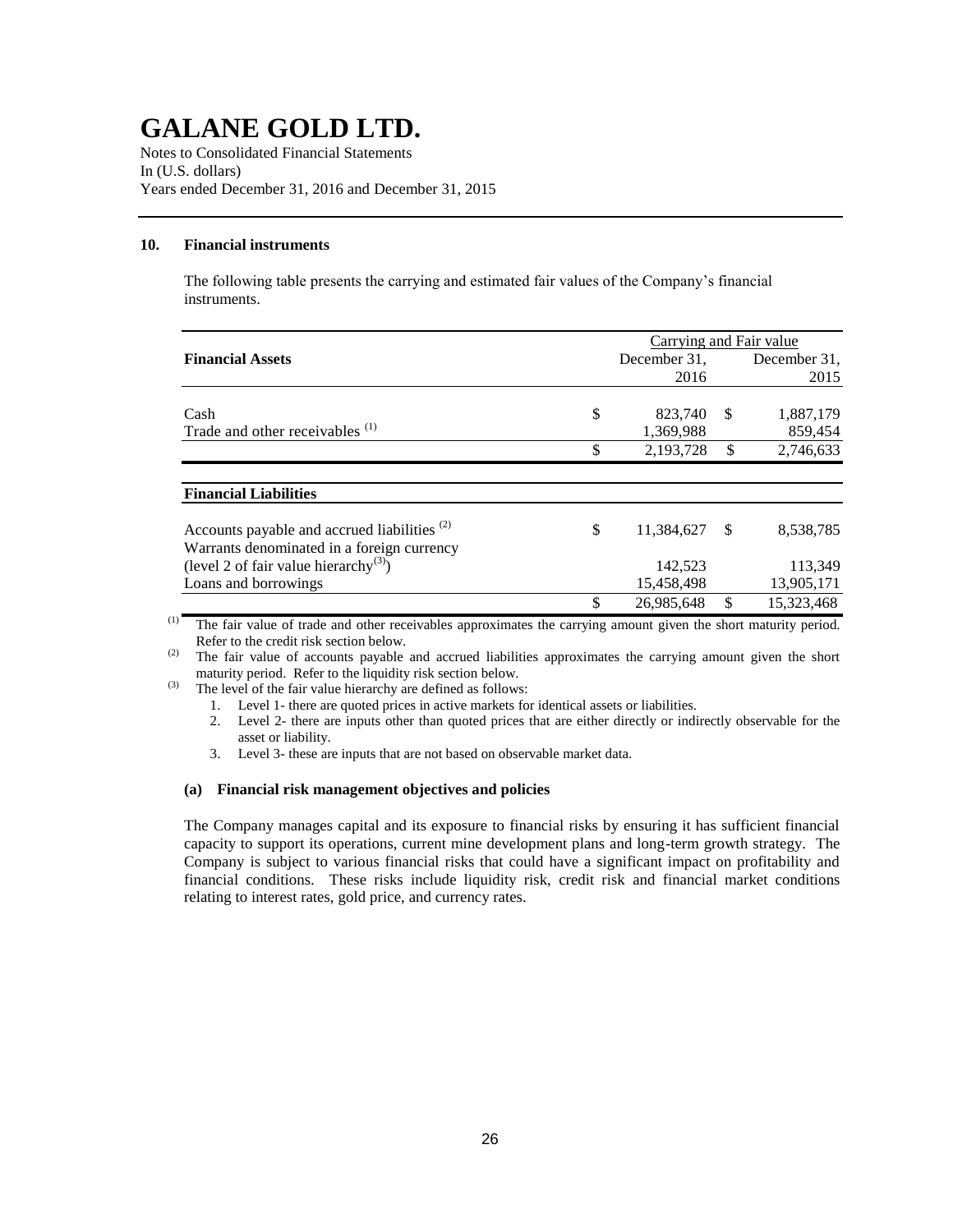Notes to Consolidated Financial Statements In (U.S. dollars) Years ended December 31, 2016 and December 31, 2015

### **10. Financial instruments (continued)**

The following discussion includes a sensitivity analysis that is intended to illustrate the sensitivity to changes in market variables on the Company's financial instruments and show the impact on profit or loss and equity, where applicable. Financial instruments affected by market risk include cash, trade and other receivables, accounts payable and accrued liabilities and borrowings.

### **(b) Risks**

Management reviews and approves policies for managing each of the risks which are summarised below:

### **i. Liquidity risk**

Liquidity risk is the risk that an entity will encounter difficulty in meeting obligations associated with financial liabilities that are settled by delivering cash or another financial asset.

As at December 31, 2016, the Company's cash balance was \$823,740 (2015 - \$1,887,179), and it had a working capital deficit of \$8,542,337 (2015 – \$2,772,052) (note 1).

The Company has a treasury policy to assist in managing its liquidity risk, which requires management to:

- monitor cash balances:
- perform short to medium-term cash flow forecasting, as well as medium and long-term forecasting incorporating relevant budget information; and
- consider the need for expanding treasury activity if and when appropriate (including but not limited to hedging and derivatives).

### **ii. Credit risk**

Credit risk is the risk that one party to a financial instrument will cause a financial loss for the other party by failing to discharge an obligation. Credit risk is associated with cash, trade and other receivables.

The Company holds cash in credit worthy financial institutions and does not hold any asset-backed commercial paper.

The credit risk related to gold trade receivable is considered minimal as gold is sold to creditworthy major banks and settled promptly, usually within the following month. At December 31, 2016, there was \$10,708 outstanding (2015 - \$41,433) included in trade and other receivables relating to gold production.

The credit risk related to receivables from government related to taxes, mineral rights and exploration tax credits, included in trade and other receivables, relates to not receiving amounts claimed due to government audits or other factors. As a result, the full balance recorded may not be ultimately realized. Management currently does not expect the amount to be ultimately realized to be materially different from that currently recorded.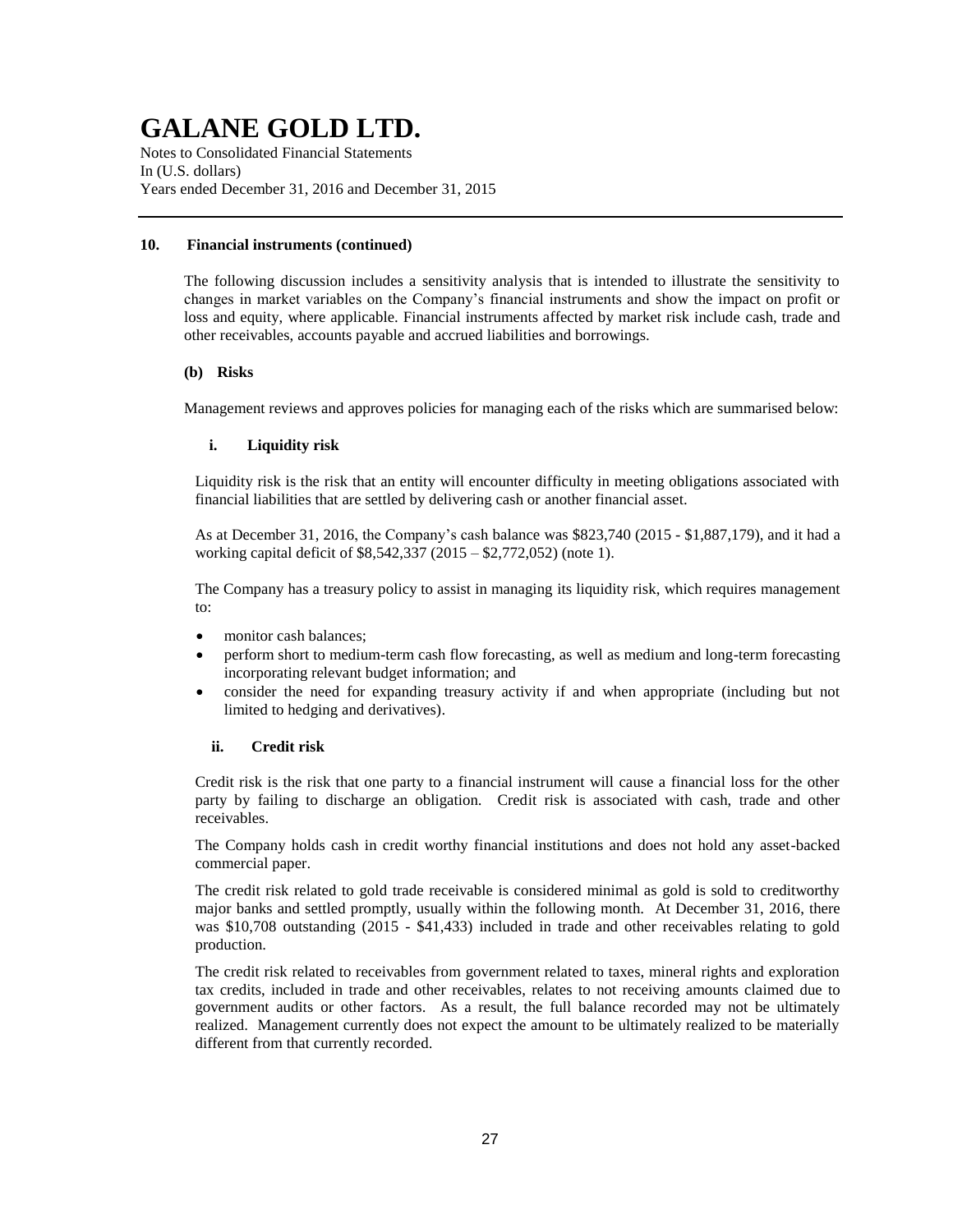Notes to Consolidated Financial Statements In (U.S. dollars) Years ended December 31, 2016 and December 31, 2015

### **10. Financial instruments (continued)**

### **(b) Risks (continued)**

### **iii. Foreign currency risk**

The Company is exposed to currency risk through transactions denominated in currencies other than the U.S. dollar. The risk is mainly due to transactions incurred in South African Rand and Botswana Pula, along with the Canadian dollar. Net assets (liabilities) denominated in currencies other than US Dollar are summarised as follows:

| <b>US Dollars</b>                                      | December 31.<br>2016                      | December 31,<br>2015                      |
|--------------------------------------------------------|-------------------------------------------|-------------------------------------------|
| South African Rand<br>Botswana Pula<br>Canadian Dollar | (6,063,373)<br>(6,740,761)<br>(1,222,918) | (4,656,447)<br>(5,301,334)<br>(1,001,837) |
|                                                        | (14,027,052)                              | (10,959,168)                              |

A 10% strengthening of the U.S. dollar against these foreign currencies at year-end would have resulted in an increase in the Company's earnings for the year of \$1,275,187 (2015 – \$996,329). This analysis assumes that all other variables, in particular interest rates, remain constant.

A 10% weakening of the U.S. dollar against these currencies at year-end would have resulted in a decrease in the Company's earnings for the year of \$1,358,798 (2015 – \$1,217,735). This analysis assumes that all other variables, in particular interest rates, remain constant.

### **(c) Capital management**

The Company's objectives when managing capital are:

- to ensure the Company has sufficient financial capacity to support its operations, current mine development plans and the long-term growth strategy;
- to provide a superior return to its shareholders; and
- to protect the Company's value with respect to markets and risk fluctuations.

The Company's capital structure reflects the requirements of a company focused on growth in a capital intensive industry that experiences lengthy development lead times as well as risks associated with capital costs and timing of project completion due to factors that are beyond the Company's control, including the availability of resources, the issuance of necessary permits, costs of various inputs and the volatility of the gold price.

|                                       | December 31, 2016 | December 31, 2015 |
|---------------------------------------|-------------------|-------------------|
| Cash                                  | \$823,740         | \$1,887,179       |
| Interest-bearing loans and borrowings | \$15,458,498      | \$13,905,171      |
| Shareholders' equity                  | \$16,021,973      | \$21,455,993      |
|                                       | \$31,480,471      | \$35,361,164      |

The Company's capital is as follows: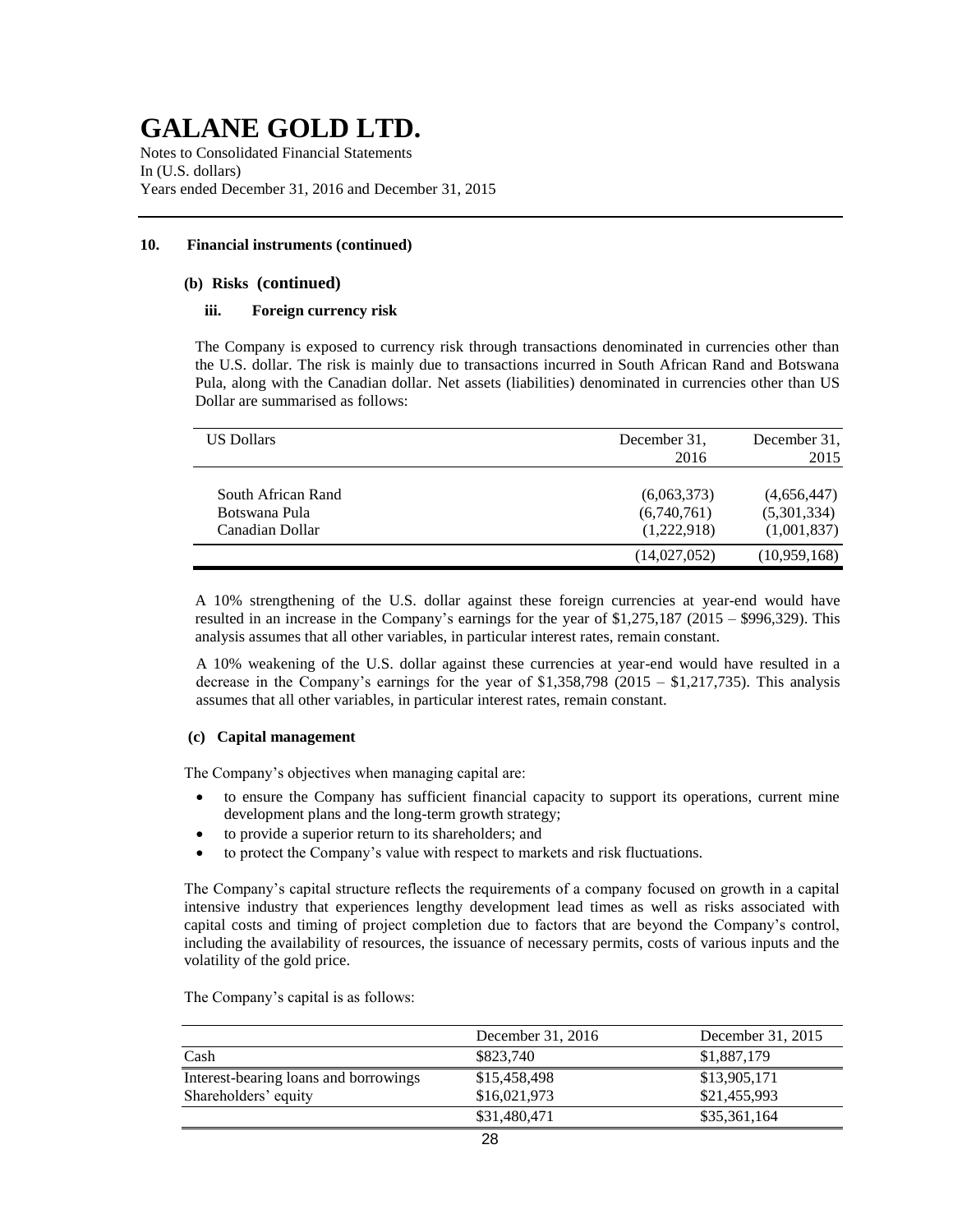Notes to Consolidated Financial Statements In (U.S. dollars) Years ended December 31, 2016 and December 31, 2015

#### **10. Financial instruments (continued)**

#### **(c) Capital management (continued)**

The adequacy of the Company's capital structure is assessed on an ongoing basis and adjusted as necessary after taking into consideration the Company's strategy, the forward gold prices, the mining industry, economic conditions and the associated risks. In order to maintain or adjust its capital structure, the Company may adjust its capital spending, issue new shares, or arrange for a debt facility.

There have been no changes in the Company's capital management strategy during the period.

#### **11. Restoration and rehabilitation provision**

|                             | Restoration and rehabilitation provision |
|-----------------------------|------------------------------------------|
| January 1, 2015             | 3,083,251<br>S                           |
| Galaxy acquisition (Note 5) | 1,539,922                                |
| Revaluation                 | (1,289,302)                              |
| Accretion during the year   | 322,857                                  |
| At December 31, 2015        | 3,656,728                                |
| Revaluation                 | 1,729,025                                |
| Accretion during the year   | 234,542                                  |
| At December 31, 2016        | 5,620,295<br>\$                          |

The Company makes full provision for the future cost of rehabilitating mine sites and related production facilities on a discounted basis when the obligation occurs and as a result of the development of mines or installation of those facilities. The restoration and rehabilitation provision represents the present value of estimated restoration and rehabilitation costs relating to current mine sites, which are expected to be incurred up to the end of the life of the mine. The Company accounts for provisions for its operating assets Mupane and Galaxy.

The Mupane provision has been created based on an independent report on the future rehabilitation costs as at December 31, 2013. Assumptions, based on the current economic environment, have been made which management believes are a reasonable basis upon which to estimate the future liability. Management used a pre-tax nominal discount rate of 4.05% in preparing the Company's provision. The undiscounted inflation adjusted liability for the restoration and rehabilitation provision as at December 31, 2016 is \$3,762,607 (BWP 39,763,235) (2015 - \$3,027,571 or BWP 33,918,180).

The Galaxy provision has been created based on an independent report on the future rehabilitation costs as at March 23, 2017. Assumptions, based on the current economic environment, have been made which management believes are a reasonable basis upon which to estimate the future liability. Management used a pre-tax nominal discount rate of 9.25% in preparing the Company's provision. The undiscounted inflation adjusted liability for the restoration and rehabilitation provision as at December 31, 2016 is \$4,469,100 (ZAR 61,110,474) (2015 - \$2,504,541 or ZAR 38,893,771).

These estimates are reviewed regularly to take into account any material changes to the assumptions. However, actual rehabilitation costs will ultimately depend upon future market prices for the necessary decommissioning works required, which will reflect market conditions at the relevant time. It will also depend on the methods employed and related laws in force at the time of rehabilitation. Furthermore, the timing of rehabilitation is likely to depend on when the mine ceases to produce at economically viable rates. This, in turn, will depend upon future gold prices, which are inherently uncertain, and identification of future mineral reserves and resources.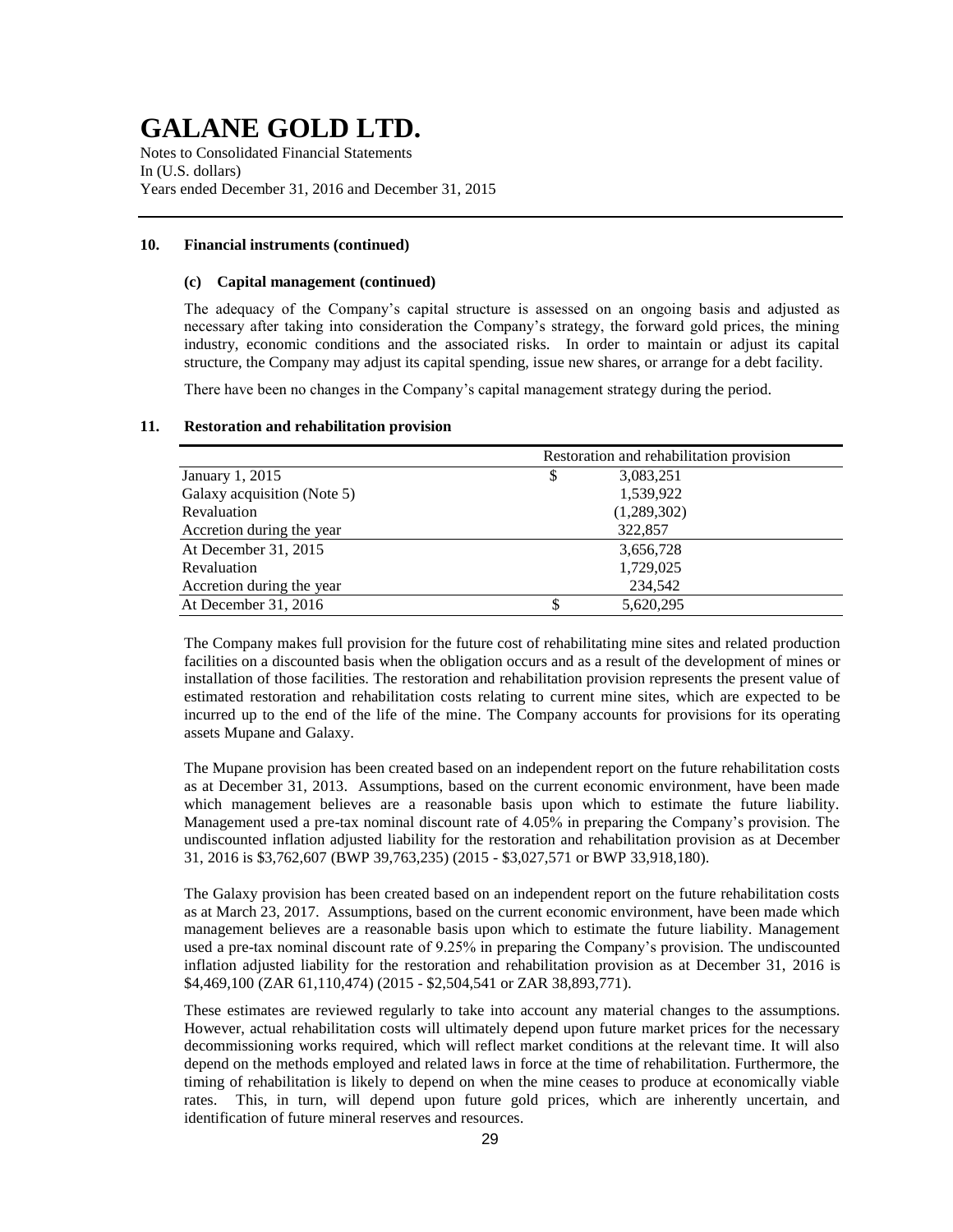Notes to Consolidated Financial Statements In (U.S. dollars) Years ended December 31, 2016 and December 31, 2015

### **12. Accounts payable and accrued liabilities:**

|                                               |   | December 31.<br>2016   |      | December 31.<br>2015   |
|-----------------------------------------------|---|------------------------|------|------------------------|
| Trade accounts payable<br>Accrued liabilities | S | 9,566,761<br>1,817,866 | - \$ | 7,058,739<br>1,480,046 |
|                                               |   | 11,384,627             |      | 8,538,785              |

Trade payables and accrued liabilities are non-interest bearing.

### **13. Interest-bearing loans and borrowings:**

|                                              | December 31,<br>2016 | December 31.<br>2015 |
|----------------------------------------------|----------------------|----------------------|
|                                              |                      |                      |
| Current:                                     |                      |                      |
| Mining Royalties <sup>(2)</sup><br>\$        | 2,932,110            | <sup>\$</sup>        |
| Secured Facility Mupane <sup>(3)</sup>       | 1,990,000            | 1,033,808            |
| Secured Facility Galaxy <sup>(4)</sup>       |                      | 3,249,433            |
| Shareholder Loans Galaxy <sup>(5)</sup>      | 825,863              | 1,306,914            |
| Capital lease obligation <sup>(6)</sup>      | 528,977              | 119,450              |
| \$                                           | 6,276,950            | \$<br>5,709,605      |
| Non-Current:                                 |                      |                      |
| Debentures $(1)$<br>\$                       | 5,846,976 \$         | 1,720,518            |
| Mining Royalties <sup><math>(2)</math></sup> | 2,932,110            | 4,188,464            |
| Secured Facility Mupane <sup>(3)</sup>       |                      | 1,990,000            |
| Capital lease obligation <sup>(6)</sup>      | 402,462              | 296,584              |
| \$                                           | 9,181,548            | \$<br>8,195,566      |

<sup>(1)</sup> The Company issued unsecured debentures to certain Galaxy loan holders and other parties as settlement of amounts previously due on the acquisition of Galaxy (Note 5). The terms of the debentures are as follows:

- $\bullet$  Initial principal amount \$5,650,268.
- Principal repayment on November 20, 2019.
- Interest rate fixed rate of 4% per annum, compounded annually and payable on the principal repayment date.
- \$3,249,432 of such principal is convertible into common shares at a price of Cdn.\$0.58 per share, based on a predetermined exchange rate, with interest convertible into common shares, based on a pre-determined exchange rate, at a price equivalent to the greater of Cdn.\$1.00 and the Discounted Market Price (as defined by the TSX Venture Exchange) at the time of conversion, subject to acceptance of the TSX Venture Exchange.
- \$2,400,836 of such principal is convertible into common shares at a price of Cdn.\$0.58 per share, based on a predetermined exchange rate, with interest convertible into common shares, based on a pre-determined exchange rate, at a price equivalent to the greater of Cdn.\$0.58 and the Discounted Market Price (as defined by the TSX Venture Exchange) at the time of conversion, subject to acceptance of the TSX Venture Exchange.

(2) The Government of Botswana has agreed to the deferral of royalties payable on the sale of gold under the following terms:

- Royalties due to June 2016 have been deferred until July 2017
- Repayment of royalties due to June 2016 to commence in July 2017 over 12 months
- Interest to be charged from July 1, 2017 at Bank of Botswana commercial bank prime lending rate plus 5%

The deferral amount is unsecured.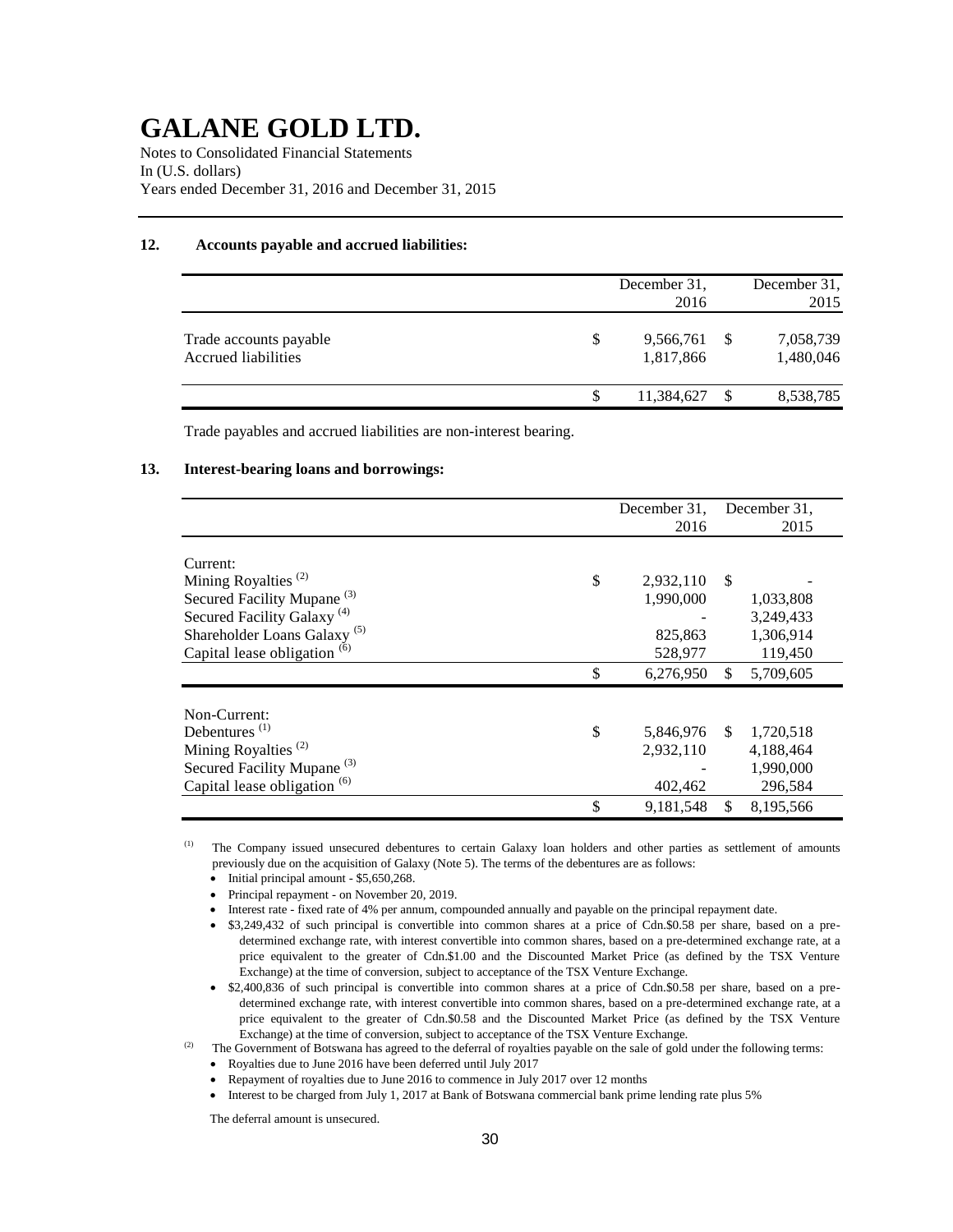Notes to Consolidated Financial Statements In (U.S. dollars) Years ended December 31, 2016 and December 31, 2015

### **13. Interest-bearing loans and borrowings (continued):**

- $^{(3)}$  The Company entered into a loan facility and gold prepayment agreement with Samsung C&T UK Ltd dated as of August 22, 2014. On November 5, 2015 the Company agreed with Samsung new terms with regards to the loan facility and gold prepayment agreement. The Samsung facility has been amended on the following terms as of October 1, 2015:
	- the current schedule of 10 remaining monthly instalments of \$277,000 and one monthly instalment of \$291,000 has been amended to a repayment of 12 instalments of \$20,000 per month effective from October 2015, followed by 9 instalments of \$277,000 and a final instalment of \$328,000 in July 2017;
	- in each month during the repayment period, Mupane must deliver at least 1,607 ounces of gold at a price for the gold selected by Samsung from any one of the four London Bulletin AM or PM dollar gold fixing prices falling either on the delivery date or on the day immediately following the Delivery Date, less a discount of 1.25%;
	- in each month following the repayment period and for such period as gold dore is produced Samsung will have the right to request delivery of all gold dore produced from the Tau ore body and the low grade stockpiles. In each case the price for the gold produced can be selected by Samsung from any one of the four London Bulletin AM or PM dollar gold fixing prices falling either on the delivery date or on the day immediately following the delivery date, less a discount of 2%;
	- in each month following the repayment period Samsung has been provided with the right of first refusal to purchase all gold produced from the Company's operations in Botswana on terms that are no more favourable than offered by a third party;
	- the rate of interest on the outstanding balance is 3% per annum, compounded annually; and
	- the facility is secured by a first charge against the assets of Mupane.
- (4) On the acquisition of Galaxy (Note 5) the Company fair valued a secured facility with Mine2Market SARL at \$3,249,433 which represents the settlement amount agreed between the parties subsequent to the 2016 year end. The settlement agreement involved the issuance in 2016 of debentures for the settlement amount (see  $<sup>(1)</sup>$ ).</sup>
- <sup>(5)</sup> There are numerous shareholder loan agreements on the acquisition of Galaxy (Note 5) denominated in South African Rand. The terms of the agreements are:
	- the rate of interest is between 15% per annum and South African prime rate plus 6% calculated and compounded monthly; and
	- the amounts outstanding are repayable on demand.
- The Company acquired one light vehicle in 2014 for use at the mine for total cost of \$27,000 and financed the purchase through capital lease obligations. The capital leases are for a term of 36 months, with average monthly payments of \$870 per month principal and interest and a final payment of \$11,889, with the final payment in June 2017. In addition, the Company acquired a Komatsu Dozer in March 2015 and financed \$535,000 of the acquisition costs. The lease term is 48 months with monthly payments of approximately \$13,500 per month principal and interest. In December 2016 the company acquired an Atlas Copco Simba drilling machine and financed \$617,000 of the acquisition cost. The lease term is 24 months with monthly payments of approximately \$28,616 in principal and interest.

#### Contractual Repayment Schedule

|                                | 2017      | 2018                     | 2019      | 2020                     | <b>Total</b> |
|--------------------------------|-----------|--------------------------|-----------|--------------------------|--------------|
|                                | \$        | \$                       | \$        |                          | \$           |
| <b>Mining Royalties</b>        | 2,932,110 | 2,932,110                |           |                          | 5,864,220    |
| <b>Secured Facility Mupane</b> | 1,990,000 | $\overline{\phantom{a}}$ | -         | $\overline{\phantom{0}}$ | 1,990,000    |
| Shareholder Loans Galaxy       | 825,863   | $\overline{\phantom{a}}$ |           | -                        | 825,863      |
| Capital lease obligation       | 528,977   | 217,108                  | 185.354   |                          | 931.439      |
| Debentures                     |           | $\overline{\phantom{a}}$ | 5,846,976 |                          | 5,846,976    |
| Total                          | 6,276,950 | 3,149,218                | 6.032.330 |                          | 15,458,498   |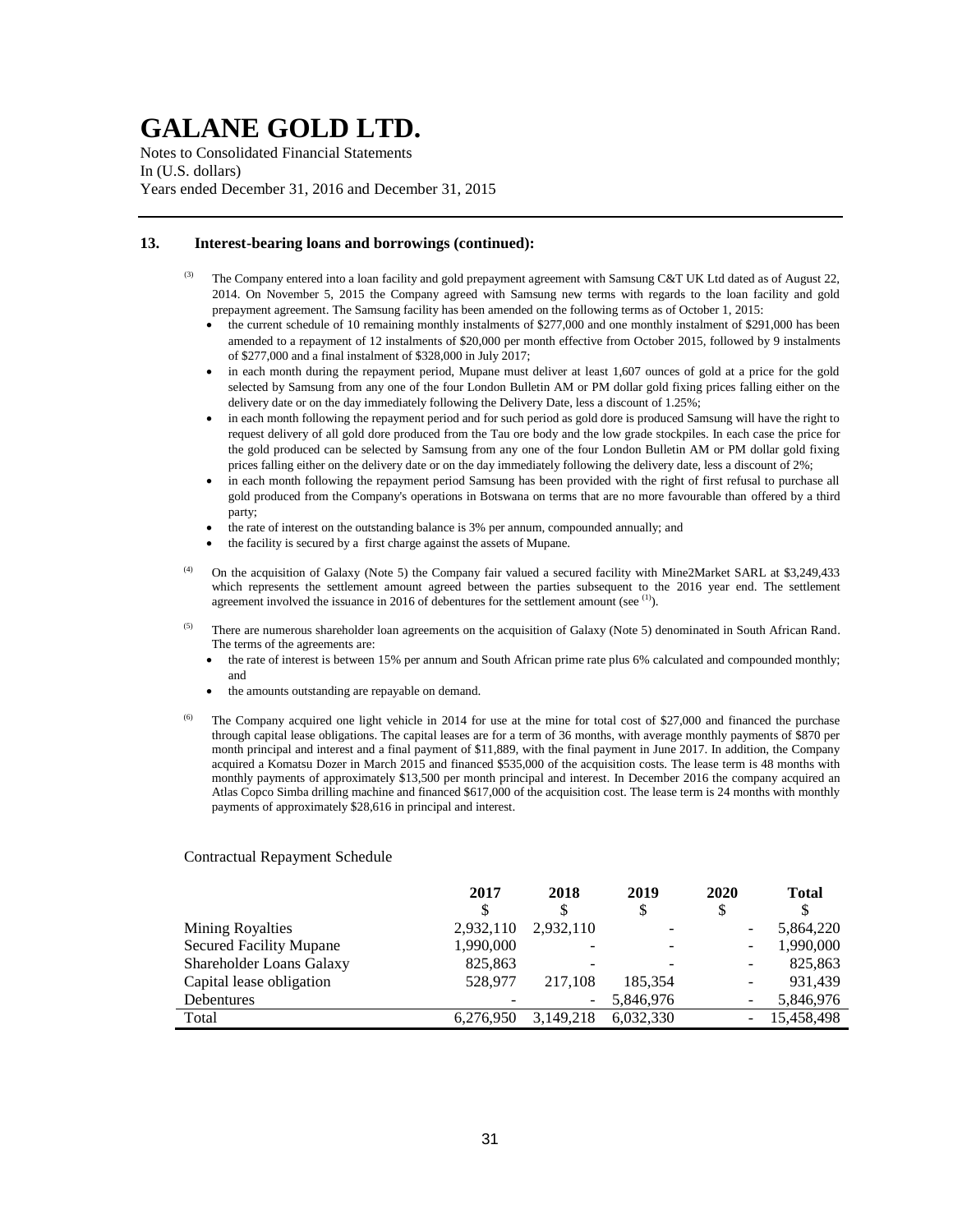Notes to Consolidated Financial Statements In (U.S. dollars) Years ended December 31, 2016 and December 31, 2015

### **14. Income taxes:**

A reconciliation between tax expense and the product of accounting income multiplied by the combined federal and Ontario tax rate of 26.50% (2015 - 26.50%) is as follows:

|                                                                                                                                                                                        | 2016                                                 |    | 2015                                           |
|----------------------------------------------------------------------------------------------------------------------------------------------------------------------------------------|------------------------------------------------------|----|------------------------------------------------|
| Accounting income (loss) before income tax                                                                                                                                             | \$<br>(6,662,815)                                    | S. | (8,513,499)                                    |
| Statutory income tax rate                                                                                                                                                              | 26.5%                                                |    | 26.5%                                          |
| Expected income tax (recovery) expense<br>(Non-taxable)/non-deductible items<br>Differences in foreign and statutory<br>income tax rates<br>Change in unrecognised deferred tax assets | \$<br>(1,765,646)<br>80.445<br>(26,529)<br>1,711,719 | \$ | (2,256,077)<br>106.213<br>317,673<br>1,832,191 |
| Income tax expense/(recovery) reported in the consolidated<br>statement of earnings and comprehensive earnings                                                                         | \$                                                   | S  |                                                |

Net deferred tax assets have not been recognised in respect of the following, because it is not probable that future taxable profits will be available against which the group can use the benefits therefrom:

|                                                       | 2016             |               | 2015         |
|-------------------------------------------------------|------------------|---------------|--------------|
| Unused tax losses                                     | \$<br>60,776,788 | S             | 59,839,250   |
| Restoration and Rehabilitation provisions             | 3,210,107        |               | 3,656,728    |
| Plant and equipment                                   | (16,968,318)     |               | (17,958,169) |
| Plant and equipment                                   | (2,432,136)      |               | 1,026,254    |
| Mining royalties payable                              | 5,864,220        |               | 4,188,464    |
| Un-deducted share issuance costs                      | 175,128          |               | 167,021      |
|                                                       | \$<br>50,625,789 | S             | 50,919,548   |
| The unused tax losses by jurisdiction are as follows: |                  |               |              |
|                                                       | 2016             |               | 2015         |
| <b>Botswana</b>                                       | \$<br>52,096,630 | <sup>\$</sup> | 51,996,387   |
| Canada                                                | 8,680,313        |               | 7,842,863    |
|                                                       | \$<br>60,776,788 | \$            | 59,839,250   |

The Botswana tax losses are classified as an operating loss and can be carried forward indefinitely. The Canadian losses are non-capital losses and expire over the years 2026 to 2034.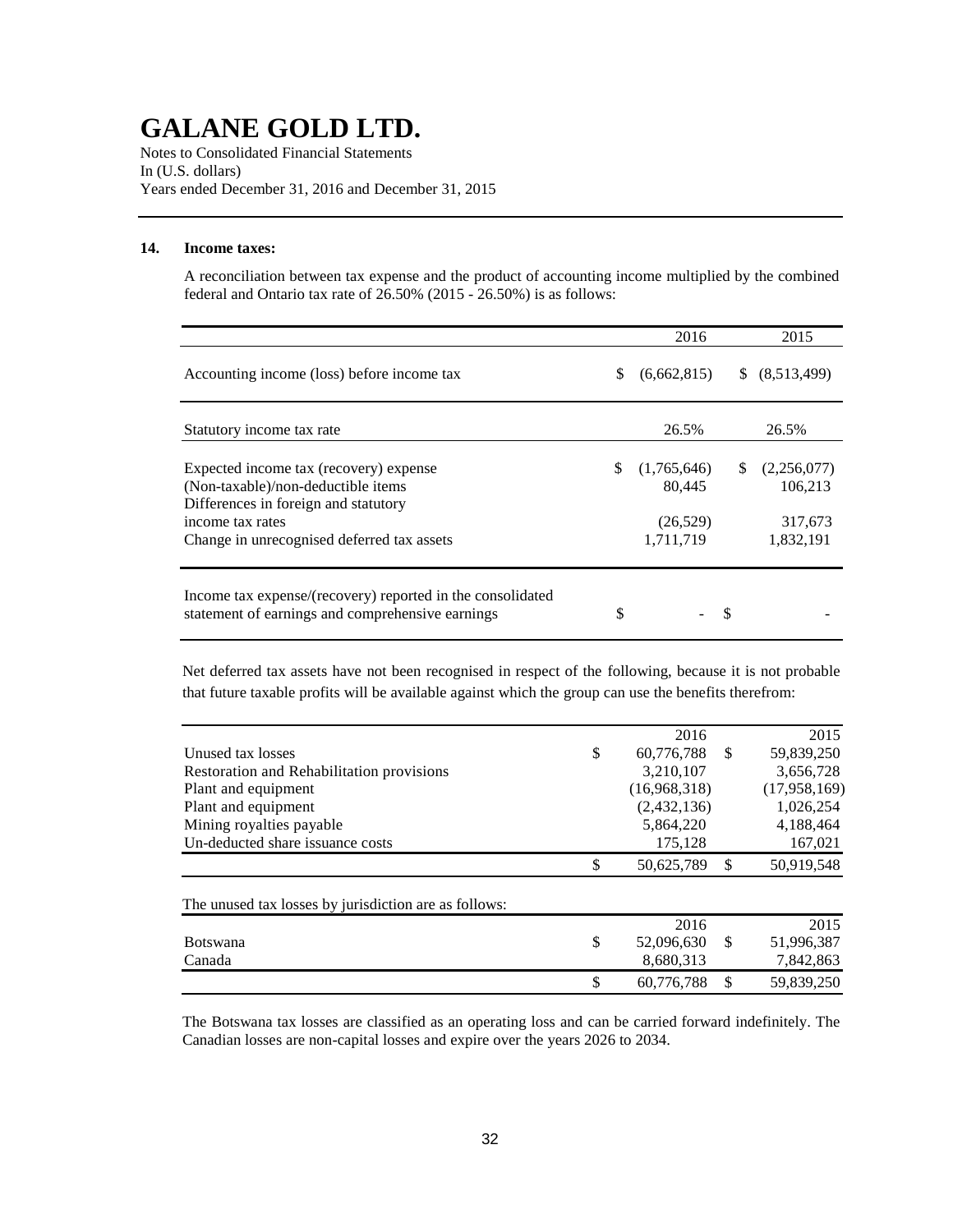Notes to Consolidated Financial Statements In (U.S. dollars) Years ended December 31, 2016 and December 31, 2015

### **14. Income taxes (continued):**

At December 31, 2016, there was a nil taxable temporary difference (2015 - nil) on investments in subsidiaries. A deferred tax liability was not recognized on this outside basis difference as the Company can control the reversal of the related taxable temporary difference and management is satisfied that it will not reverse in the foreseeable future.

#### **15. Share Capital**

### **(a) Authorized share capital:**

As at December 31, 2016, the authorized share capital of the Company consisted of an unlimited number of common shares. All issued shares are fully paid.

#### **(b) Issued share capital:**

During the year ended December 31, 2016, the Company had the following share transactions:

On May 9, 2016, the Company closed an offering (the "Rights Offering") with eligible shareholders of Common Shares of record at close of business on April 8, 2016. A total of 71,314,442 Common Shares were issued pursuant to the Rights Offering at an issuance price of Cdn.\$0.01 per share.

On November 16, 2016 pursuant to the terms of a Mandatory Offer (Note 5), the Company issued 2,340,094 common shares to holders of Galaxy Shares who elected to receive common shares.

On December 15, 2016, 120,000 common shares were issued as deferred matching shares under the Company's share purchase plan ("SPP"). Under the terms of the SPP, each participating officer, director or employee is entitled to receive a matching number of common shares acquired pursuant to the SPP at no cost to such officer, director or employee (the "Deferred Matching Shares"). Subject to certain conditions, such Deferred Matching Shares will be issued to the participating officers and directors over a three year period following the date of the purchase of the Qualifying Shares.

During the year ended December 31, 2015, the Company had the following share transactions:

On August 17, 2015, 16,832 common shares were issued as deferred matching shares under the SPP.

On November 20, 2015 and December 23, 2016, 18,334,492 common shares were issued as part of the Galaxy Acquisition to the former shareholders of Galaxy (Note 5).

On December 15, 2015, 142,828 common shares were issued as deferred matching shares under the SPP.

#### **(c) Stock options:**

The Company has a stock option plan whereby options may be granted to directors, officers, employees and consultants. As at December 31, 2016, a maximum of 14,508,898 options to purchase common shares were issuable under the Company's stock option plan, of which 3,218,898 remained available for issuance. Under the Company's stock option plan, the Company may grant options for up to 10% of the issued and outstanding common shares to directors, officers, employees and consultants. Under the plan, the exercise price and vesting is at the discretion of the Board, can be granted for a maximum term of ten years, with certain restrictions as to limits on amounts granted to insiders, consultants or person engaged in investor relations activities.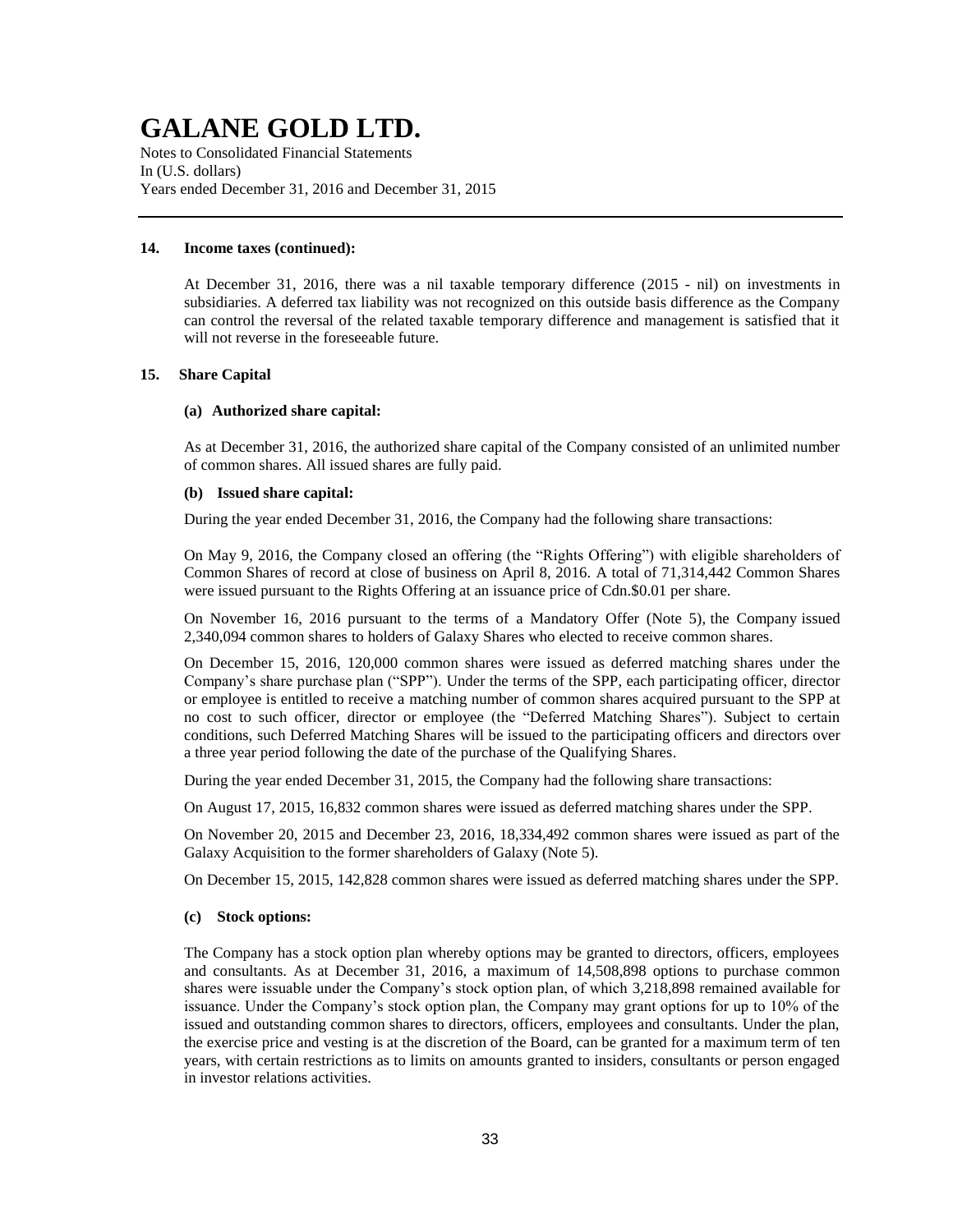Notes to Consolidated Financial Statements In (U.S. dollars) Years ended December 31, 2016 and December 31, 2015

### **15**. **Share Capital (continued)**

#### **(c) Stock options (continued):**

The following is a summary of stock options outstanding as at December 31, 2016 and December 31, 2015 along with changes during the years then ended:

|                                                                                                                                                                            | Number of                                          | Weighted<br>Average<br><b>Exercise Price</b> |
|----------------------------------------------------------------------------------------------------------------------------------------------------------------------------|----------------------------------------------------|----------------------------------------------|
|                                                                                                                                                                            | Options                                            | (CDN\$)                                      |
| Balance December 31, 2015 and 2014<br>Options expired<br>Options granted May 27, 2016, expiring May, 27, 2017<br>Options granted August 17, 2016, expiring August 17, 2021 | 3,255,000<br>(1,165,000)<br>1,000,000<br>8,200,000 | 0.54<br>S.<br>0.78<br>0.05<br>0.12           |
| Balance, December $31, 2016$ <sup>(1)(2)</sup>                                                                                                                             | 11.290.000                                         | 0.18                                         |

(1). The weighted average time to expiration for outstanding options is 3.6 years.

- (2). The range of exercise price are:
	- a. 10,200,000 options Cdn.\$0.05 to Cdn.\$0.12
	- b. 1,090,000 options Cdn.\$0.75 to Cdn.\$0.88

As at December 31, 2016 3,218,898 options were exercisable (2015 – all).

The Company recognizes share-based compensation expense for all stock options granted using the fair value on grant date as calculated by using the Black Scholes Model. The Company used the following weighted average assumptions for the Model in 2016:

| 1.02%     |
|-----------|
|           |
| 80%       |
| 2.5 years |
| nil       |
|           |

A share-based compensation amount of \$138,920 has been recognized in general and administrative expenses for stock options in the year ended December 31, 2016 (2015 - \$21,959).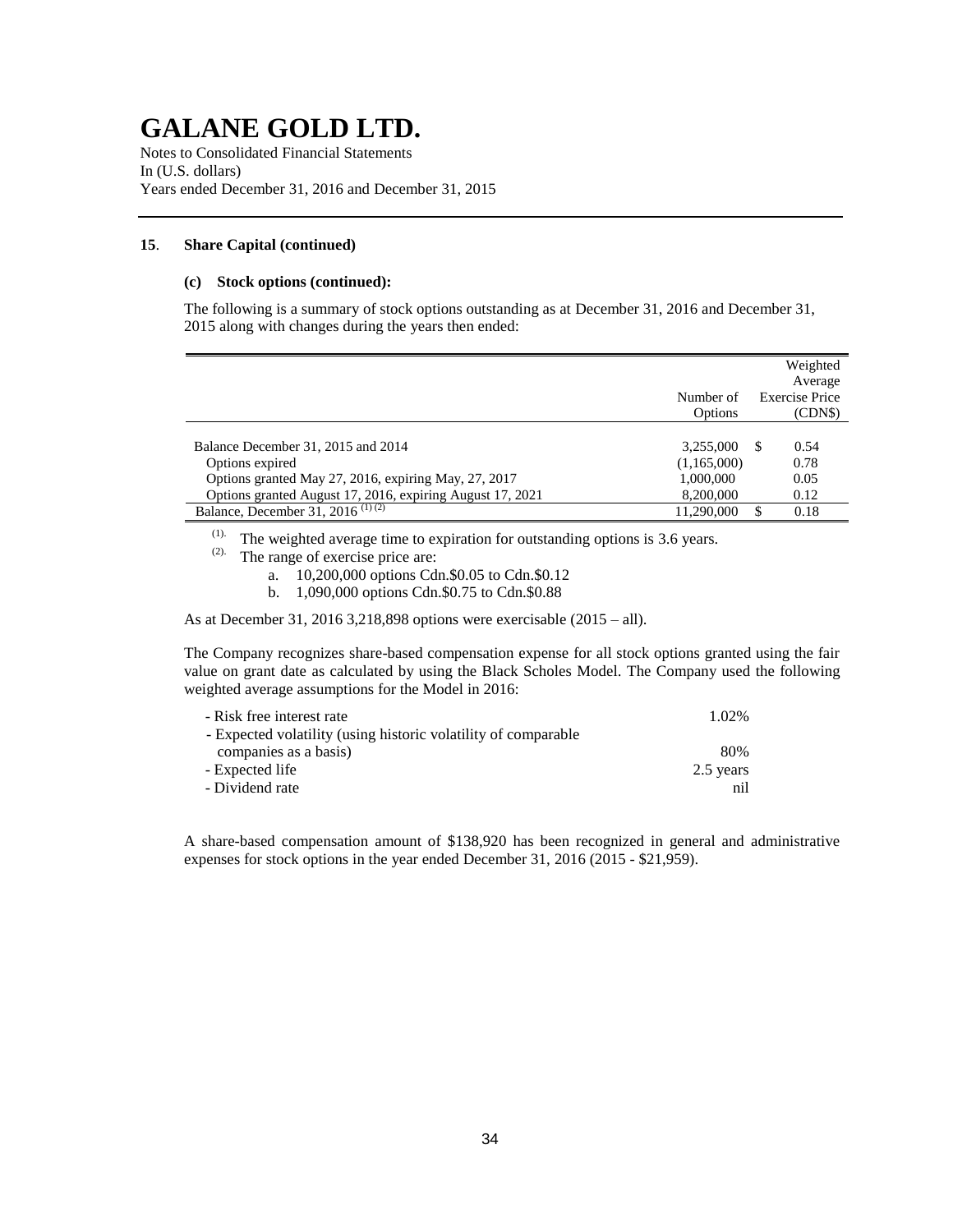Notes to Consolidated Financial Statements In (U.S. dollars) Years ended December 31, 2016 and December 31, 2015

### **15**. **Share Capital (continued)**

#### **(d) Warrants:**

The following is a summary of warrants outstanding as at December 31, 2016 and December 31, 2015 and changes during the years then ended:

|                                                      | Number of<br>Warrants | Weighted<br>Average<br><b>Exercise Price</b> |
|------------------------------------------------------|-----------------------|----------------------------------------------|
|                                                      |                       | (CDN\$)                                      |
| Balance, December 31, 2014                           |                       |                                              |
| Warrants issued November 20, 2015 (Note 5)           | 3,612,712             | 0.10                                         |
| Warrants issued December 23, 2015 (Note 5)           | 463,866               | 0.10                                         |
| Warrants issued November 16, 2016 (Note $5)^{(1)}$ ) | 520,016               | 0.18                                         |
| Balance, December 31, 2015 and 2016                  | 4.596.614             | 0.11                                         |

 $\overline{p}$  Using the Black Scholes Model for estimating fair market value, the warrants issued on the Galaxy Minority Interest Acquisition (Note 5) were valued at \$30,416 on issuance. The assumptions used in the Black Scholes Model are:

| - Risk free interest rate                                      | 0.61%                 |
|----------------------------------------------------------------|-----------------------|
| - Expected volatility (using historic volatility of comparable |                       |
| companies as a basis)                                          | 143%                  |
| - Expected life at December 31, 2016                           | 3 years and 11 months |

#### **(e) NLE Shares:**

The Company entered into an agreement (the "NLE Agreement") on July 27, 2011 to acquire all of the issued and outstanding shares of NLE.

The NLE Agreement provides for the issuance of up to an additional 8,750,000 common shares upon the achievement of exploration milestones on the NLE mineral properties within seven years from the date of the closing of the NLE Acquisition. On April 8, 2014, the Company issued an aggregate of 1,375,000 common shares as a result of the achievement of the first milestone. As a result, the Company provided for a share based compensation amount of \$157,986 (1,375,000 common shares at a price of CDN\$0.12 per share) which was recognized as an addition to fixed assets.

#### **(f) Deferred Share Units:**

The Company has established a deferred share unit plan whereby deferred share units ("DSUs") may be granted to directors, officers, employees and consultants. As at December 31, 2016, a maximum of 13,262,888 DSUs were issuable under the Company's deferred share unit plan, of which 9,423,844 remained available for issuance (2015 – maximum 5,266,062 of which 1,427,018 remained available). Included in stock based compensation was \$124,493 in relation to the DSUs (2015 – \$311,884). The total value of the DSUs still to be expensed at December 31, 2016 is \$69,945 (December 31, 2015 – \$194,438). On issuance of the DSUs the fair value is calculated as the quoted share price on date of grant times the number of DSUs issued. The compensation expense is then recognized over the vesting period of the DSUs. The Board at its discretion can determine the vesting schedule applicable to an award of DSUs at the time of award.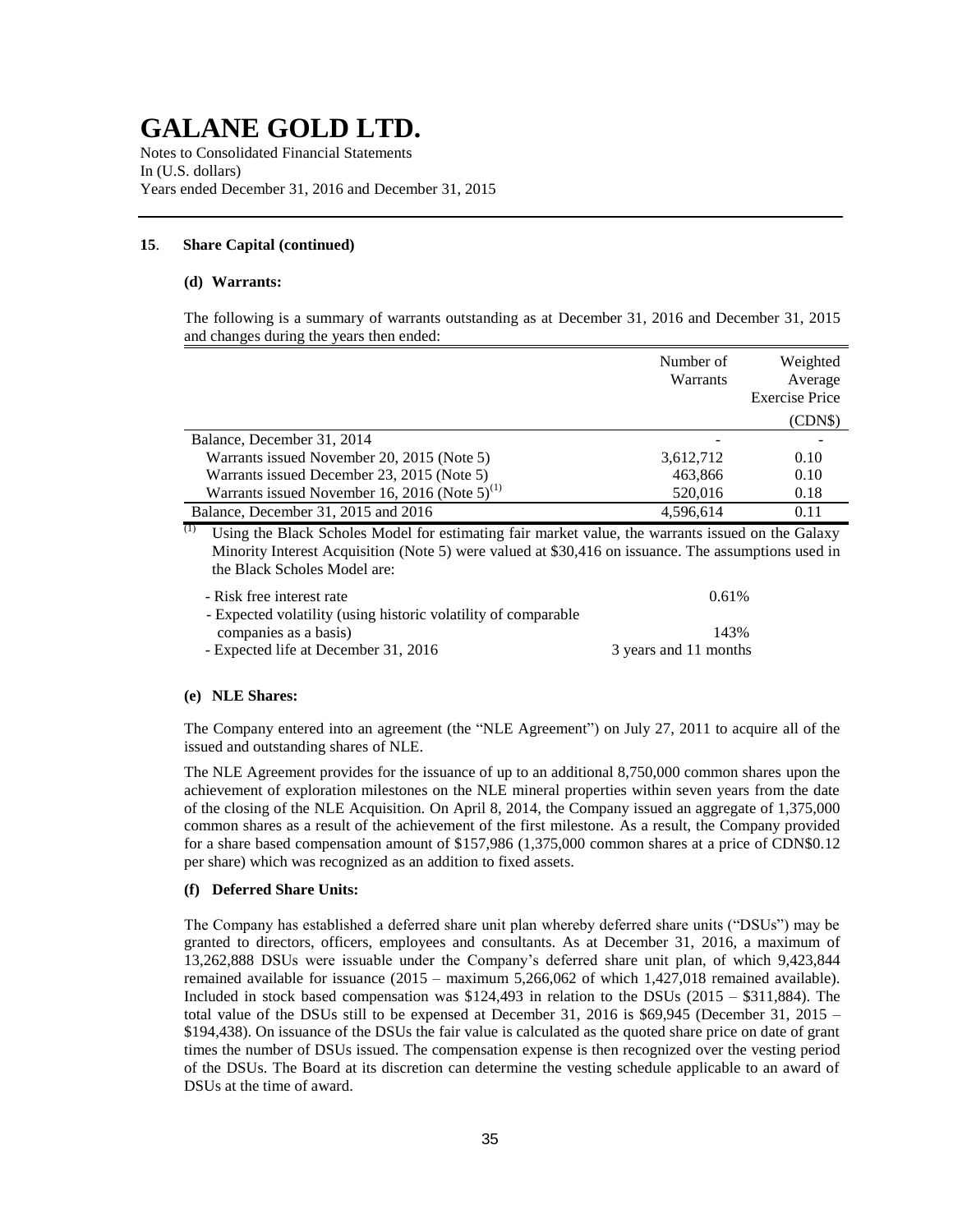Notes to Consolidated Financial Statements In (U.S. dollars) Years ended December 31, 2016 and December 31, 2015

### **15**. **Share Capital (continued)**

### **(g) Earnings (loss) per share:**

The calculations of earnings (loss) per share is based on the following data:

|                                                                                                                                   |    | December 31,<br>2016 | <b>December</b><br>31, 2015 |
|-----------------------------------------------------------------------------------------------------------------------------------|----|----------------------|-----------------------------|
| Earnings (loss) attributable to Galane Shareholders                                                                               | S  | (5,916,740)          | (8,692,968)                 |
| Weighted average number of common shares outstanding for<br>purposes of basic earnings per share<br>Dilutive deferred share units |    | 117,591,580          | 54,895,219                  |
| Dilutive options                                                                                                                  |    |                      |                             |
| Weighted average number of common shares outstanding for the                                                                      |    |                      |                             |
| purpose of diluted earnings per share                                                                                             |    | 117,591,580          | 54,895,219                  |
| Earnings (loss) per share                                                                                                         |    |                      |                             |
| <b>Basic</b>                                                                                                                      | \$ | (0.05)               | \$<br>(0.16)                |
| Diluted                                                                                                                           |    | (0.05)               | (0.16)                      |

In the year ended December 31, 2016, 11,290,000 stock options, 4,596,614 warrants and 3,839,044 deferred share units were excluded from the calculation of earnings per share as they were anti-dilutive. In the year ended December 31, 2015, 3,255,000 stock options, 4,076,598 warrants, 3,839,044 deferred share units and 120,000 deferred matching shares were excluded from the calculation of earnings per share as they were anti-dilutive.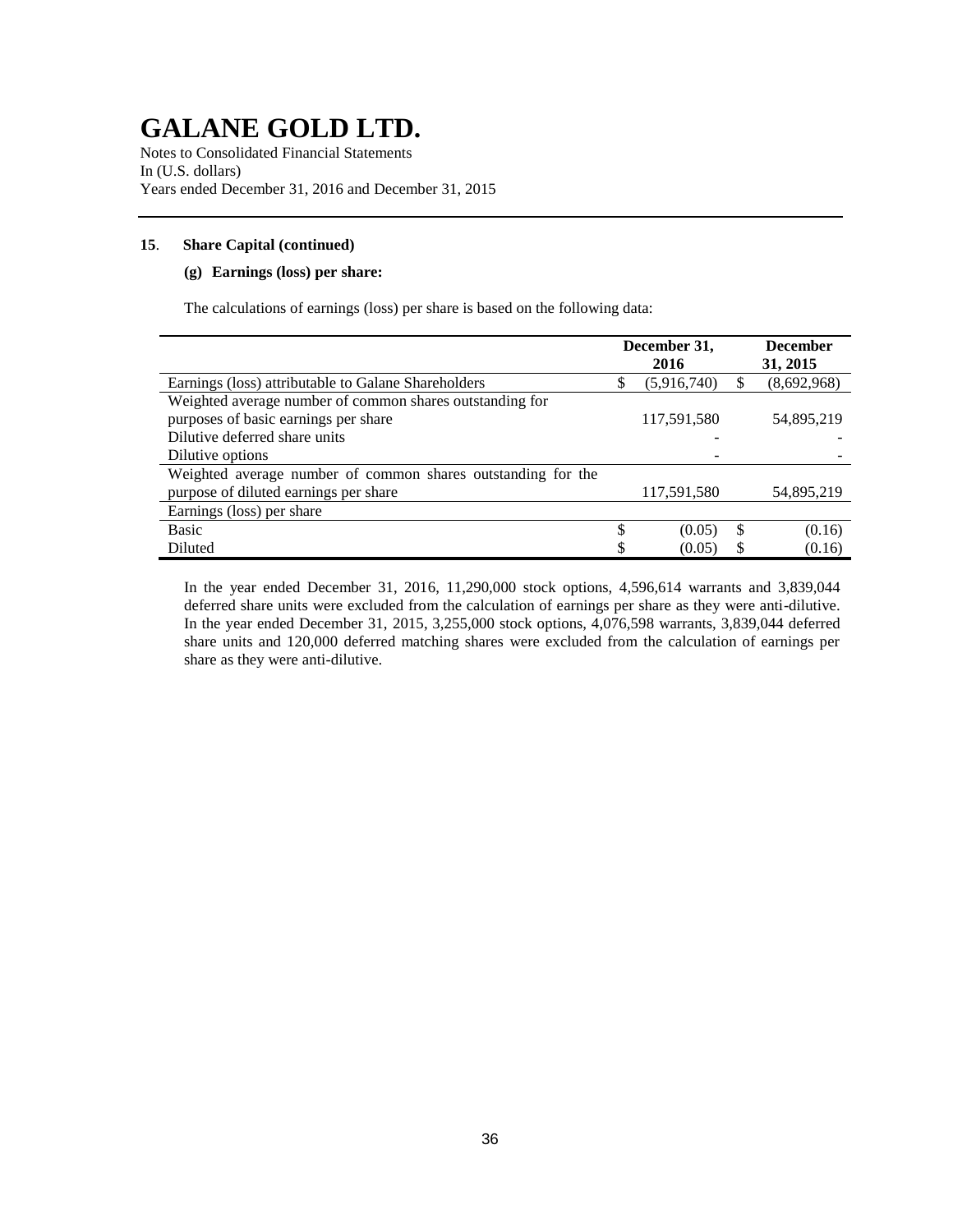Notes to Consolidated Financial Statements In (U.S. dollars) Years ended December 31, 2016 and December 31, 2015

### **16. Breakdown of earnings and comprehensive earnings items:**

The following is a breakdown of certain items in the consolidated statement of earnings (loss) and comprehensive earnings (loss):

### **(a) Mining costs**

|                                            | 2016       | 2015       |
|--------------------------------------------|------------|------------|
| Mining and production                      | 25,897,392 | 23,922,898 |
| Administrative                             | 3,991,142  | 3,774,568  |
| Total costs                                | 29,888,534 | 27,697,466 |
| De-recognition of stripping costs (Note 9) |            | 3,893,479  |
| Depreciation and amortization              | 4,080,964  | 2,857,197  |
|                                            | 33,969,498 | 34,448,142 |

Included in mining and production are employee and benefit costs of \$3,313,368 and in administrative \$1,582,969 (2015 - \$3,479,653 and \$2,233,201 respectively)

### **(b) Corporate general and administration**

|                          | 2016      | 2015      |
|--------------------------|-----------|-----------|
| Professional fees        | 736.877   | 291,607   |
| Corporate administration | 1.086.979 | 1,600,744 |
| Share-based compensation | 274.745   | 370,890   |
|                          | 2,098,602 | 2,263,241 |

Included in corporate administration are employee and benefit costs of \$1,077,461 (2015 - \$1,510,137)

### **(c) Financing costs**

|                                                                   | 2016    | 2015    |
|-------------------------------------------------------------------|---------|---------|
| Interest on long term debt                                        | 625,011 | 370,328 |
| (Decrease) / Increase in value of warrants denominated in foreign |         |         |
| currency                                                          | (1,243) |         |
| Accretion on restoration and rehabilitation provision             | 234,542 | 322,857 |
|                                                                   | 858.310 | 693.185 |

### **(d) Other expenses**

|                                      | 2016          | 2015      |
|--------------------------------------|---------------|-----------|
| Other expenses                       | $(14,537)$ \$ | (32, 376) |
| Galaxy care and maintenance costs    | 678,396       |           |
| Loss (Gain) on disposal of equipment |               | 11,159    |
| Staff retrenchment costs             | -             | 266,872   |
|                                      | 663.859       | 245,655   |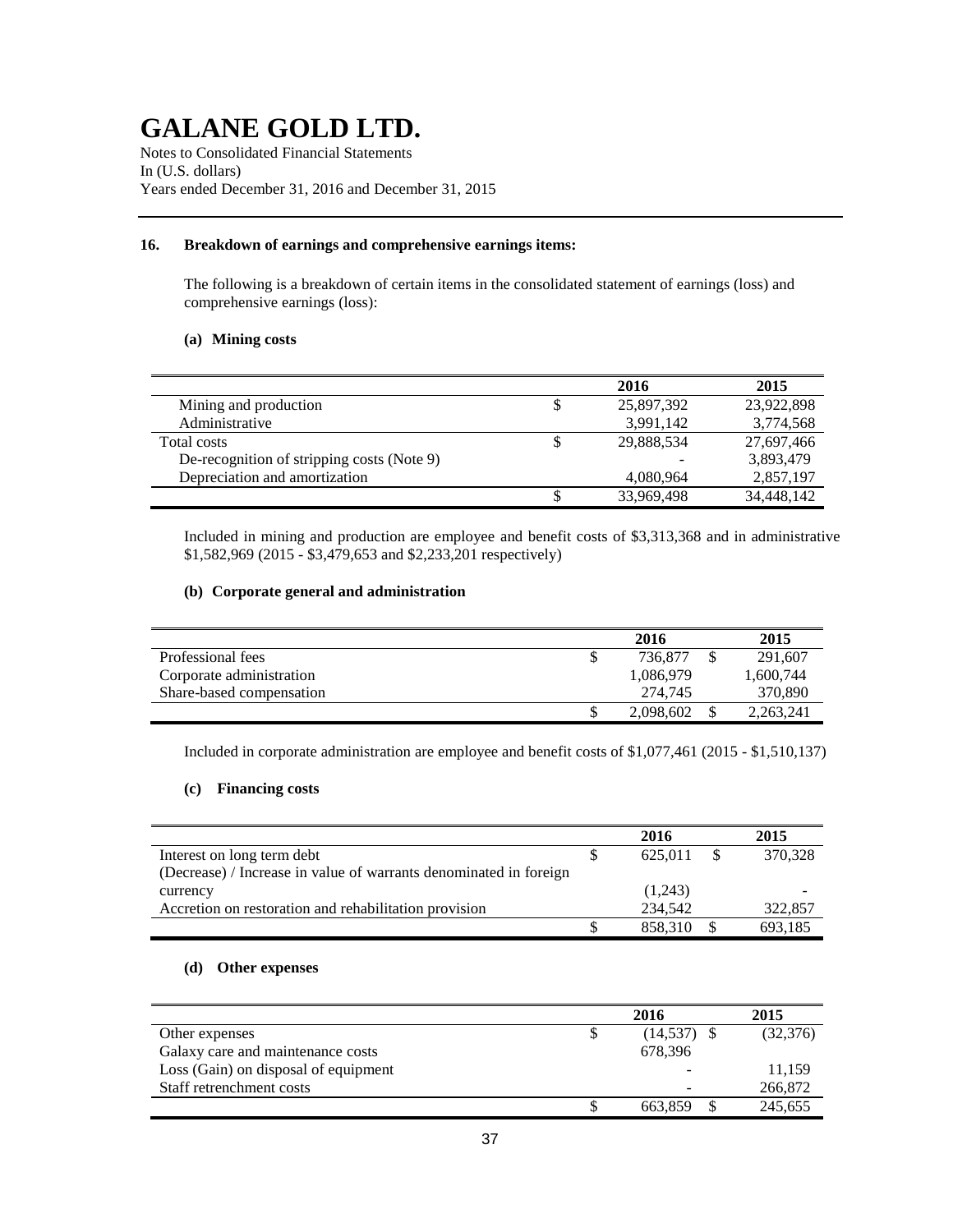Notes to Consolidated Financial Statements In (U.S. dollars) Years ended December 31, 2016 and December 31, 2015

### **17. Commitments and Contingencies**

### **(a) Royalty expenses**

Production from the Mupane operation is subject to third party royalties (included in mining costs) of 5% of revenues based on market prices at the date of shipment. For the year to December 31, 2016, the Company expensed \$1,665,519 in royalties (2015 - \$1,397,381).

### **(b) Operating contractual obligations**

The Company has operating lease obligations which relate to obligations for land operating lease agreements as follows:

| To be incurred in 2017     | \$274,126 |
|----------------------------|-----------|
| To be incurred $2018-2020$ | \$921,546 |

### **(c) Claims**

The Company is also subject to the possibility of revised tax assessments for some years. The Company does not believe that, should unfavourable decisions arise from any review of its tax filings, that any amount it might be required to pay will be material. No amounts have been provided for in the Financial Statements.